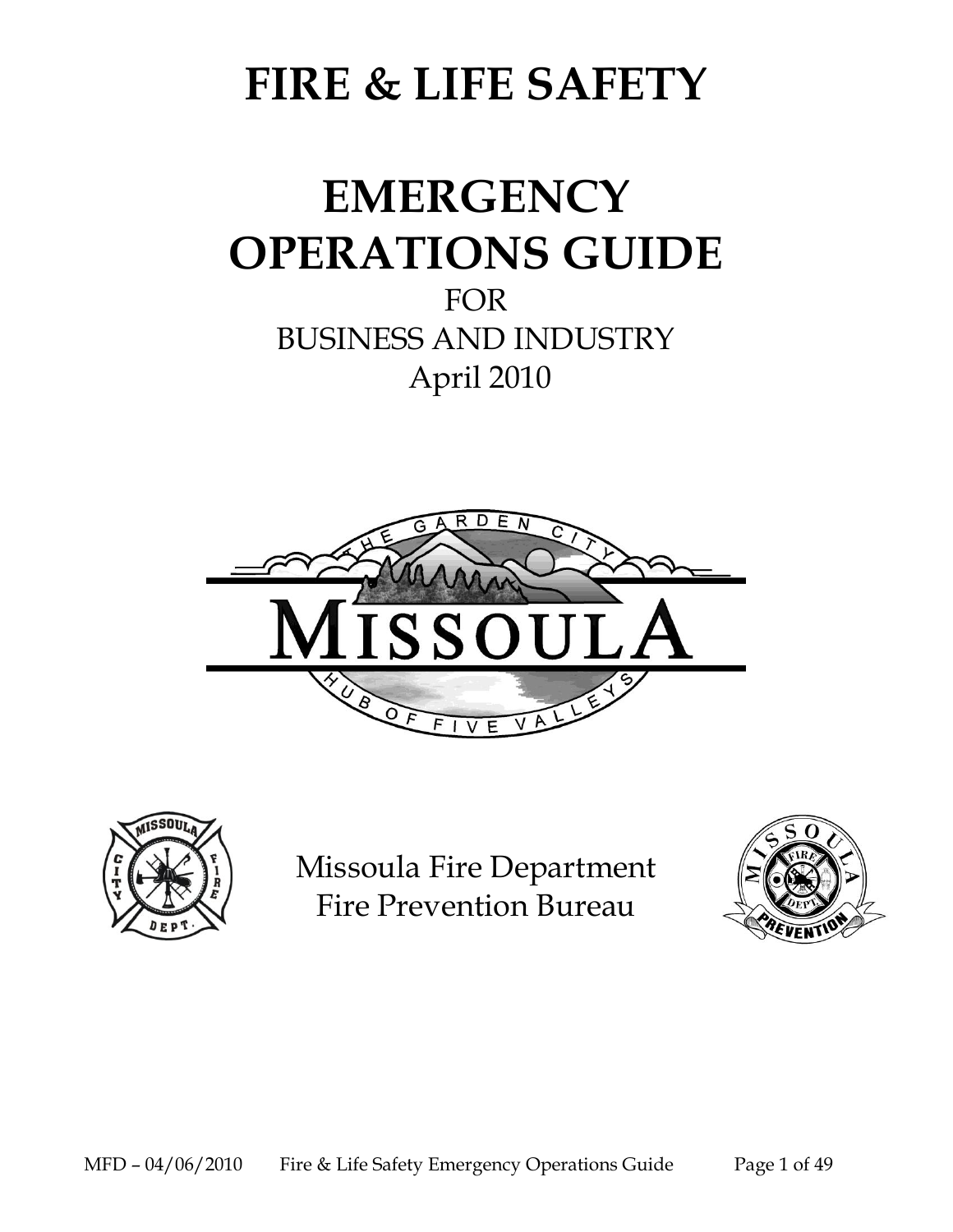## **TABLE OF CONTENTS**

| Section 1  |                  | Introduction                                                             | $\overline{4}$ |
|------------|------------------|--------------------------------------------------------------------------|----------------|
| Section 2  |                  | Objectives of the Fire & Life Safety<br><b>Emergency Operations Plan</b> | 10             |
| Section 3  |                  | Building Fire & Life Safety Features                                     | 11             |
| Section 4  |                  | Prevention - Protection - Control                                        | 14             |
| Section 5  |                  | Fire & Life Safety Personnel                                             | 16             |
| Section 6  | Personnel        | Emergency Procedures for Fire & Life Safety                              | 19             |
| Section 7  |                  | Emergency Instruction to Tenants/Occupants                               | 29             |
| Section 8  |                  | Post Fire Operations                                                     | 31             |
| Section 9  | Responsibilities |                                                                          | 33             |
| Section 10 |                  | Guidelines for an Effective Fire Drill                                   | 34             |
| Appendices |                  |                                                                          |                |
|            | A                | Fire & Life Safety Team Roster                                           | 38             |
|            | B                | <b>Incident Record Form</b>                                              | 40             |
|            | C                | Physically Impaired Personnel Roster                                     | 41             |
|            | D                | Sample Emergency Messages                                                | 42             |
|            | Ε                | <b>Threatening Phone Call Checklist</b>                                  | 43             |
|            | F                | <b>Building Fire Drill Report</b>                                        | 45             |
|            | G                | Armed Intruder Checklist                                                 | 47             |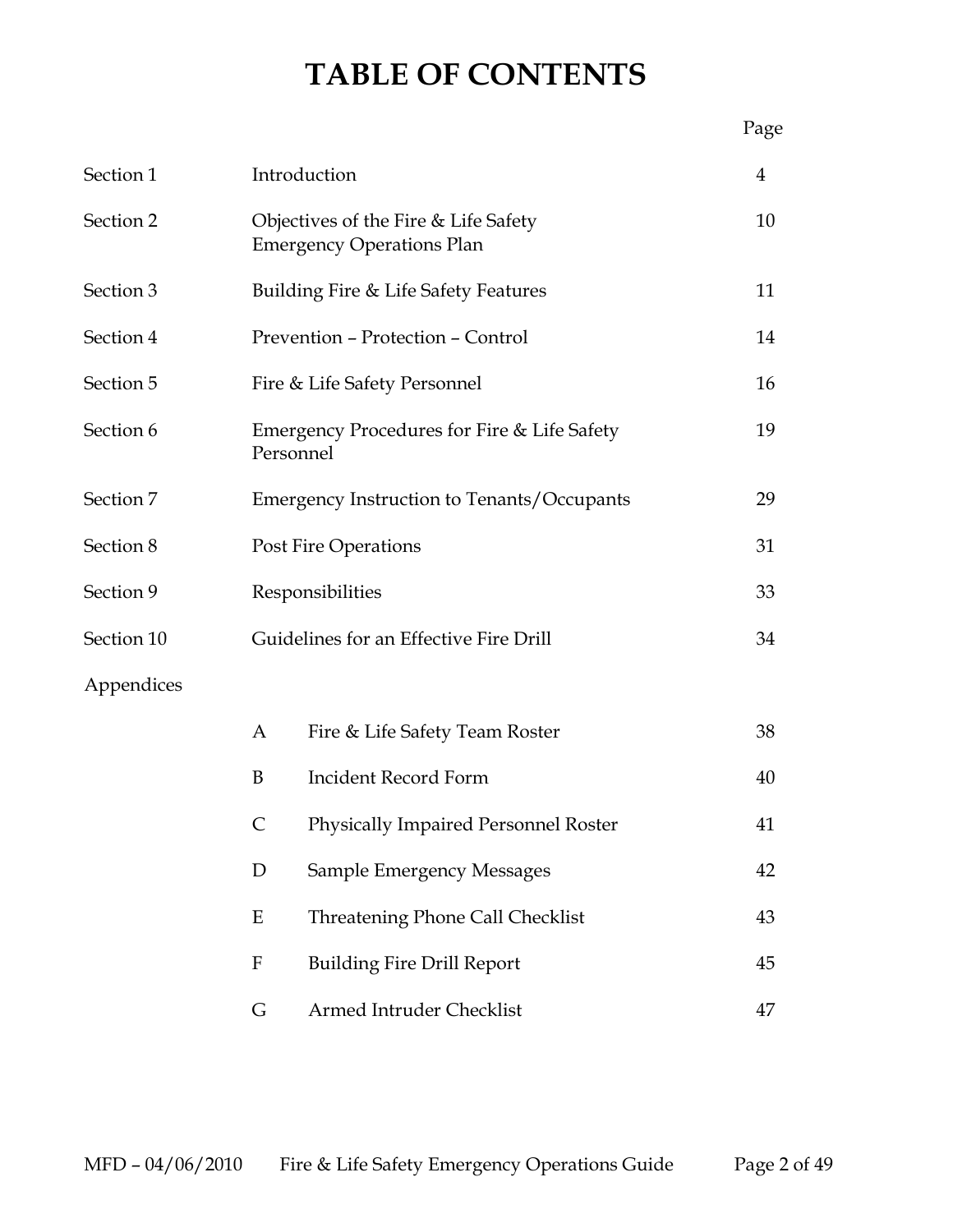

**Fire Department**





## *"YOUR SAFETY IS YOUR RESPONSIBILITY"*

April 6, 2010

Business and Industry

## **SUBJECT: Fire & Life Safety Emergency Operations Guide**

The Missoula Fire Department is dedicated to reducing the loss of life and property by helping the citizens of Missoula better prepare for emergencies. While emergencies can happen anywhere, most occur in the home where people feel safest of all. We encourage everyone to review their home to ensure the safest possible situation for themselves and their loved ones.

The workplace also offers its share of dangers. Both employees and patrons of businesses can be at risk. Please review this guide to help overcome potential problem areas. It should provide the guidance you need to create a safer work environment for all. However, if questions do arise, please contact us for assistance. We are here to help.

Sincerely,

Fire Prevention Bureau Missoula Fire Department 406-552-6210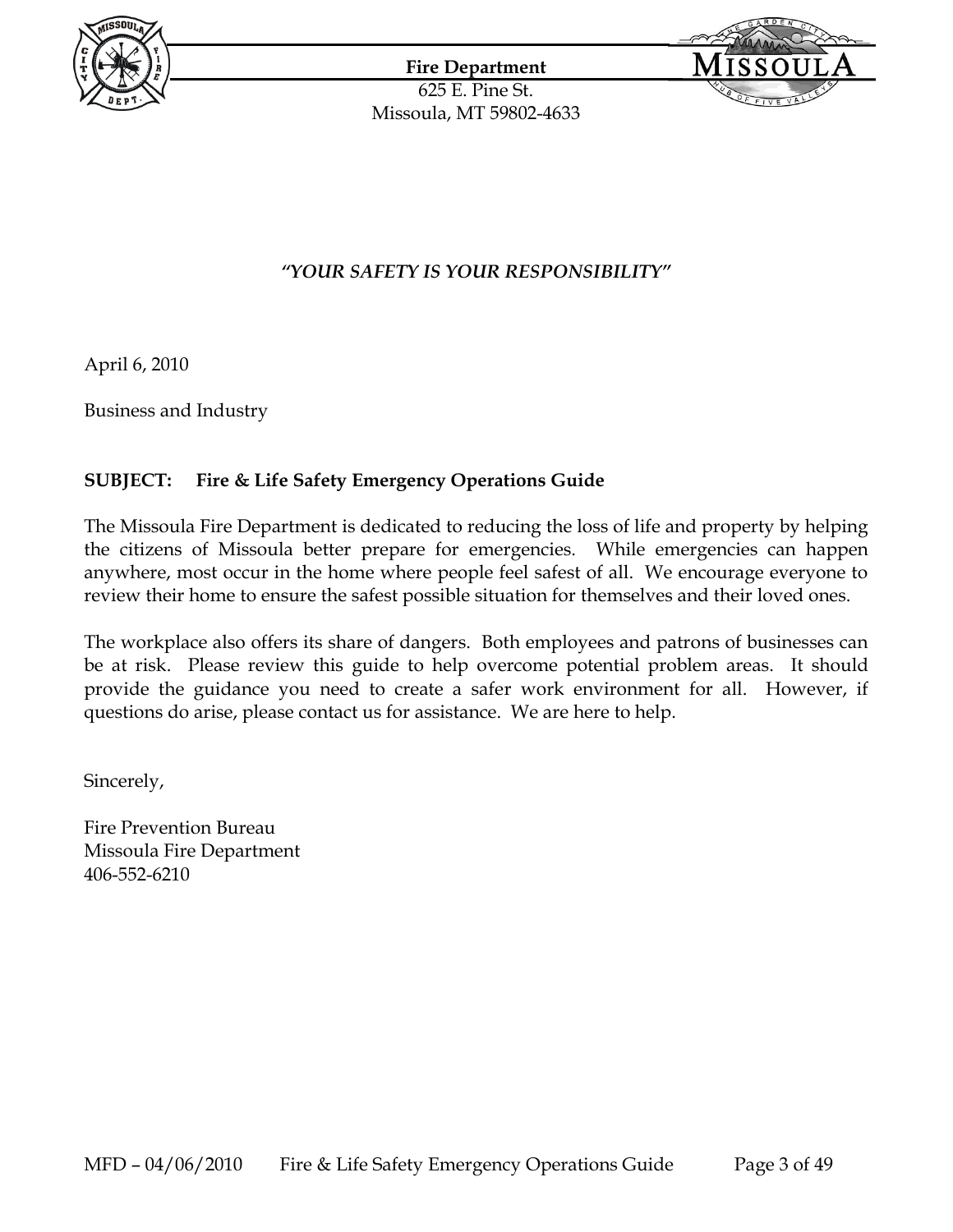## **INTRODUCTION**

#### **PURPOSE**

The purpose of this Fire & Life Safety Emergency Operations Guide is to assist you in developing a Fire & Life Safety Emergency Operations Plan for your building.

The Missoula Fire Department (MFD) offers this guide, containing suggestions which will increase each occupant's opportunity for surviving an emergency in your building, and produces a plan that complies with the provisions of applicable Codes.

The function of the Fire & Life Safety Emergency Operations Plan is to apprise employees and occupants of the established procedures to be implemented, should an emergency occur. The plan will explain the building's fire & life safety features, emergency organization, and address situations such as fire, medical emergencies, earthquakes, bomb threats, civil disturbances, biological agent threats, power failures, water leaks, inoperable elevators, and emergency evacuation.

A building's plan should be issued to tenants, employees, and management team members. It is to be read thoroughly and updated as additional procedures are developed.

No manual can hope to cover all instances and events that may occur in a disaster or emergency situation. However, the materials and procedures contained herein, if properly utilized along with education and training of all employees or tenants will provide a basis for the decisions and actions that are necessary to minimize the loss of life and property in an emergency.

IN CASE OF EMERGENCY: **CALL 9-1-1**

## HOW TO USE THIS GUIDE

The first section entitled "Overview," will assist small businesses and occupancies in developing an emergency operations plan.

A more detailed explanation and guide for more complicated businesses and special occupancies begins with Section 2, "Objectives of Fire & Life Safety Emergency Operations Plan."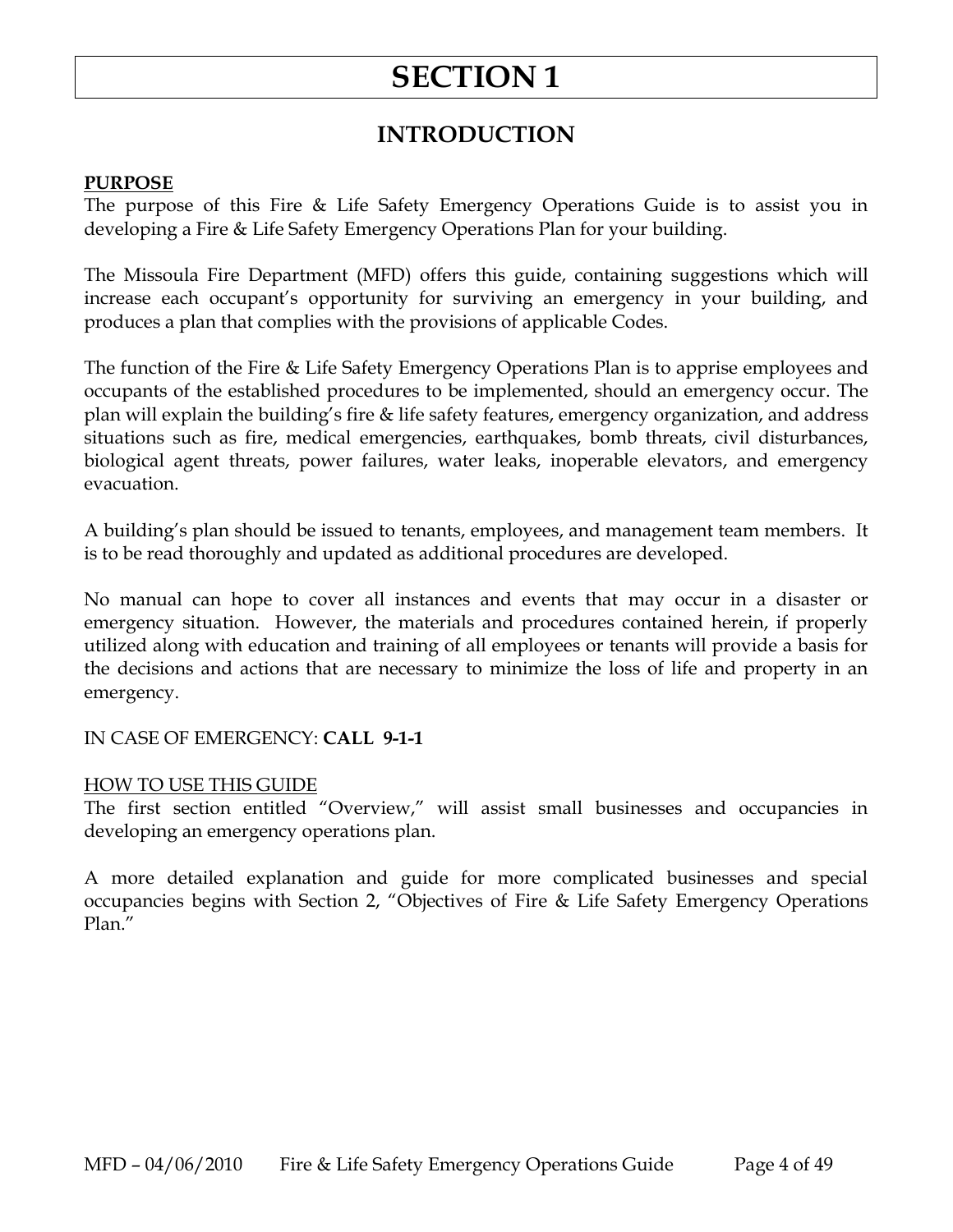## **OVERVIEW**

#### **DEVELOPING YOUR OWN FIRE & LIFE SAFETY EMERGENCY OPERATIONS PLAN**

An emergency operations plan is a well thought out plan that takes into consideration the unique features of your building and its occupants. No one plan will work for every building, but the main components are the same.

#### **PICK YOUR FIRE & LIFE SAFETY TEAM**

#### **GETTING STARTED**

## **FIRE & LIFE SAFETY DIRECTOR**

Identify the person who will maintain and implement your Emergency Operations Plan. Pick a person who has not only the knowledge, but the authority to implement the procedures outlined in the plan.

#### **BUILDING RESPONSE TEAM**

Primary role is to investigate the source of an alarm or emergency, and communicate their findings to the Emergency Control Center.

#### **RECRUIT FLOOR WARDENS**

Floor wardens are volunteers selected from among the building staff and tenants whose role is to assist in the evacuation of occupants from the building, in the event of a fire alarm or emergency. Floor wardens are on the front lines of emergency response when a fire or emergency occurs. They must be familiar with the building evacuation plan, and should receive training at least annually.

## **RECRUIT ASSISTANT MONITORS**

Responsible for providing assistance to those individuals on a floor that require assistance to evacuate. These include people with disabilities or who suffer medical problems.

## **SURVEY YOUR BUILDING'S OCCUPANTS**

Does your building house a changing population, as in a retail store or restaurant, or will the building occupants be familiar with the facility? Note any special needs that individuals may have, such as non-English speaking or people with disabilities.

#### **DEVELOPING A PLAN**

 **DEVELOP A FLOOR PLAN – (Required in Motels/Hotels and Semi-conductor facilities)** Design a basic floor plan for each floor of the building, indicating the location of all fire exits, fire extinguishers, manual pull stations and other emergency equipment. Post the floor plan throughout the building. Mark "YOU ARE HERE" according to the location of the posted plan, as well as marking the two closest fire exits. Also, note that elevators must not be used as a fire exit.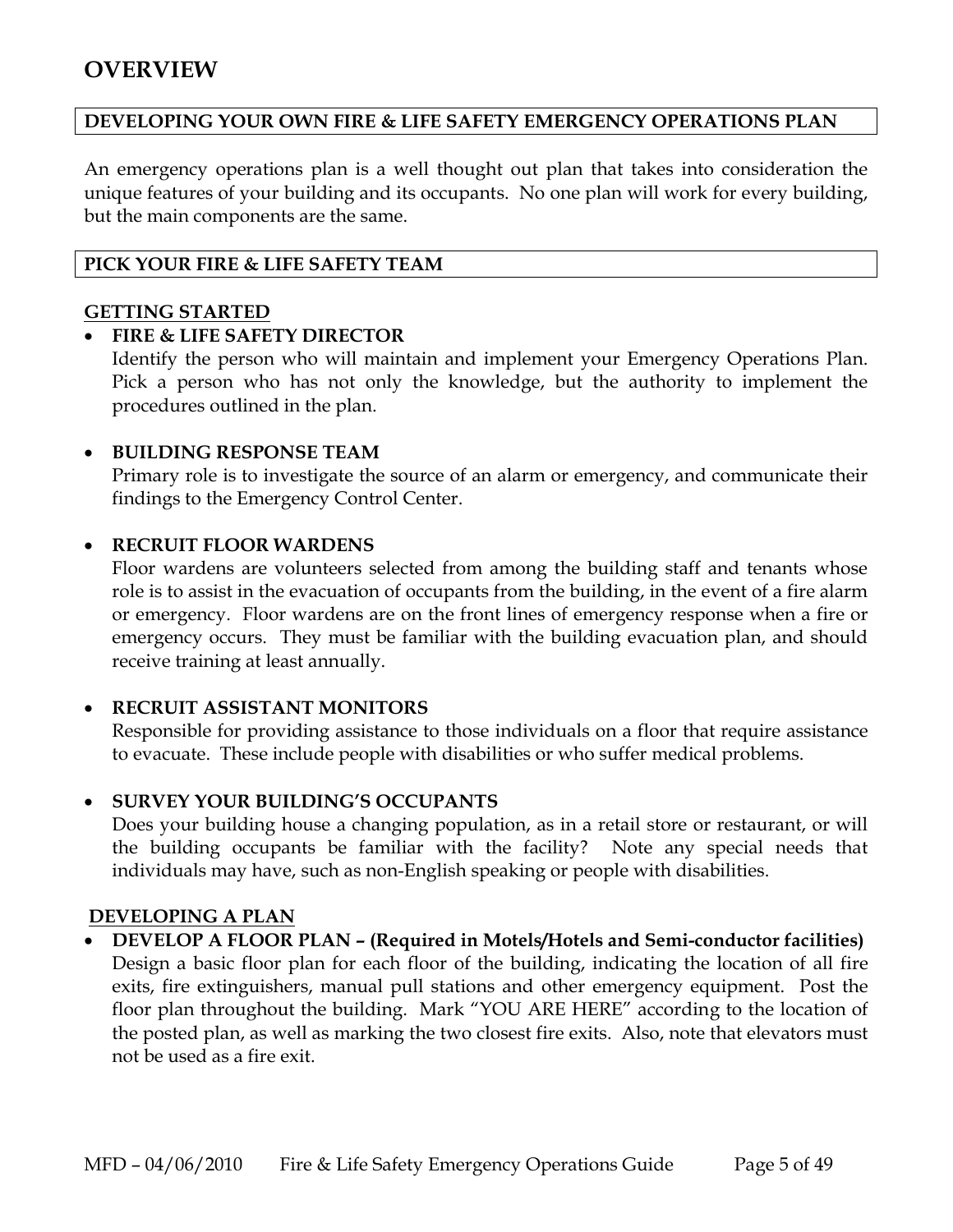## **DEVELOP WRITTEN PROCEDURES**

This can be a simple flyer that you distribute to tenants or a bound document that details the roles of staff and tenants during a fire or emergency. This document should be readily available for building occupants and distributed to new staff during orientation.

## **ASSIGN A MEETING PLACE**

Choose an outside location for occupants to meet after evacuating which is at a safe distance from the building. In the event of an evacuation, this is a place to assemble and account for all building occupants. The meeting place location should be far enough away from the building to keep individuals out of the way of fire fighting activities and away from falling glass and debris.

## **IMPLEMENTING THE PLAN**

Staff or resident meetings, new employee orientations and building newsletters are effective ways of introducing tenants to a new emergency operations plan. Explain the routes of evacuation and point out alarms and extinguishing equipment. Let them know where the predetermined meeting place is for each floor or section of the building, if evacuated. Explain the proper procedures for reporting a fire or emergency. Please stress that **elevators cannot be used for evacuation in a fire emergency**.

## **REPORTING EMERGENCIES**

The spread of fire can be very fast. It takes less than two minutes for a free-burning fire to reach temperatures over 1,000 degrees F. Controlling the fire and evacuating everyone safely depends on immediate notification of the emergency to the fire department, building security or management personnel.

Post all phones with the fire department emergency contact number. In Missoula, call 9-1-1 for fire, police, or ambulance. Make sure the address of the building appears on the telephone. If the building's manager wishes to be notified of emergencies, the appropriate number should also be listed on or near the phone.

Building occupants should be instructed to call 9-1-1 whenever an emergency occurs. They should state:

- The nature of the emergency
- The address of the building
- The nearest cross street
- The extent of the fire or emergency and specific information, if known
- Follow the 9-1-1 operator's instructions

The caller should never hang up until told to do so by the emergency operator.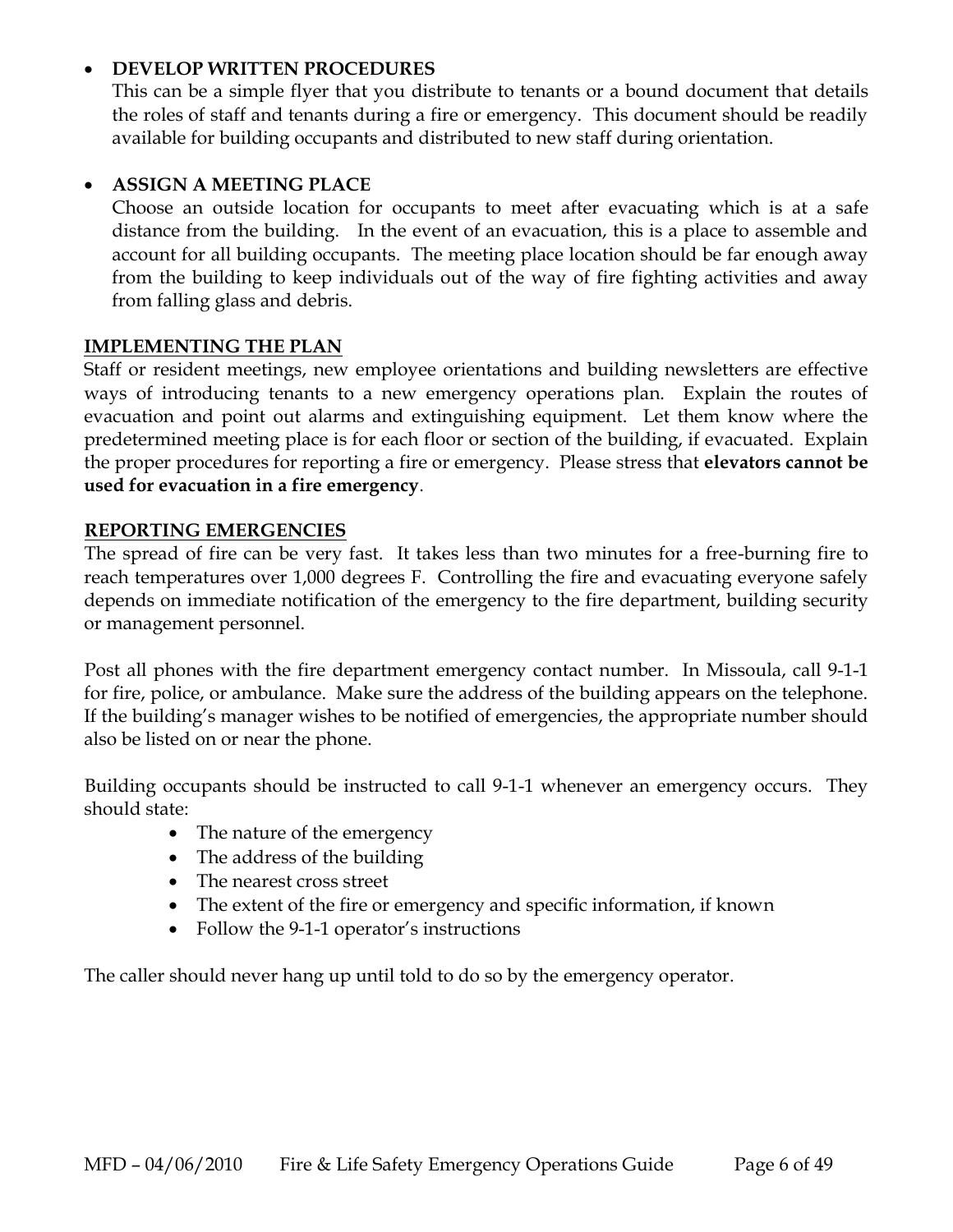## **AUTOMATIC FIRE ALARM REPORTING**

**A common misconception is that building fire alarms are monitored by the fire department. This is not always true. Most building's fire alarms are monitored by private monitoring companies. When such a company receives a signal indicating an alarm has activated, they in turn notify the appropriate fire department dispatch center. Never make the assumption that a fire alarm will automatically be reported to the fire department. Always make sure that a call has been placed by contacting 9-1-1 directly regardless of whether your building is monitored by a private monitoring service.**

## **FIRE ALARM RESPONSE PROCEDURES FOR HOTEL AND MOTEL MANAGERS AND FRONT DESK PERSONNEL.**

- Treat every alarm as an emergency.
- Call 9-1-1 upon activation of any alarm.
- Note the message on the digital display of the alarm panel (floor, zone etc...).
- Start evacuation by announcing "We have a fire alarm, please calmly exit the building".
- Assist any disable or impaired guests with evacuation if safe to do so. Otherwise, make note of their locations and inform the fire department.
- Meet the fire department upon their arrival and provide any information you have.
- If an authorized building representative has confirmed that the alarm is false, unintentional, or due to a malfunction, the alarm may be silenced by authorized personnel but **NOT RESET** until the fire department has investigated and authorized resetting of the alarm.

It is extremely important not to reset the fire alarm when you believe an alarm is false, until directed to do so by the fire department.

## **PROCEDURES FOR PERSONS UNABLE TO USE EXIT STAIRS**

## **IF YOU CAN, MOVE TO THE EXIT AND HAVE PERSONS TO ASSIST YOU**

- Move to the exit stairwell. Wait until all persons on the floor have evacuated and traffic in the stairwell has cleared. If the stairwell is free of smoke, enter and wait on the stairwell landing. Two people should wait with you while the Floor Warden informs the arriving fire company of your location. Make sure that the door to the stairwell is securely closed.
- Wait with your assistants for further instructions. The fire department will send firefighters to assist you if evacuation is necessary.
- If you are waiting in the exit stairwell and the traffic builds from the evacuation of upper floors, re-enter your floor, if safe to do so, and allow the stairwell to clear.
- If there are too many individuals to wait on the landing, an area of refuge should be sought on the floor, such as an apartment or a room with a door, window, and telephone. Use the fire survival skills to protect in place.
- Assistants should not attempt to carry you down the stairs unless conditions in the stairwell become threatening. If conditions deteriorate, the assistants can then help you to a safer area.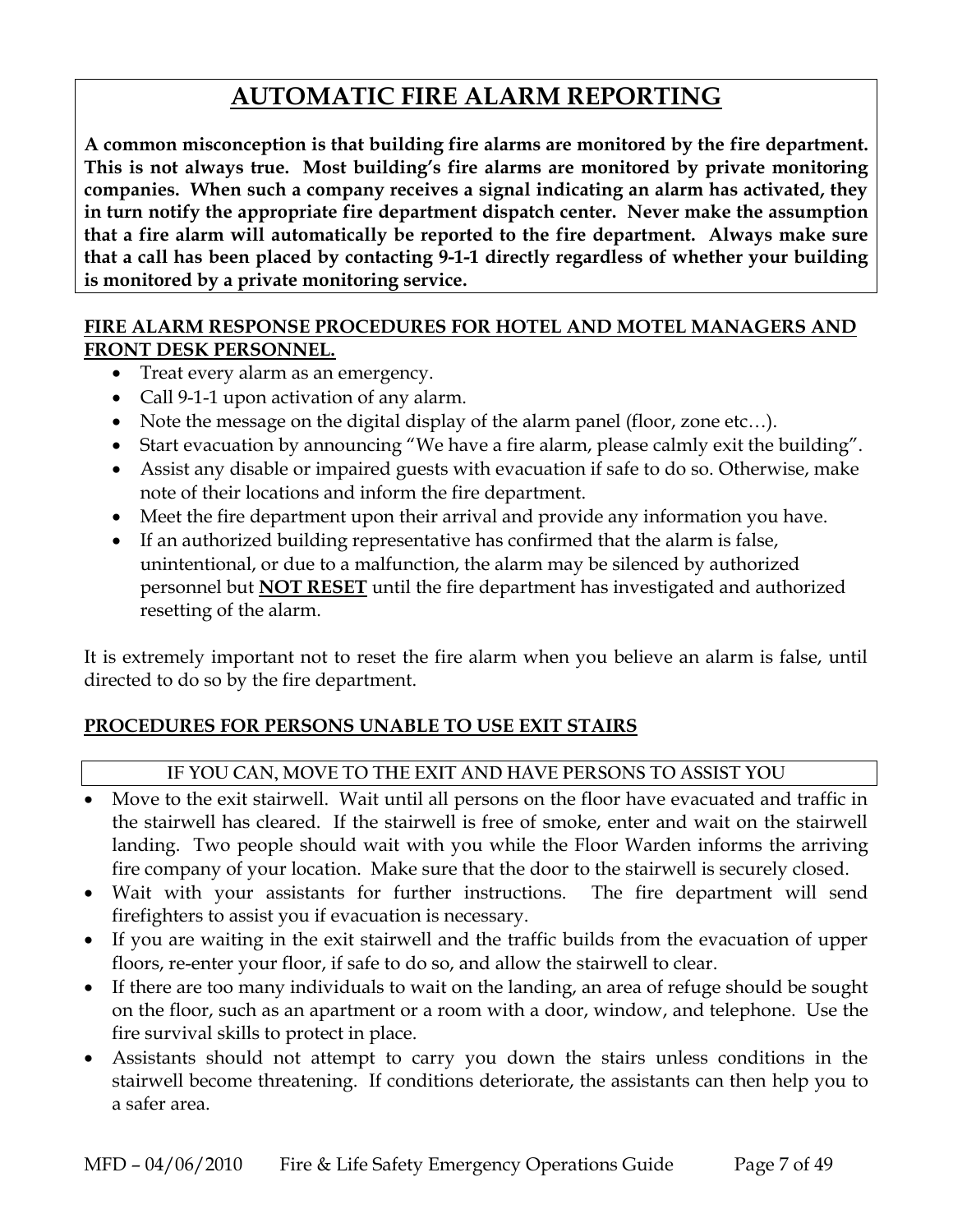## **IF YOU ARE UNABLE TO LEAVE THE FLOOR**

If you do not have persons to wait with you, or you are unable to leave your unit, refuge should be sought in place. Most appropriate would be a totally enclosed room or office with a telephone and window.

## **OBSERVE THE FOLLOWING SURVIVAL RULES TO PROTECT IN PLACE**

- Use towels or clothing to block openings around doors or vents where smoke might enter. Put a wet cloth over your mouth or nose.
- Place a signal in the window. The signal can be anything that will call attention to your location.
- If smoke or fire enters your unit, call 9-1-1 to report your location. Stay low to the floor to breathe the cleanest air.
- It is advisable not to open or break windows. Often smoke from the outside of the building can enter through open windows. Breaking windows will put you at great risk of smoke entering from the outside and will hamper rescue efforts below.

## **FIRE DRILLS**

In a fire drill, building occupants should duplicate as closely as possible the actions they would take if an actual fire occurred. A log book indicating the date, time and section of the building in which the drill was conducted should be kept. If your building fire alarm is monitored, notify the monitoring company of the drill immediately prior to its occurrence. If you are a in high-rise building, notify the monitoring company and the Missoula Fire Department at (406) 552-6210 that your drill is about to begin.

Fire drills may be pre-announced to building staff or occupants or they may be unannounced. Consideration of the building occupants and the use of the building may determine which type of drill is most appropriate.

## **CRITIQUE YOUR DRILL**

Check for the following:

- Designated members (if present in your facility) were notified and responded appropriately to the fire floor.
- Building occupants could clearly hear and understand the alarm and any additional instructions.
- Evacuation was completed in an orderly and expedient manner.
- Floor wardens guided occupants to safety, completed floor check and reported to Building staff or the Fire & Life Safety Director upon completion of evacuation.
- Disabled persons assisted appropriately.
- Elevators were not attempted to be used for evacuation.
- $\bullet$

## **ESTABLISH A FIRE SCENARIO**

You may choose to designate a specific location for the "fire" and obstructed exit paths to establish a scenario which would alter the basic fire drill procedures. It is best to attempt this type of drill after occupants have become familiar with their standard evacuation procedures.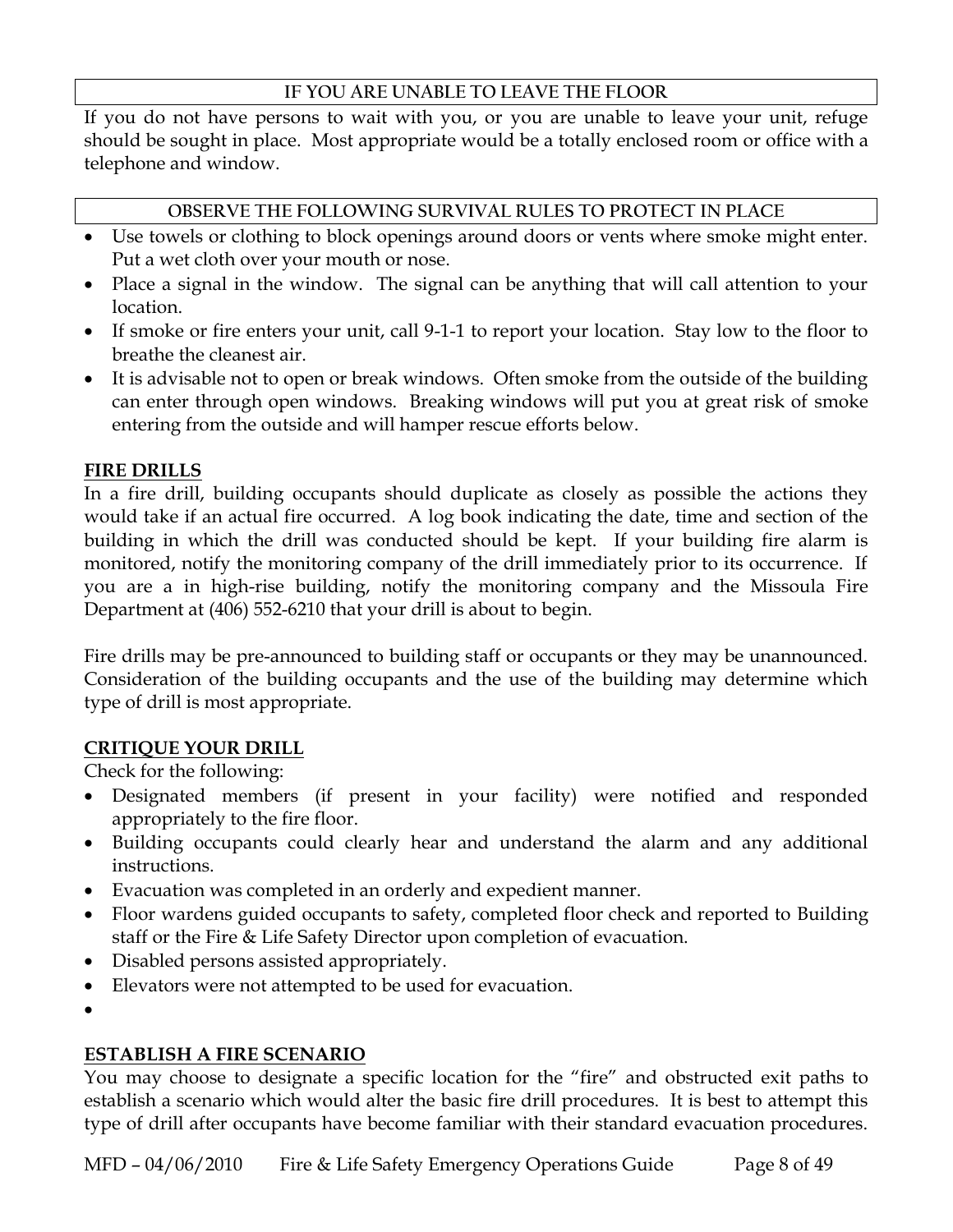This type of drill may be more interesting to building occupants as they have to make decisions when they encounter situations apart from the ordinary.

## **IDEAS FOR FIRE SCENARIOS**

- Post signs or locate building staff inside one of the exit stairwells to inform those attempting to enter that the stairwell is blocked by smoke and they must choose a different route.
- Use a cardboard box decorated with red paper flames or a flashing red light to indicate where the drill "fire" is located. Have the staff person discovering it show you the correct procedure to follow.

## **APATHY OR LACK OF PARTICIPATION IN FIRE DRILLS**

You may encounter some building occupants who refuse to participate in fire drills. Problems with frequent false alarms in a building may make matters even worse.

Your best tactic in gaining cooperation in drills is to explain the advantages of participating. Explain that in real fire conditions, evacuation can be considerably more complicated. Inform employers that liability for their employees increase if they do not allow or encourage participation in the drill. If a fire did occur, and one of their employees was injured or killed, it is possible they could be named in a lawsuit because of their lack of support for learning fire safety procedures.

Make the drill more interesting by using a fire scenario or checking to make sure the drill will be held at a convenient time. These actions may yield better participation.

## **HIGH RISE BUILDINGS**

High rise buildings or high risk occupancies are required to submit a detailed Fire & Life Safety Emergency Operations Plan to the Missoula Fire Prevention Bureau for review. A high rise building is classified as any building that has occupied floors 75 feet or higher above the lowest point of fire department access.

## **ADDITIONAL RESOURCES**

The Missoula Fire Department's Fire Prevention Bureau provides assistance in evacuation planning, as well as providing resources for training staff and building residents. Call the Fire Prevention Bureau during regular business hours at (406)552-6210.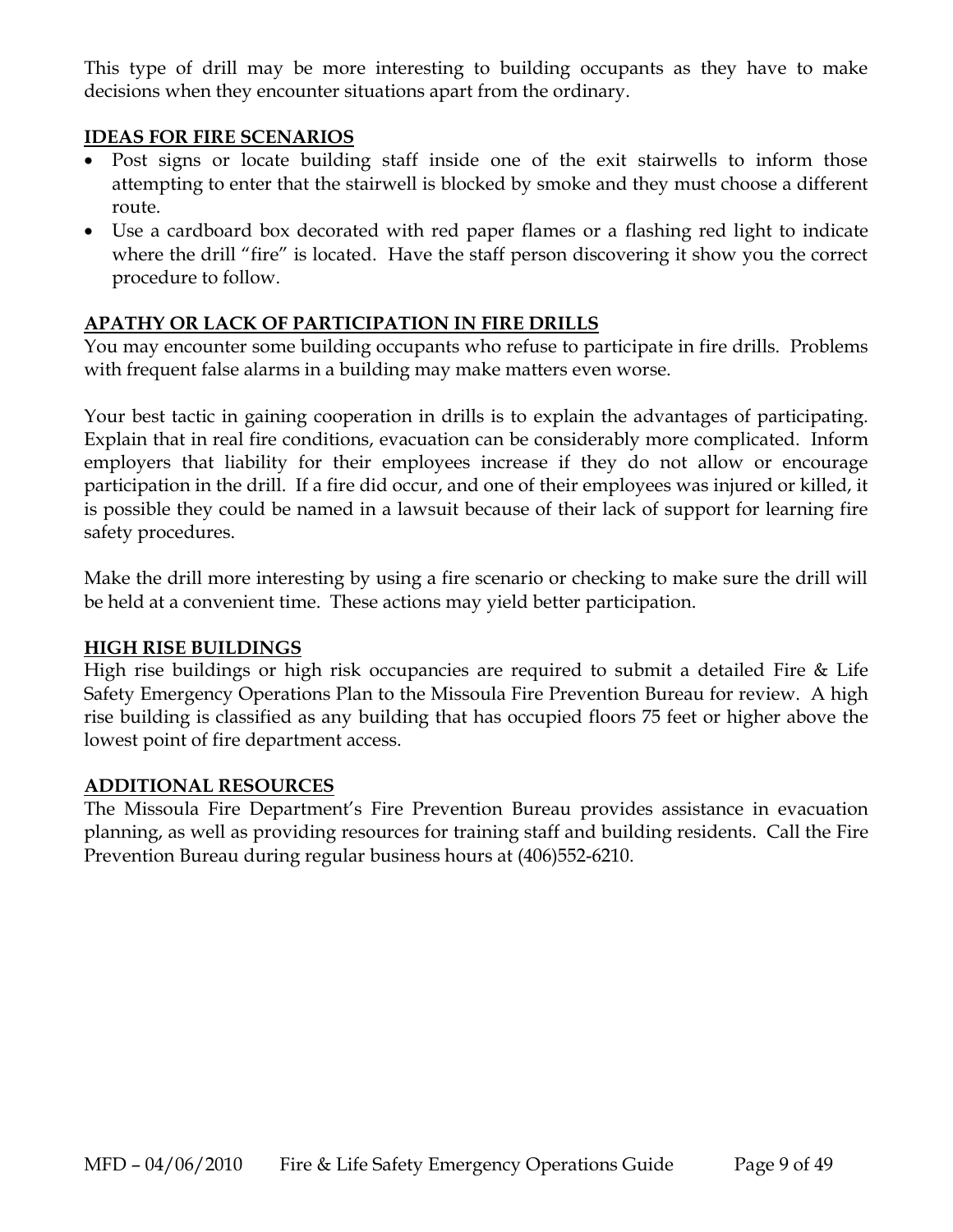## **OBJECTIVES OF A FIRE & LIFE SAFETY EMERGENCY OPERATIONS PLAN**

#### 1. **HAZARD PREVENTION**

Objective: To minimize the effects of an emergency by controlling hazards in occupancies and to maintain the building emergency facilities for the safety of occupants.

## 2. **EMERGENCY EVACUATION**

Objective: To establish a systematic method of safe and orderly evacuation from any area of a building, in case of fire or other emergency. To facilitate the evacuation, the following organization of key emergency personnel from building personnel and tenants should be established within the building. They will be called Fire  $&$  Life Safety Personnel. They shall be comprised of the following:

- a. Fire & Life Safety Director
- b. Building Response Team
- c. Floor Warden
- d. Assistance Monitor

## 3. **TRAINING**

To provide an emergency plan upon which training classes, handouts and fire drills will be based. With the exception of some lists, tables or charts, this plan is not intended to be relied upon during an emergency because of the explicit nature of its instructions. However, it is intended to be utilized as a training aid, prior to an emergency, so that procedures become second nature.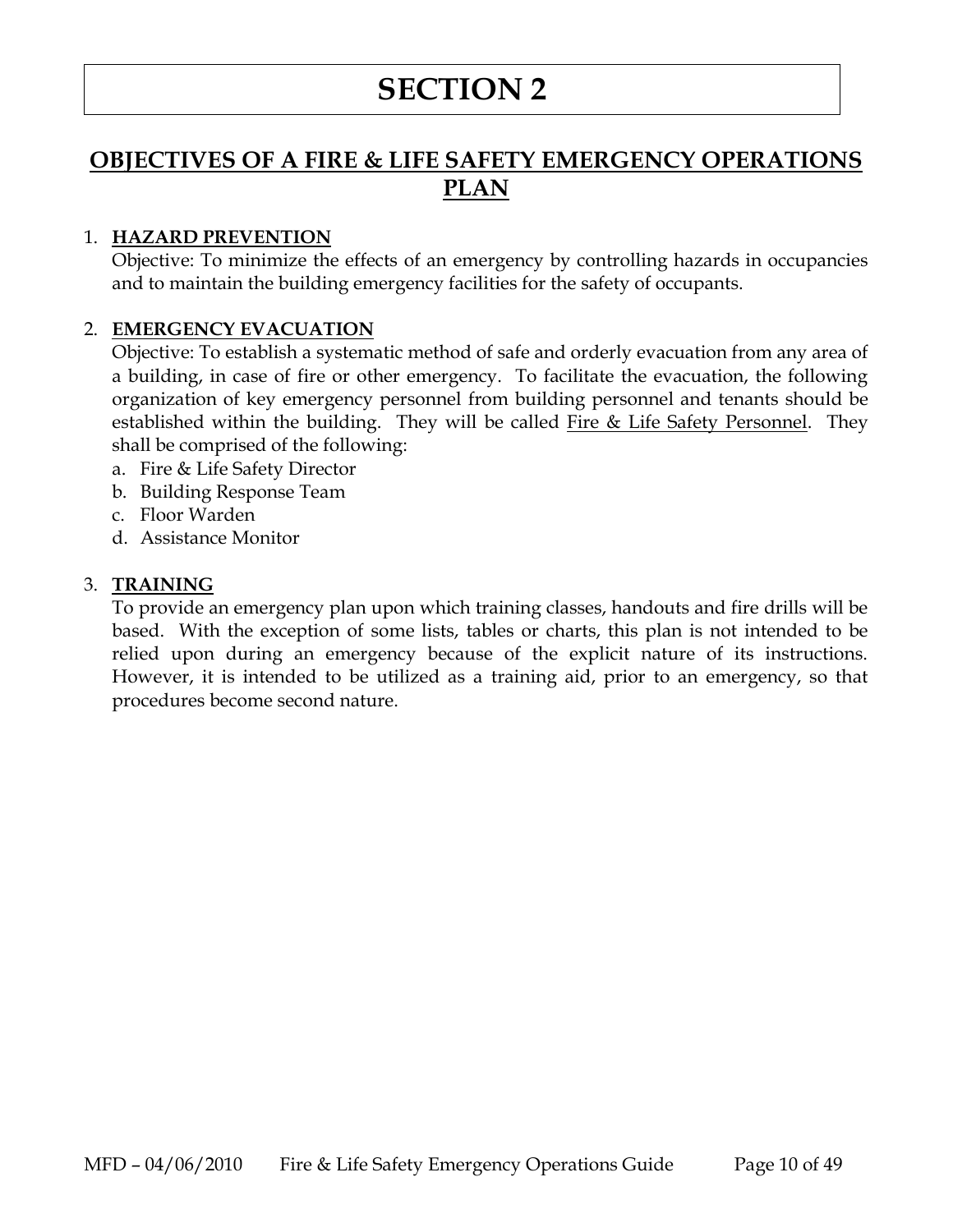## **BUILDING FIRE & LIFE SAFETY FEATURES**

#### **GENERAL DESCRIPTION OF THE BUILDING**

- 
- 
- C. Safety Features F. Parking
- A. Address D. Construction
- B. Cross Street(s) E. Number of stories
	-

## **FIRE ALARM SYSTEMS**

- - 1. Smoke Detector 1. Local Only
	- 2. Sprinklers a. General
	- 3. Heat Detector b. Zoned
	-
	- 5. Other
- A. Activation B. Alarms (Notification)
	- -
		-
	- 4. Manual Pull Station 2. Remote (Central Location)

## **COMMUNICATIONS**

- A. Voice Paging (See sample emergency messages in Appendix D)
- B. Telephone

## **EMERGENCY POWER**

- A. Lights
- B. Other Life Safety Systems

## **ELEVATORS**

- A. Normal Mode
- B. Emergency Mode

## **FIRE PROTECTION EQUIPMENT**

- A. Sprinkler Systems Flow and tamper switches Rating & activating temperature of sprinkler heads
- B. Standpipes
- C. Tenant Fire Hose
- D. Fire Pump
- E. Fire Department Connections
- F. Fire Extinguishers
- G. Special Systems (cooking, computer/electronic equipment)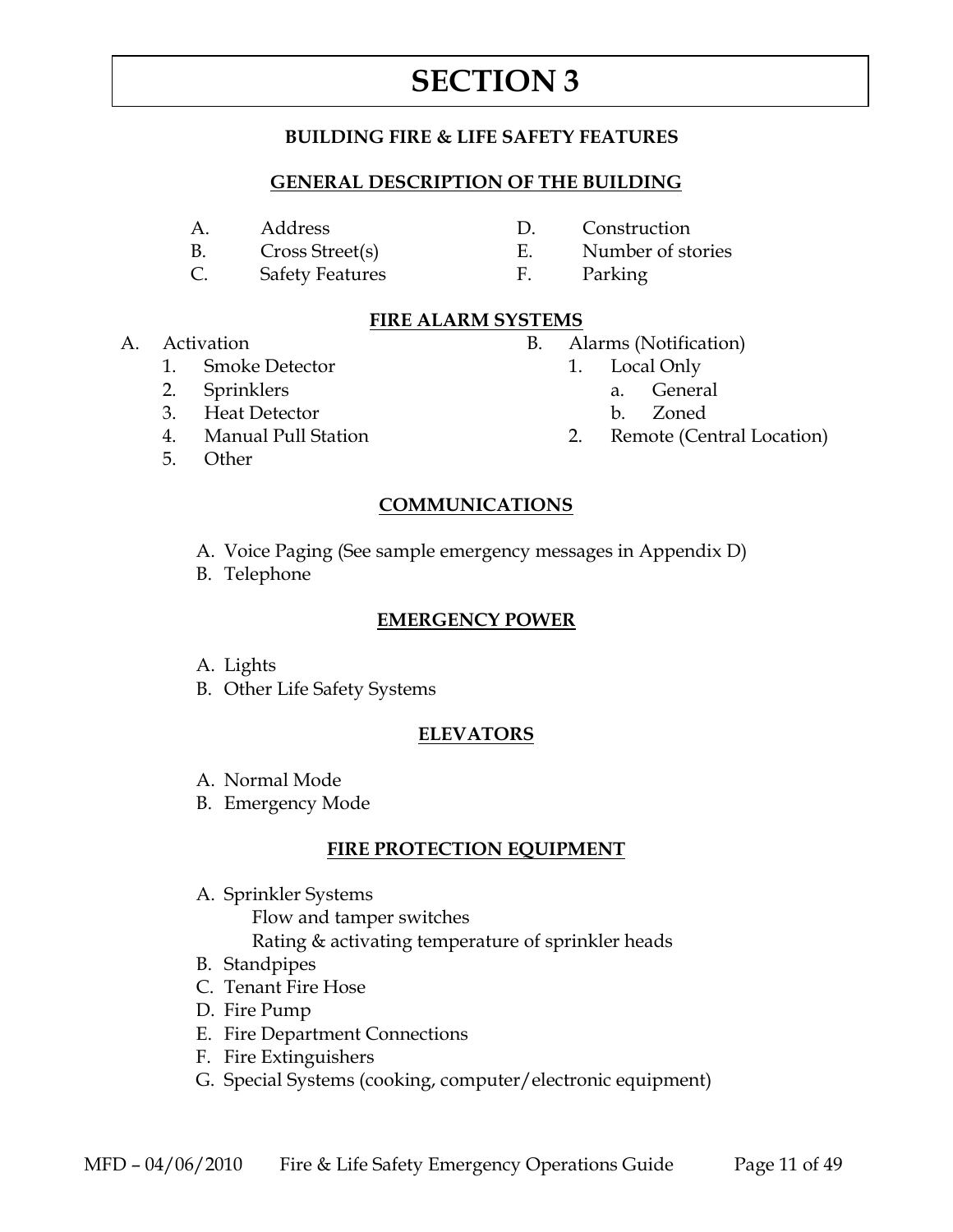#### **SMOKE CONTROL**

- A. Tempered Glass Windows
- B. HVAC System
- C. Shaft Pressurization
- D. Fire Doors

## **EXIT PATHWAYS**

- A. Automatic Door Locks
- B. Automatic Closing Doors
- C. Exit Stairwells

## **UTILITIES AND SHUT-OFFS**

- A. Natural Gas
- B. Electrical
- C. Water
- D. Extinguisher System

## **TYPICAL FLOOR PLANS**

Develop sets of floor plans for the building, showing the following:

- A. Emergency Equipment Locations (fire extinguishers, hoses, etc.)
- B. Fire Alarm Pull Boxes
- C. Exits Note: \*\*In case of fire, DO NOT use elevators\*\*
- D. Stairs
- E. Fire Escapes
- F. Possible Escape Routes
- G. Circuit Breaker Boxes
- H. Mechanical Shut-Offs
- I. First Aid Supplies
- J. Emergency Supplies (flashlight, water, blankets, etc.)

Post copies of floor plans with the information in each elevator lobby, by stairway exits or in each tenant space as necessary. Plans should be oriented to be easily read and right-side-up.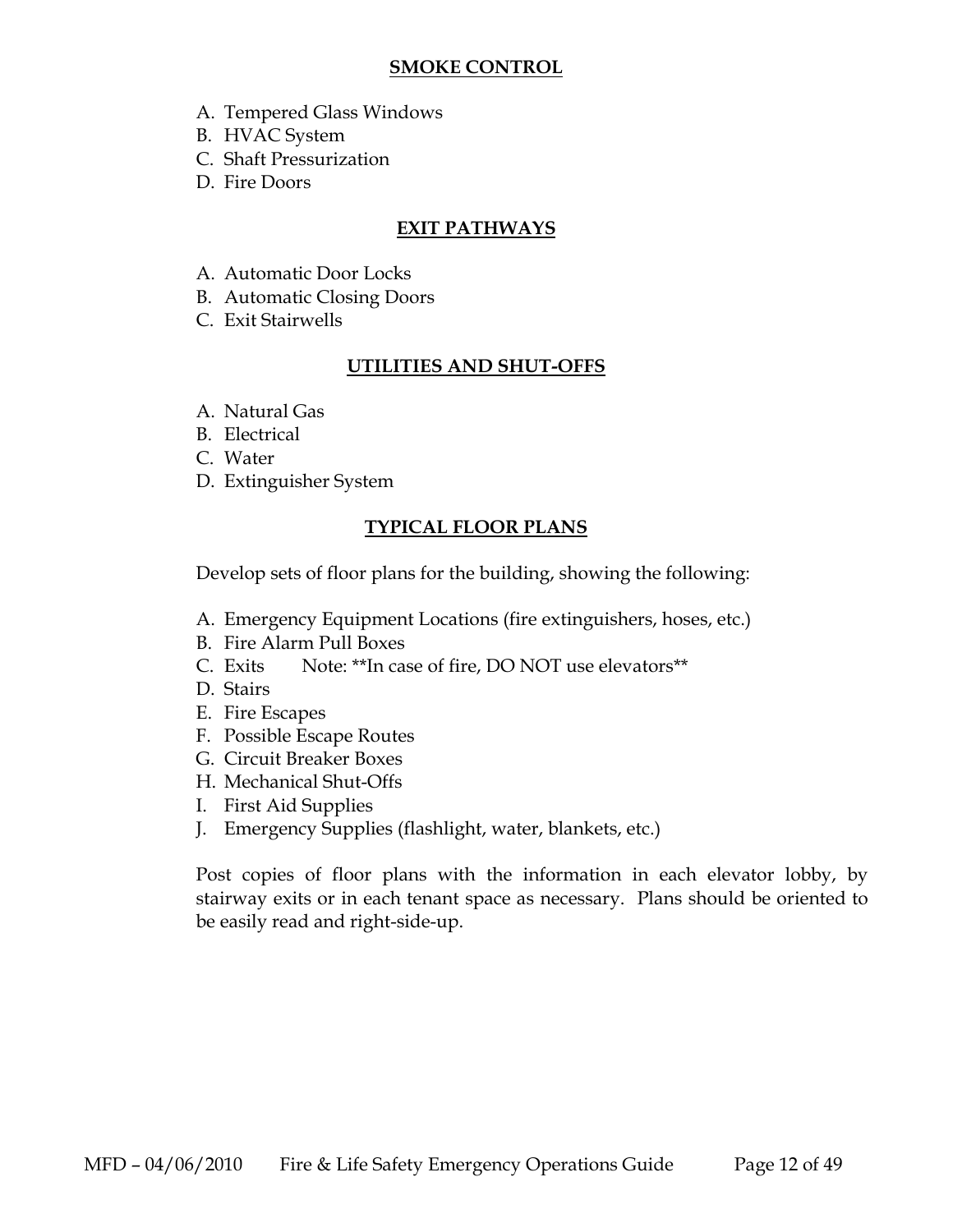## **FLOOR PLAN EXAMPLE**

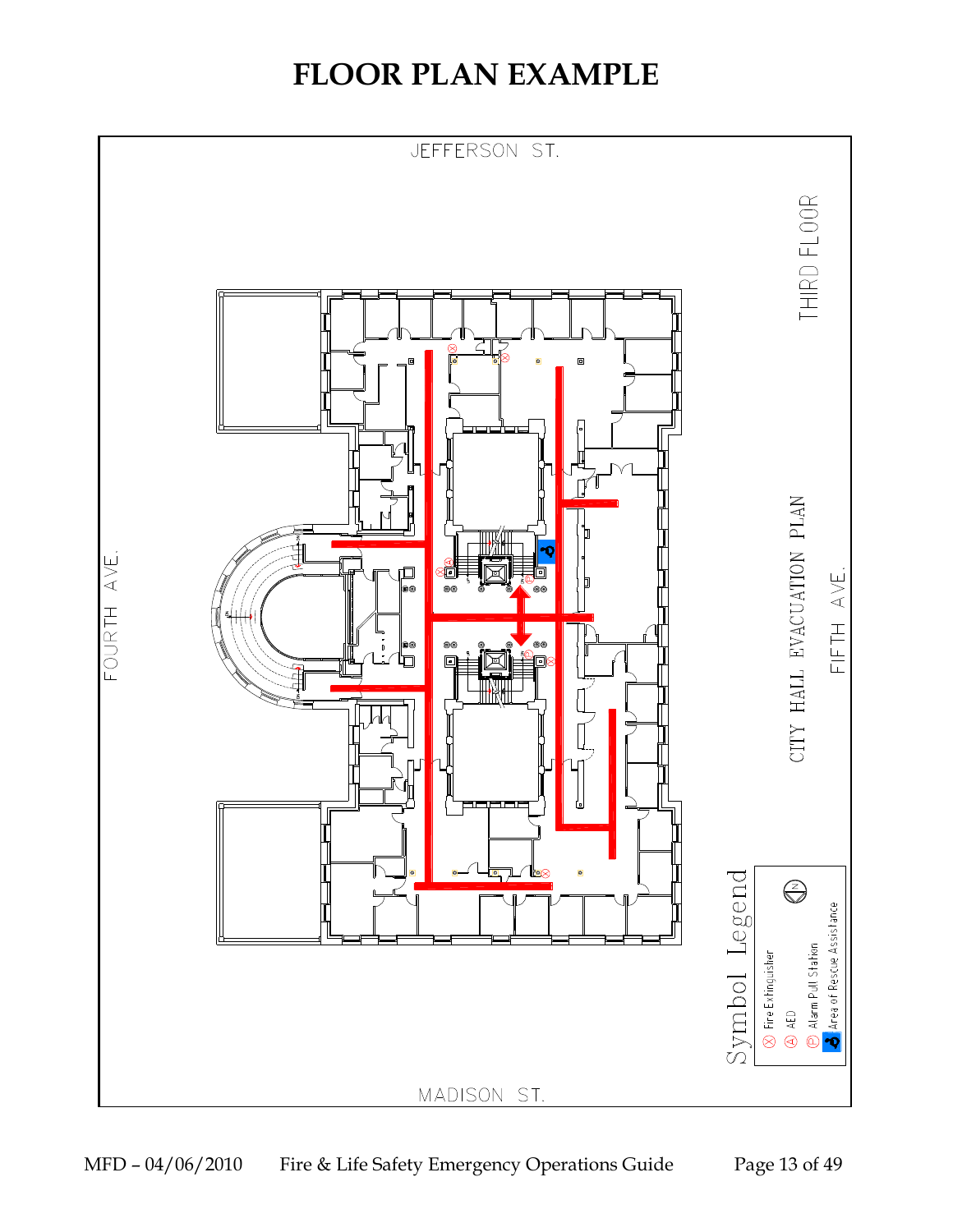## **PREVENTION – PROTECTION - CONTROL**

The periodic occurrence of disastrous fires should be cause for examination of hazards by those responsible for life safety. The tremendous potential loss of life and property from fire and earthquake makes prevention, protection and control an important part of a fire and life safety program.

## **PREVENTION**

A close inspection of all heating and electrical equipment, refuse disposal areas and storage areas should be carried out by building managers, at least bi-monthly. Any employee who discovers a potential fire hazard should immediately inform their supervisor and in turn, the Fire & Life Safety Director.

- Do not allow accumulation of trash or waste material that is flammable or combustible.
- Storing equipment, trash, empty boxes, and packaging material in the stairways and corridors is **not permitted.**
- Do not empty ash trays into waste baskets that contain paper or other combustible materials. Do not throw cigarette butts into waste baskets or onto rugs at any time.
- Keep wastepaper basket and recycling bins away from draperies.
- Avoid the use of space heaters.
- Use only approved wiring. Power strips (UL listed) with breaker or fuse are allowed when plugged directly into a permanent outlet.
- Ensure that unsecured objects are not in the vicinity of exits so that exits will not be blocked by debris in the event of an earthquake.
- Secure bookcases, file cabinets, typewriters, computers or other heavy objects that could topple with hooks, angle brackets, Velcro, braided wire or other appropriate hardware.
- Ensure that a wrench to shut off the natural gas is near the main gas valve and the Fire & Life Safety Team is aware of its location.
- To keep items from sliding off shelving units, install guard rails made of metal on the front edge of the shelves.
- Place heavier objects and hazardous liquids on lower shelves.
- Brace light fixtures securely to ceiling joists, wherever possible.
- Where possible, apply security film to large windows to prevent glass from flying.
- Acquire an earthquake kit for each floor complete with three days' supply of food and water for the anticipated number of people, first aid kit, flashlights, radio, spare batteries, blankets, sanitation supplies, and utensils.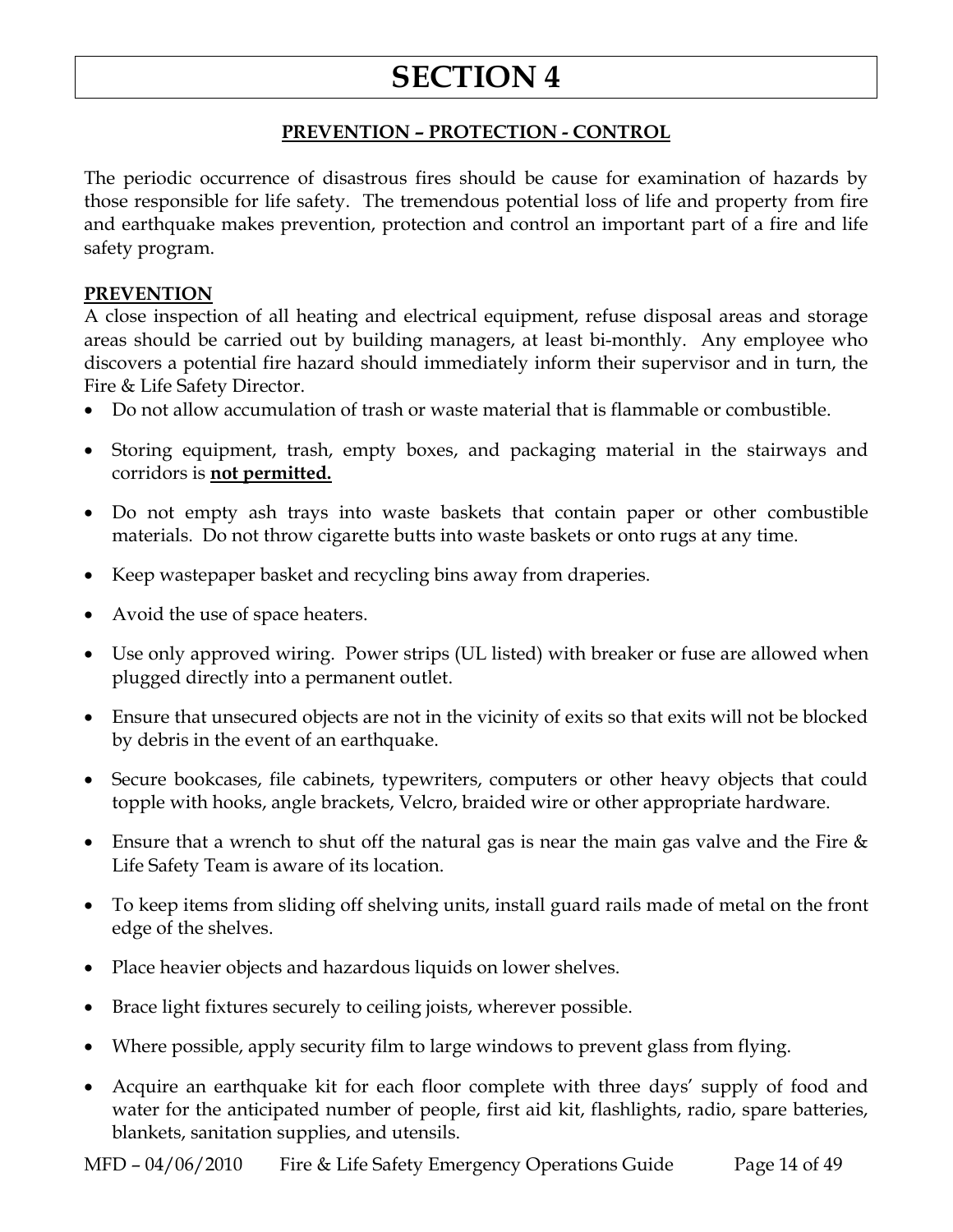## **PROTECTION**

Is your building is equipped with automatic fire sprinkler systems, heat and smoke detectors, fire doors, emergency lighting, alarms, and extinguishers meeting all federal, state and local regulations? These devices must be periodically inspected to ensure the maximum safety of all employees.

## **CONTROL**

In order to extinguish and control fires, all personnel must become familiar with the following information so that they know it by memory and can practice it by instinct in case of fire. We can best protect ourselves and our property if we are well informed.

- Know the four types of fire. They are:
	- 1. Class A paper, wood, cloth, rubbish, etc.
	- 2. Class B flammable liquids, gas, oil, paint, etc.
	- 3. Class C fires in energized electrical equipment.
	- 4. Class D Exotic flammable metals.
- Know the location of the fire alarm pull station in your area.
- Know the location of telephones nearest your area.
- Know the location of and how to use the fire extinguishers in your area.
- Know your area and what is in it!
- Assign someone to meet the fire department when they arrive on the property.
- If the safety of occupants is threatened, the Emergency Response Team should help to immediately evacuate the area and the rest of the building, prior to leaving the building themselves.
- Assist disabled persons with evacuation or assist them to a "safe" area.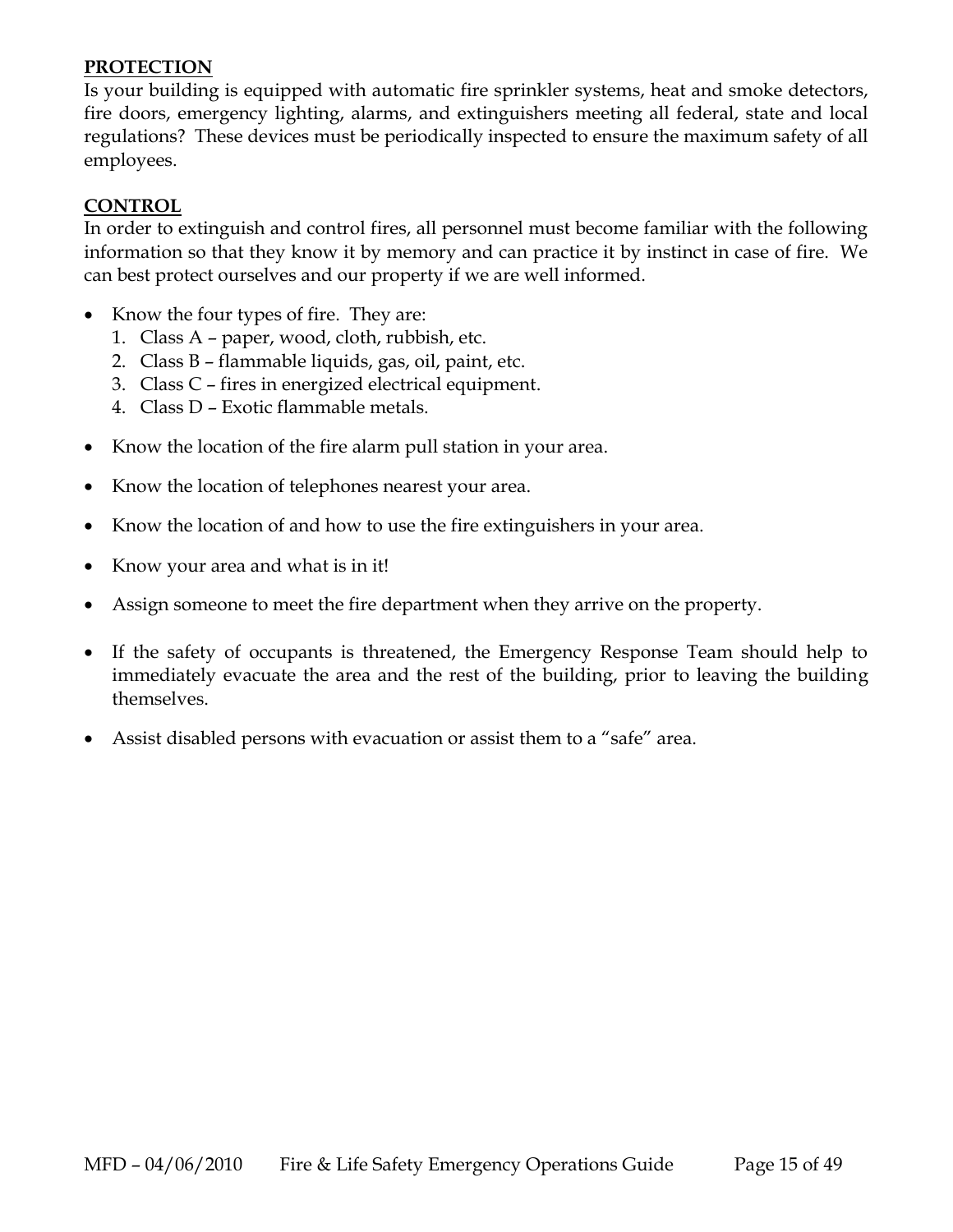## **FIRE & LIFE SAFETY PERSONNEL**

Owners/Managers of the building will appoint a Fire & Life Safety Director and alternate in writing, giving the Fire & Life Safety Director the responsibility with the necessary authority to supervise and maintain the Fire & Life Safety Emergency Operations Plan.

The appointed Fire & Life Safety Director should possess the character, status and administrative ability necessary to organize this service with the tact and efficiency such a position demands.

## **Fire & Life Safety Director and Alternate**

- Responsible for ensuring the building's fire protection and life safety equipment is in working order at all times.
- Maintains Fire & Life Safety Emergency Operations Plan.
- Reports to Building Emergency Control Center, in event of an alarm.
- Meets the responding fire company.
- Recruits and ensures training for floor wardens, the Building Response Team and assistance monitors.
- Responsible for obtaining and issuing emergency equipment, i.e., identification vests and flashlights.

## **Building Response Team:**

- Recruited by Fire & Life Safety Director from among staff.
- Primary role is to investigate the source of an alarm or emergency and communicate their findings to the Emergency Control Center.
- Trained in using portable fire extinguishers.
- Desirable to be CPR certified.
- Assist floor wardens in evacuating occupants.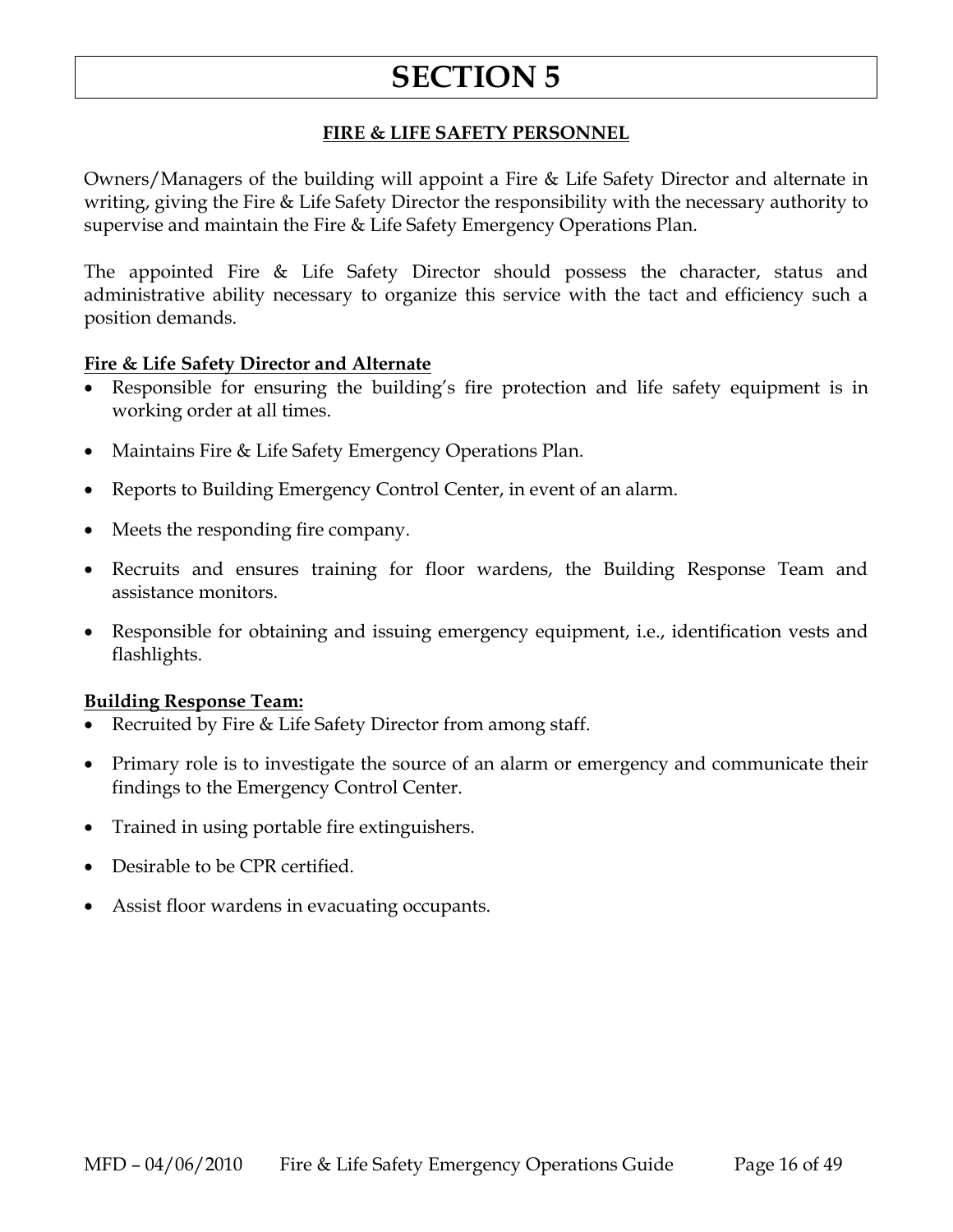## **Floor Wardens**:

- Primary role is to assist occupants in evacuating the building in emergency.
- Recruited by Fire & Life Safety Director from among staff and tenants.
- Training provided on regular, on-going basis.
- Recruits assistance monitors.

## **Assistance Monitor**

- Responsible for providing assistance to those individuals on a floor that require assistance to evacuate. These include people with disabilities or who suffer medical problems.
- Reports directly to the Floor Warden.

## **Lobby Control Personnel**

- Responsible for recalling the elevators to ground level.
- Keeps lobby area clear of evacuating occupants and bystanders.
- Reports directly to Fire & Life Safety Director.

## **Exit Control Personnel**

- Responsible for ensuring that the ground level exits to the exterior of the building are clear of obstructions and that evacuating personnel are directed to the assembly area.
- Reports directly to Fire & Life Safety Director.

**NOTE** Always follow OSHA Rules and Regulations concerning procedures and training.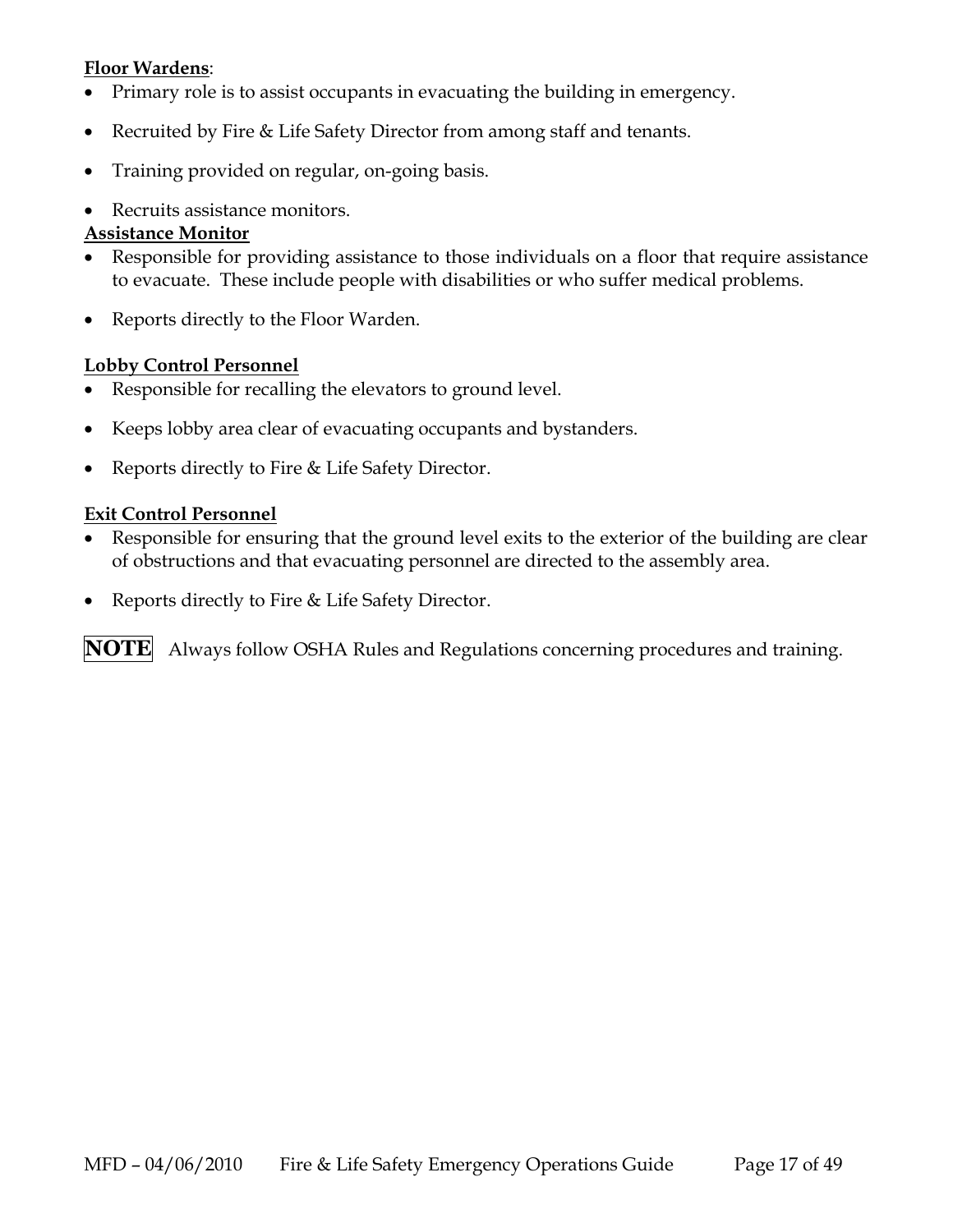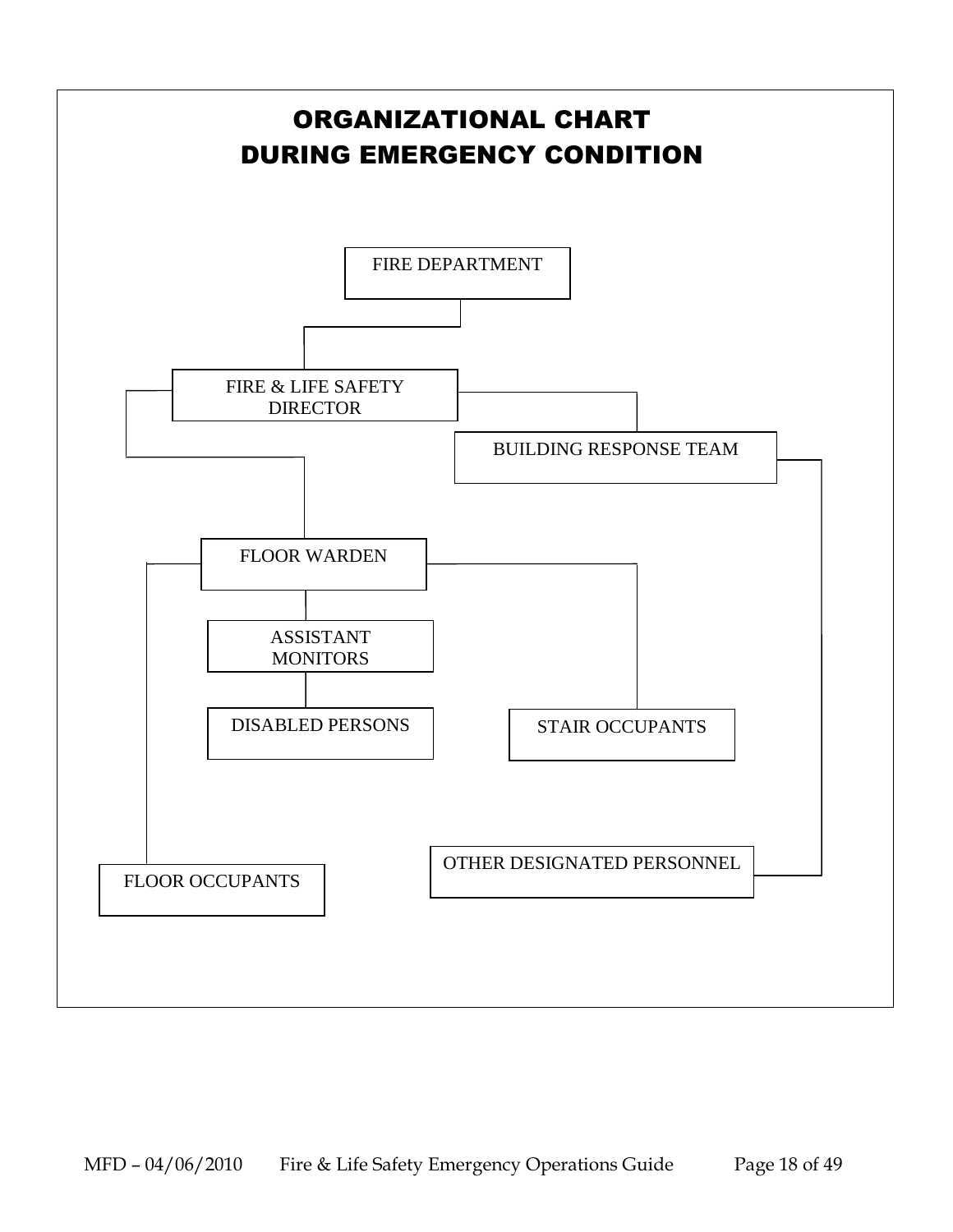## **EMERGENCY PROCEDURES FOR FIRE & LIFE SAFETY PERSONNEL**

fire & life safety personnel function under the direction of the Fire & Life Safety Director or alternate during an emergency until the fire department arrives and takes command.

The front desk, fire alarm panel, or other designated area will function as the Emergency Control Center (ECC). The front desk receptionist or other designated person at the ECC is central to the exchange of information regarding an emergency.

#### **WHEN AN ALARM SOUNDS**

The ECC may become aware of a fire or emergency by the sound of the fire alarm, verbal report from employees or tenants in person or by phone. During an alarm or emergency, all other business should STOP.

## **WHEN YOU RECEIVE A REPORT OF A FIRE OR EMERGENCY**

Obtain the following information:

- 1. Name of person reporting the emergency
- 2. Location of the fire or emergency
- 3. Current extent of the fire or emergency

## **ECC**

The ECC will immediately notify by phone or pager all fire & life safety personnel that an alarm has sounded or an emergency has been reported. The ECC will call 9-1-1 to confirm the alarm or emergency has been reported.

## **The Fire & Life Safety Director**

Reports to the ECC to assume command and coordinate possible evacuation or responds to the fire alarm or emergency to investigate.

#### **Building Response Team**

Proceed to the floor of alarm activation via the stairwells and verify that a fire condition or other emergency does indeed exist. Communicate with the ECC and give details of their findings. If fire control is not possible, close doors and assist with evacuation.

The ECC will be receiving calls for assistance and information from employees and the building response team. Most importantly – **REMAIN CALM**! Handle each call as time allows. REMEMBER the ECC's first responsibility is to assist the Fire & Life Safety Director and Building Response Team to confirm that a fire or emergency condition exists.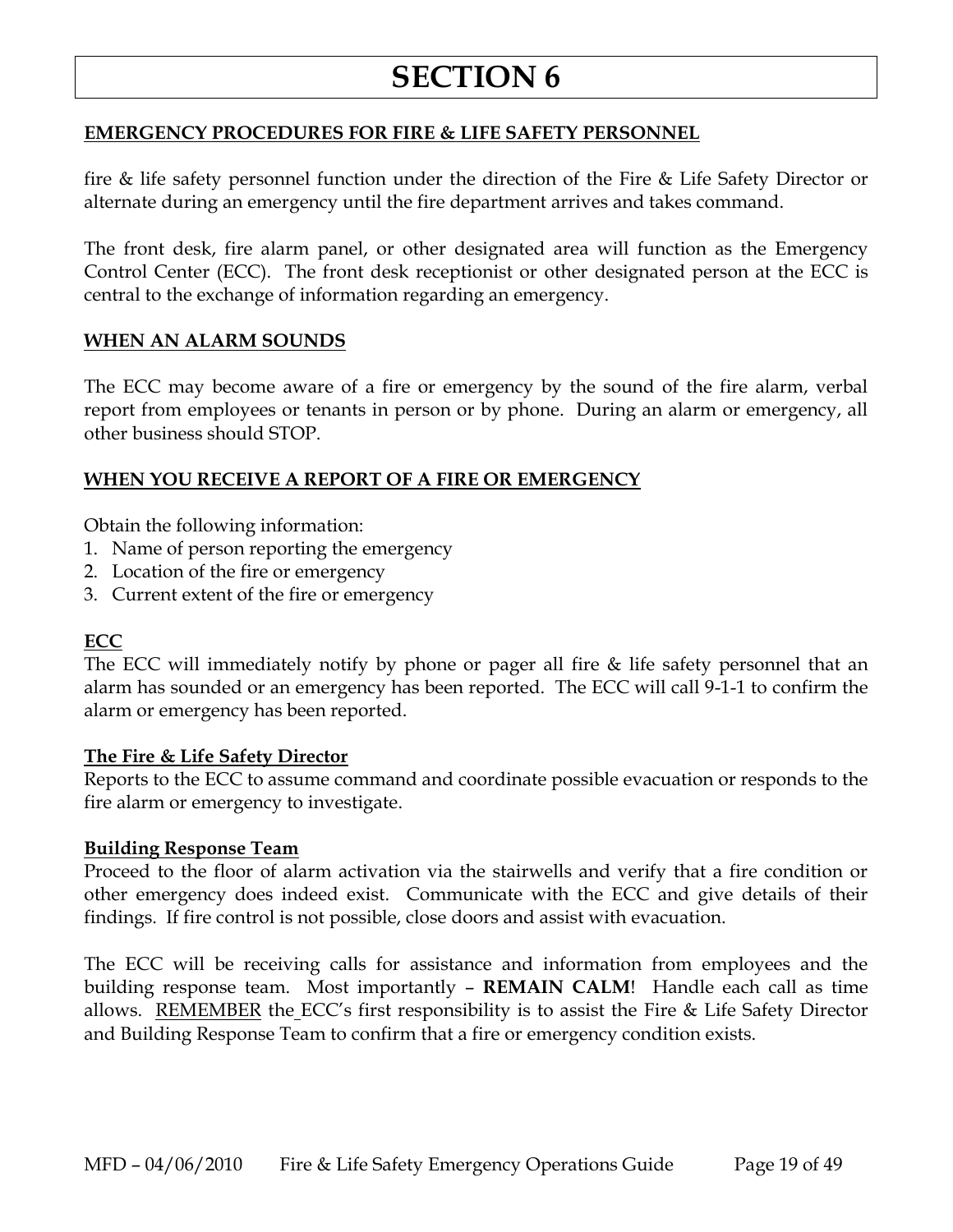## **Floor Wardens**

- Upon hearing the alarm, put on the floor warden identification and pick up your signal flashlight issued by building management.
- Begin evacuation to the stairwells upon hearing the alarm.
- ECC will notify occupants via voice speaker to stand-by at the stairwells or to evacuate.
- If no instructions from ECC are given or ECC instructs occupants to evacuate, coordinate an orderly evacuation of all employees or tenants from your floor using designated stairwells and exit routes.
- Ensure that everyone leaves the floor, check bathrooms and close hallway doors, but leave them unlocked.
- Assign persons to assist any people with disabilities requiring special assistance.
- Caution occupants when evacuating not to re-enter onto a floor where the alarm is sounding.
- Report to the ECC that your floor has been evacuated.
- Report to your designated meeting place to make a head count of occupants.

#### **Assistance Monitors**

• Report directly to their physically impaired companion.

## **Evacuating Instructions for People with Disabilities**

- For the purpose of this guide "Physically Impaired" refers to anyone who, in an emergency situation, cannot leave the building quickly and easily due to permanent or temporary physical limitations.
- All persons in the building requiring assistance for evacuation will be listed on a special roster. It will include the floor, room, and type of disability and the names of the two assistance monitors assigned to them. The Fire & Life Safety Director will keep this list current and post copies in the ECC.
- Pre-determined safe areas will also be listed on this special roster.
- At least two capable people will be assigned to each person with disabilities by the Floor Warden. One of these will be strong enough to carry the physically impaired person, if necessary. Floor wardens will supply the Fire &Life Safety Director and maintain a current list of persons with disabilities including those employees or tenants who may be temporarily physically impaired.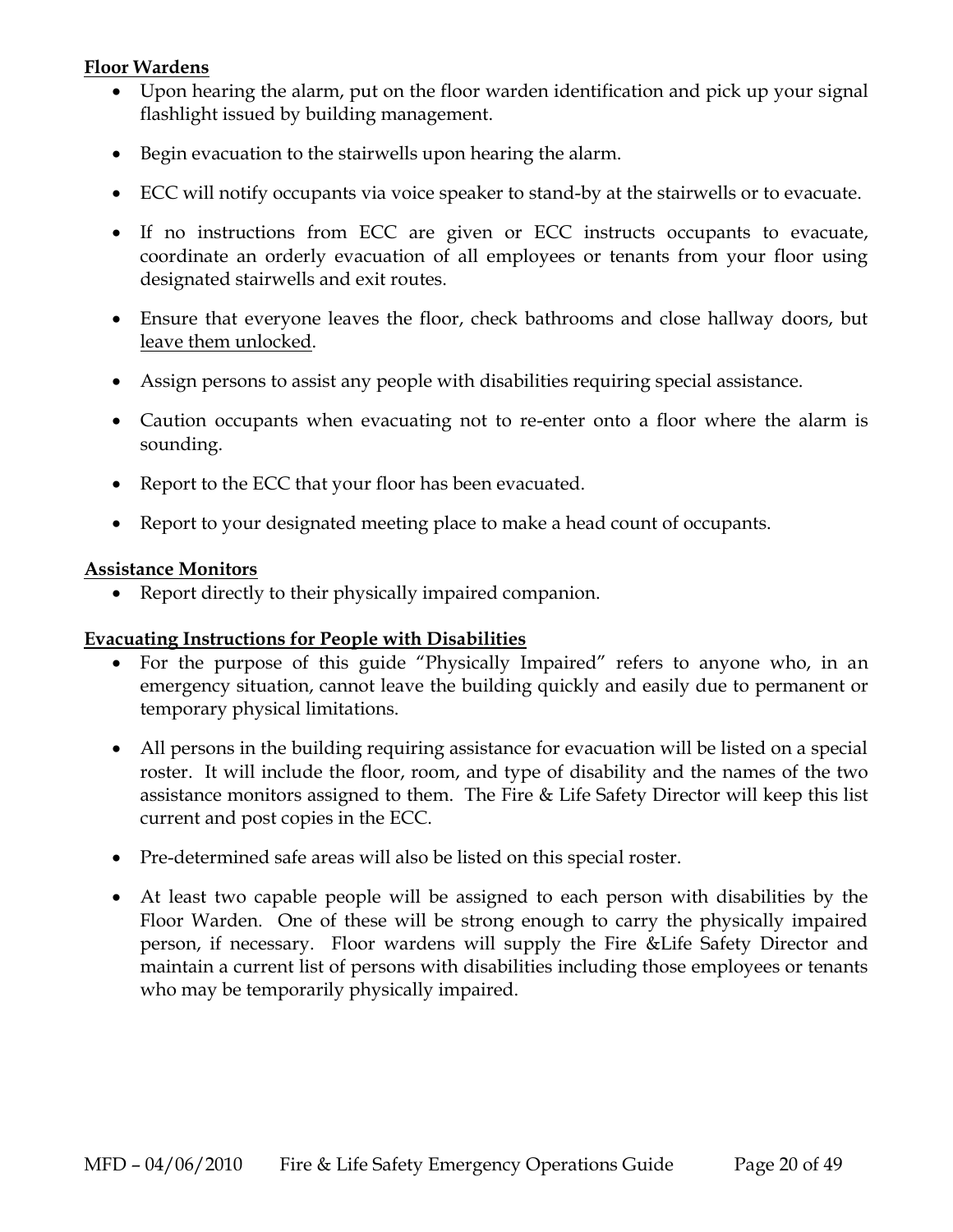## **Evacuation**

- All assigned assistant monitors will accompany their physically impaired companions to a "safe" area and remain together until any danger is passed.
	- A SAFE AREA is an enclosed stairwell landing or designated area of refuge.
	- An AREA OF REFUGE is an enclosed room with a door, window and preferably a telephone.
- The Assistant Monitors will help the physically impaired individual to the stairwell and, if necessary, carry him/her down the stairs to the designated assembly area. NOTE: Carrying physically impaired persons down the stairs should be used ONLY when conditions in the stairwells become threatening.
- AT NO TIME WILL THE PHYSICALLY IMPAIRED PERSON BE LEFT ALONE. If the person requires additional help, only one companion will go for help while the other remains.

**NOTE:** During fire alarms, refuge areas should be sought below the floor in alarm . If the building must be evacuated completely, use the exit stairwells. Once on the ground floor, exit out to the assembly area away from the building.

#### **False Alarm**

If the Building Response Team investigates the building and determines that the alarm is false prior to the fire department's arrival, the ECC will call 9-1-1 and indicate that the alarm is known to be false.

The 9-1-1 dispatcher will notify the fire companies in route to your building that a false alarm has been confirmed. Typically, one fire company will continue to your building to verify that the alarm is false. All other fire department responders will be canceled.

Upon confirmation of a false alarm, the Fire & Life Safety Director may **silence** the alarm. **DO NOT RESET THE ALARM**. After receiving authorization from the fire department, the ECC will announce an "all clear" notifying occupants that it is safe to re-enter the building. ..

IT IS EXTREMELY IMPORTANT NOT TO RESET THE FIRE ALARM WHEN YOU BELIEVE AN ALARM IS FALSE UNTIL DIRECTED TO DO SO BY THE FIRE DEPARTMENT. If this occurs, it is difficult for the fire department to determine the cause of the false alarm and may require a search of the entire building to verify the alarm is false.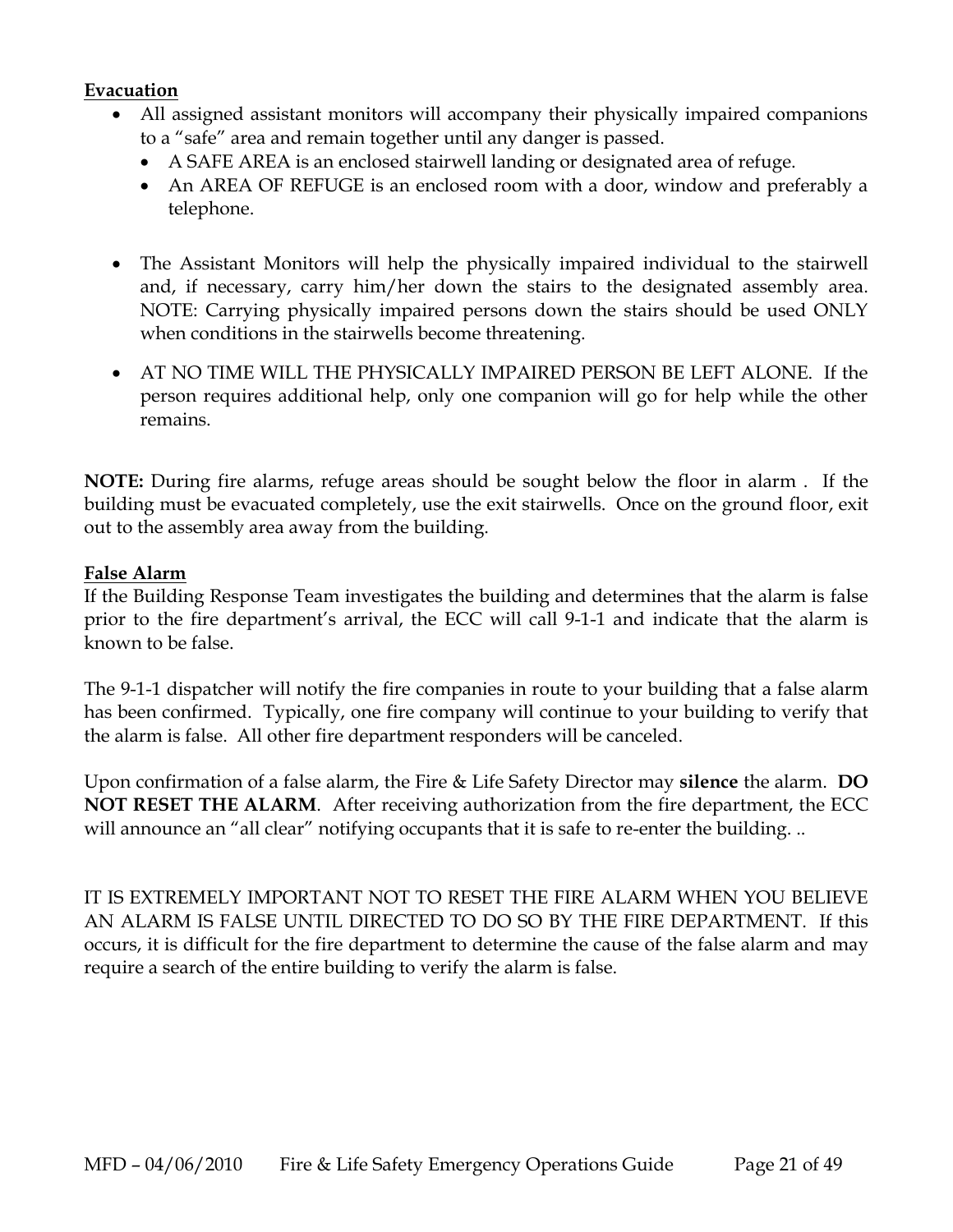## **Fire or Emergency Verified**

The Building Response Team investigates the building and determines there is a fire or emergency and evacuation is necessary. If not already initiated, the Fire & Life Safety Director will initiate a general or zoned evacuation.

The Fire & Life Safety Director or designated representative should meet the first responding fire company with an emergency information packet, i.e., hazardous materials information and disabled persons information. They will standby with the fire department and assist them until advised to evacuate.

## **If Stairwells are Inaccessible**

Floor Wardens:

- Calmly direct all the occupants to remain in their suites/rooms.
- Communicate with ECC, and advise them of your situation, indicating your floor number if you are in immediate danger and anything else that may assist the fire department to affect a rescue. If you are unable to contact ECC, contact 9-1-1 directly and follow their instructions.
- Instruct occupants to make their spaces as smoke proof as possible by taking cloth, paper or strips of clothing, etc., and wedging them into the cracks around the doors and wherever else smoke may enter the room.
- Standby for rescue by the fire department.

## **EARTHQUAKES AND OTHER EMERGENCY SITUATIONS**

## **Earthquake Procedures**

During the shaking, protect yourself by taking cover under a table, desk or crouch against an interior wall. DO NOT RUN OUTDOORS!

## **A. Fire & Life Safety Director**

1. Report to ECC. Using the building emergency speaker system, mobilize Floor Wardens to carefully and systematically search their areas to locate injured personnel, inspect for damage and possibility of further damage or potential dangers.

## **B. Floor Wardens**

1. After searching areas and reporting back to the ECC, prepare the floor occupants for possible evacuation.

## **C. Building Response Team**

1. Respond to utility areas and check for utility leaks, breaks or electrical short circuits and report findings to ECC.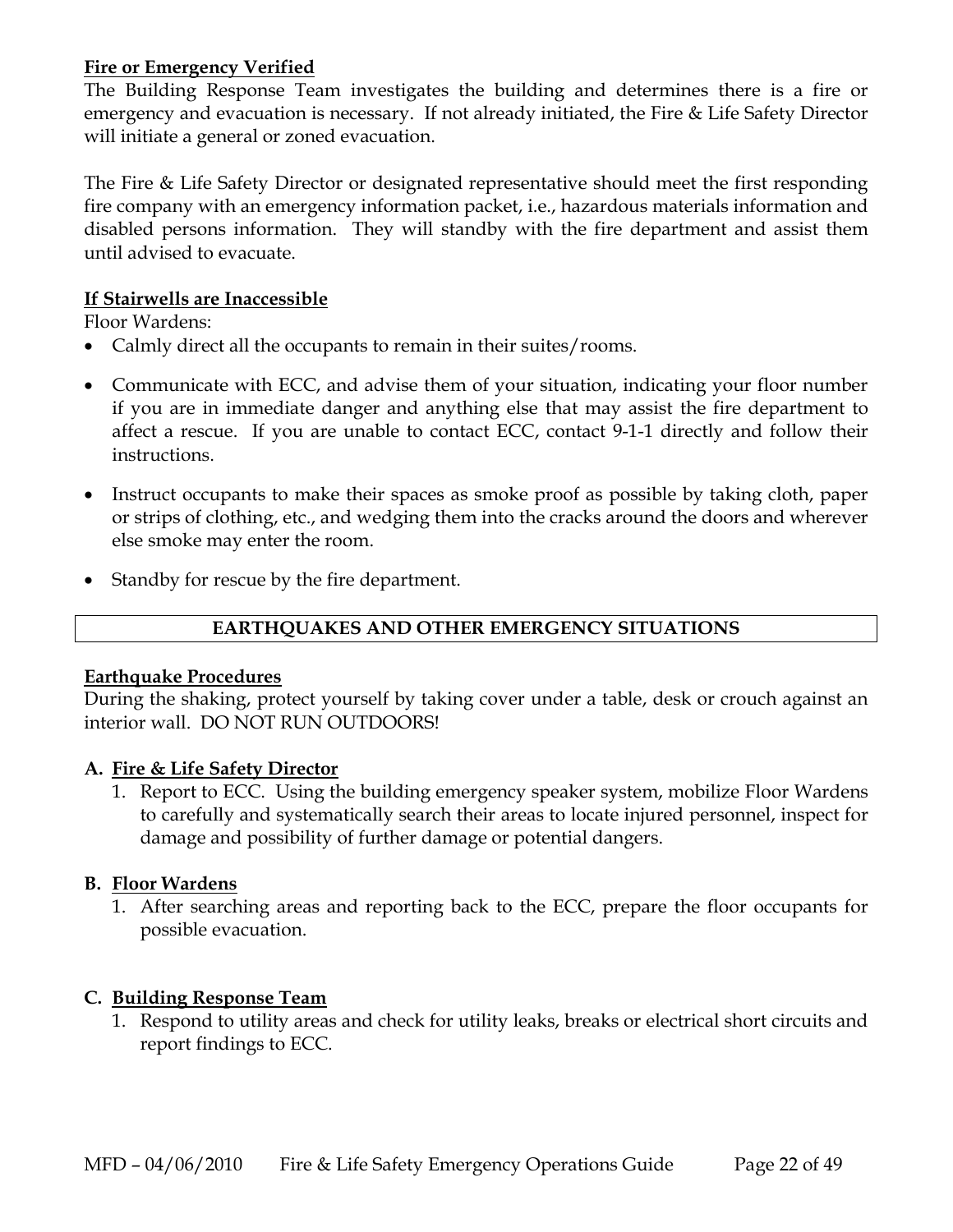## **D. Severe Earthquake**

- 1. Assess immediate damage.
- 2. Tend to the injured. Carefully move any injured people to a designated safe area.
- 3. Call 9-1-1 only if the situation is critical. Realize that during an earthquake the emergency is widespread, so do what you can for yourself.

## **E. After the Earthquake**

- 1. Use extreme caution in entering building or work areas.
- 2. Don't use lanterns, torches, lighted cigarettes or any open flames until you are advised that there are no gas leaks and it is safe to do so.
- 3. Stay away from fallen/damaged electrical wires or open windows.
- 4. If there is a fire or power outage, see the "Fire" and "Power Failure" sections of this guide.
- 5. Check to be sure there are no persons stuck in the elevators.
- 6. Do not pass on rumors or exaggerated reports of damage.
- 7. If communication lines have been severed inside or outside the building, do not leave your area. If at all possible, the Fire & Life Safety Team will search each floor and instruct when evacuation is possible.

## **F. Mild Earthquake**

- 1. After the quake, assess any damage and call 9-1-1 only if necessary.
- 2. Begin clean-up if necessary.
- 3. Inspect building for any structural damage.
- 4. Restore building systems to normal.
- 5. Return to work.

## **Medical Emergencies**

Call 9-1-1 and then call building management to let the Building Response Team know of the medical emergency. Employees will assist with first aid if qualified. The building staff will meet fire and ambulance units and assist in showing them the way to the location of the emergency. When you call, give the following information:

- 1. Your name and phone number.
- 2. Building name, address and suite number.
- 3. Location of victim.
- 4. Victims chief complaint
- 5. Information concerning the victim, i.e., medical alert tag.

Follow the operator's directions. After reporting the emergency, go to the elevator lobby to direct building staff and emergency personnel to the location of the person within your suite.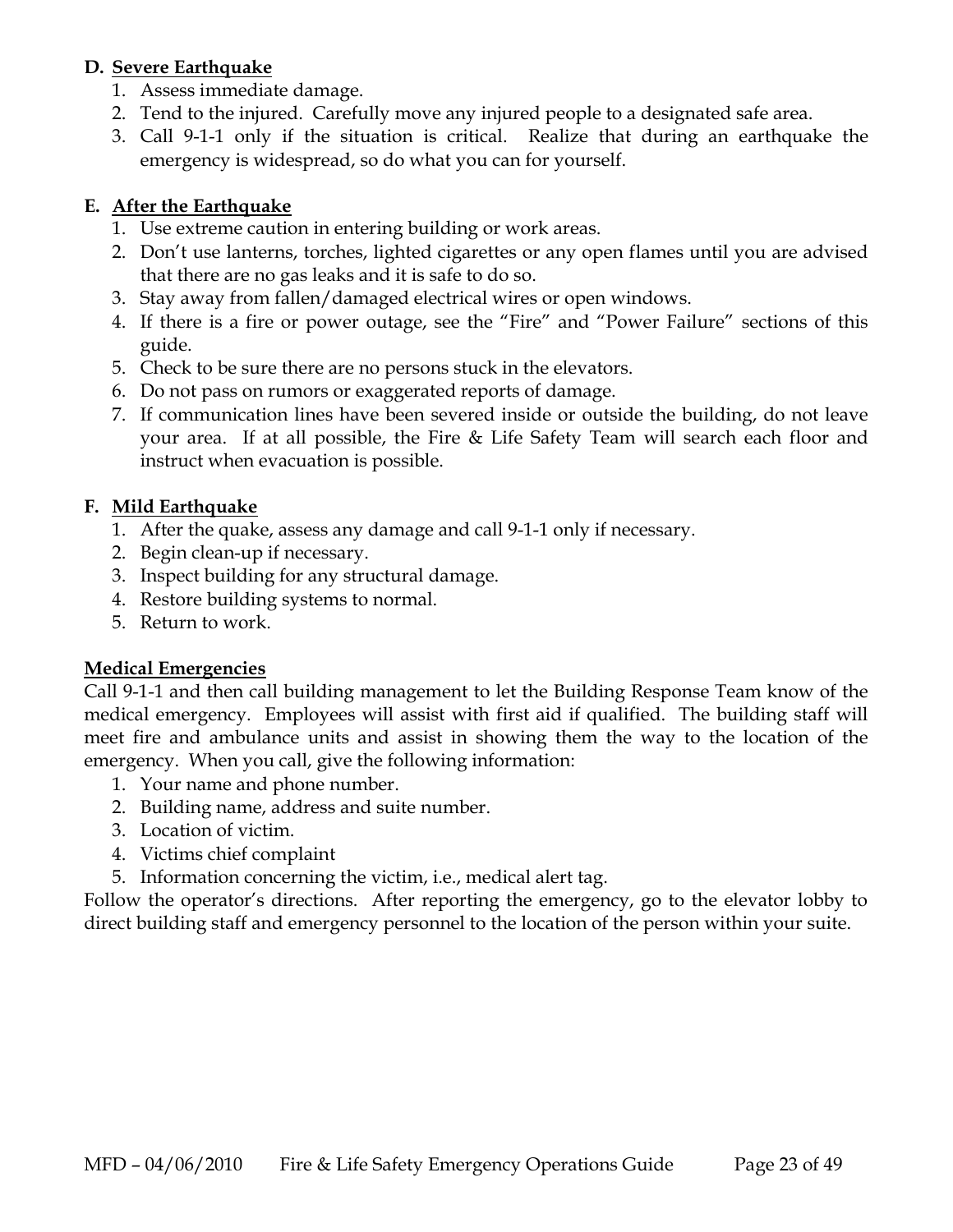## **Power Failures**

In the event of an internal power failure, the building will be equipped with emergency power, which will restore specific fixtures in offices and corridors. Certain stairwell and exit lights will be lit. If you must leave the floor, please do so using the stairwells.

**NOTE**: In the event you are in an elevator at the time of a power failure, do not use the emergency stop button, as the emergency power may operate the elevator.

The Fire & Life Safety Director shall determine if and when it is necessary to evacuate the building during a power failure. If power is not restored to the building with 45 minutes, the Fire & Life Safety Director should commence evacuation of the building, giving the announcement over the public address system. Occupants should be instructed to proceed down stairwells and out of the lobby entrance to their designated meeting locations. Evacuation should be handled in the same way as a fire drill.

During the process of evacuation, and once the building has been evacuated, no one will be allowed entry into the building and onto their floors to assure that 100% evacuation has occurred. Re-entry into the building will not be allowed unless power is restored.

Floor Wardens shall start at the top of the building and work downward, checking all floors to assure evacuation is complete.

## **Water Leaks and Floods**

Upon discovery of a water problem, immediately notify building management . Building maintenance and clean-up personnel should be dispatched immediately to begin repair and clean-up. If the problem is severe and cannot be immediately corrected or managed, contact 9- 1-1 and the fire department will be dispatched to assist. If water problems occur within the main electrical distribution room or the transformer vault, immediately call 9-1-1 and Nortwestern Energy at 1-888-467-2353. **Inoperable Elevator**

At no time are you in danger when an elevator is temporarily out of service. Elevators are equipped with mechanical safety brakes. These brakes will operate in all situations and require no power to operate.

If you find yourself trapped in a stuck elevator:

- Be sure that you have selected a floor to go to.
- Press the door open button on each side of the operating panel. If the doors open, exit the elevator and note which one it is. Pull out the red stop button on each side of the operating panel and notify a member of the building staff.
- If the doors do not open, use the emergency phone to call for help.
- At no time should you attempt to climb out of the elevator. Wait for help.
- If you know of a stuck elevator in the building, contact building management and report the floor and approximate location of the elevator. Try to stay in voice contact with the stuck person until assistance arrives.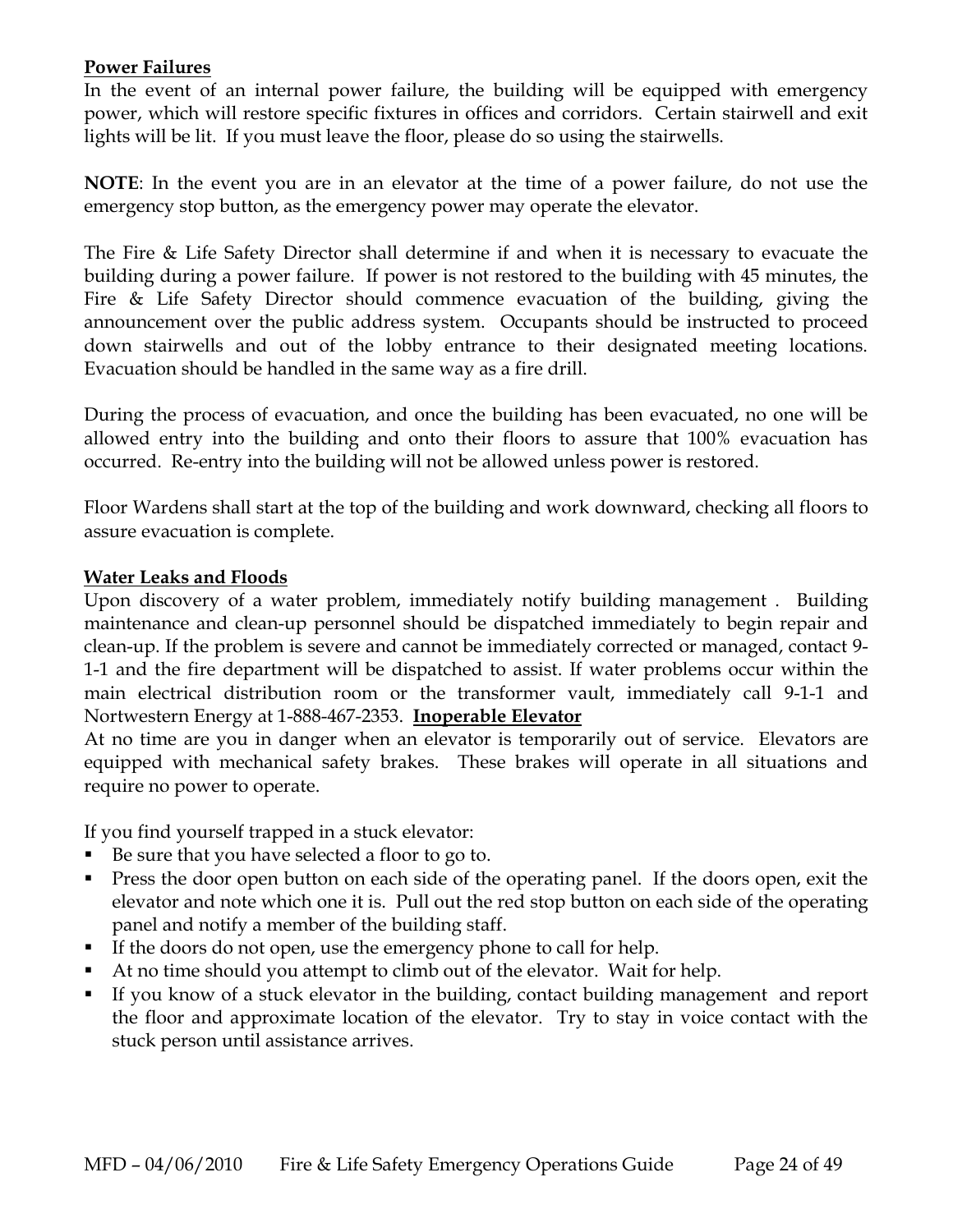## **Civil Disturbances**

Riots or civil disturbances will generally offer little danger to occupants of the building. Other than instructing employees to stay clear of the exterior walls, no action should be taken unless directed by the police department to leave the building. Occupants should not be allowed to go to the lobby floor unless cleared by the police.

If you know of a possible civil disturbance, such as demonstrations or a riot taking place in front of your building, remain in your area, close the window covering and stay away from the windows.

If evacuation is necessary, proceed as directed by the police

All the exterior doors to the building will be locked during the disturbance and, if necessary, the elevators may be taken out of service for the period of time that a threat to the safety of the building is evident.

If the building elevators are removed from automatic service and placed under the manual control of the police or fire department, they will not respond to the elevator lobby call buttons. If it is necessary to move from the floor that you are on, use the stairway.

## **Bomb Threat**

If you receive a bomb threat:

- Call 9-1-1 and request assistance for a bomb threat emergency.
- Call security or building management.

The person receiving the call should remain calm, keeping the caller talking and get as much information as possible:

- When will it explode?
- Where is the bomb now?
- What kind of bomb is it?
- What does it look like?
- Why are you doing this?

As you are talking, try to analyze the caller's voice:

- Male or female?
- Approximate age?
- Any accents?
- Identifiable speech patterns?

During business hours:

- Building Fire & Life Safety Director will proceed to ECC to take charge.
- Decision to evacuate building will be by police direction or Building Fire & Life Safety Director's discretion.
- Building Response Team will check common areas and evacuation routes: stairways, floor lobbies, loading dock area.
- Floor Wardens and alternates will organize a search of their tenant space and floor, including lobbies and restrooms and report to the ECC when the search is complete.
- Look for something that doesn't belong a package, briefcase, paper sack, box, etc.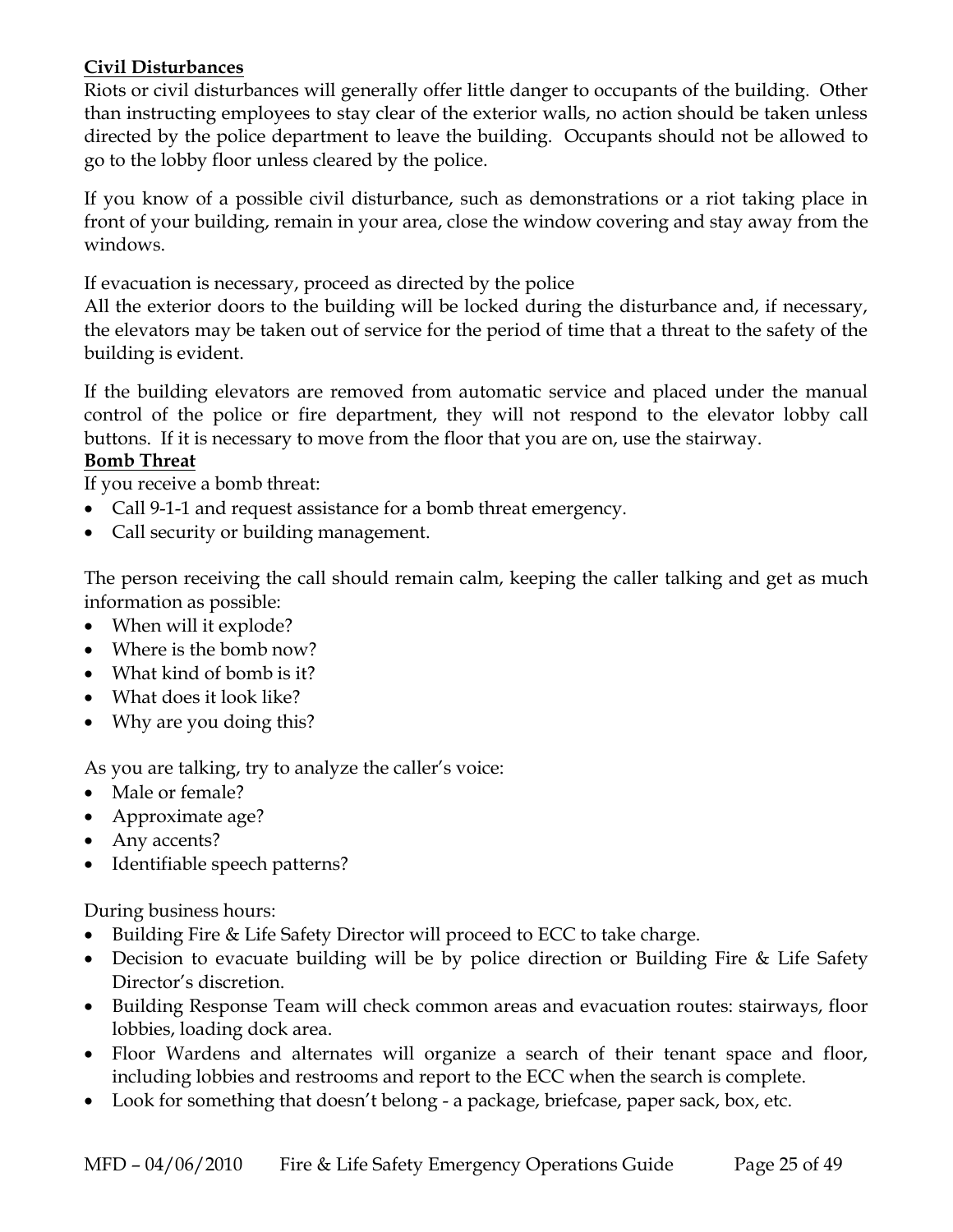- Most explosives used in bombings are commercial dynamite and/or black powder. It is usually found in cylinders about one inch in diameter and eight inches long, covered with heavy paper. Black powder is usually encased in a section of pipe.
- If a suspicious object is found: **DO NOT TOUCH IT!** Notify the ECC and be prepared to direct the police bomb squad to its location.
- Evacuate the area immediately.
- Leave all doors open when evacuating.

**NOTE**: Do not route evacuating personnel by or near a suspected explosive device. Keep all persons away from glass windows, doors, display cases, etc.

## **Bomb Threat Information**

Three reasons for a bomb threat:

- Disturbed person (revenge, extortion, political reasons).
- Disgruntled employee.
- Radical group.

**NOTE**: It is important for the person receiving a bomb threat over the telephone to accurately record the information listed on the threatening phone call checklist (APPENDIX E).

A trained tenant team is the most qualified to search their own area for a bomb.

Ninety-nine percent (99%) of all bomb threats are exactly that – a threat. Most of the time:

- Callers will not want to stay on the telephone.
- Details about the bomb will be shallow or sketchy.
- The caller's intent is to disrupt business or service.

The one percent (1%) of bomb threats that are real will be clear and concise about their call. Most of the time:

- Callers will be very specific about location, size, motives, time of detonation, etc.
- They will not be as concerned about having a phone call traced.
- They do not necessarily want to see people hurt.

## **Armed Intruder**

- "Possible" armed intruder. On notification of possible armed intruder:
	- o Obtain as much information as possible from reporting agency.
	- o Immediately call 9-1-1 and request police assistance.
	- o Contact security supervisor.
	- o Contact Building Fire & Life Safety Director.
	- o Fill out "Armed Intruder Check List" in the Appendix section of this book.
	- o Stand by for updates.
- During business hours:
	- o Building Fire & Life Director will proceed to the ECC to take charge.
- "Verified" armed intruder:
	- o Have public address announcement to all floors:
		- "May I have your attention please? There is an armed intruder inside the building. The police are on the way."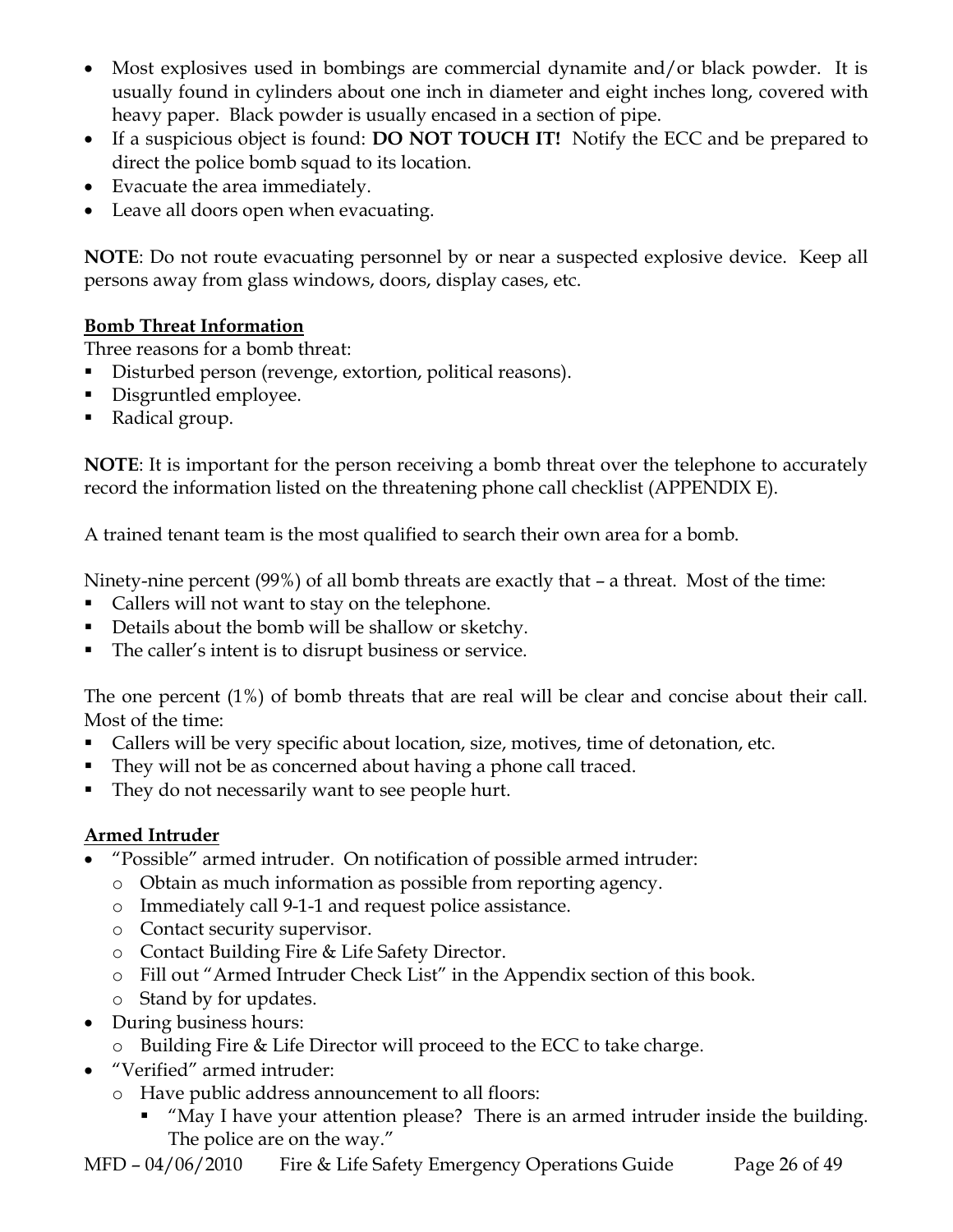- "Immediately lock yourself inside the nearest office and stay there until the "All Clear" is declared over the public address system."
- "Do not use stairwells."
- "Stay inside a locked office."
- *"*Remain calm and quiet."
- o Repeat announcement.
- Respond to phone calls from within the building: "I'm sorry; we are currently working with an emergency situation. Please listen to the PA system for updated announcements."
- Respond to phone calls from outside the building: "I'm sorry; we are currently unable to respond to your request. Please try back again."
- Make public address announcement: "Attention, please. Please remain calm and quiet in your secure location. We will keep you informed."
- Stand by for instructions from the police.

## **HOW TO HANDLE ANTHRAX AND OTHER BIOLOGICAL AGENT THREATS**

Many facilities in communities around the country have received anthrax threat letters. Most were empty envelopes; some have contained powdery substances. The purpose of these guidelines is to recommend procedures for handling such incidents.

## **DO NOT PANIC**

- Anthrax organisms can cause infection in the skin, gastrointestinal system or lungs. To do so, the organism must be rubbed into abraded skin, swallowed or inhaled as a fine, aerosolized mist. Disease can be prevented after exposure to the anthrax spores by early treatment with the appropriate antibiotics. Anthrax is not spread from one person to another person.
- For anthrax to be effective as a covert agent, it must be aerosolized into very small particles. This is difficult to do and requires a great deal of technical skill and special equipment. If these small particles are inhaled, life-threatening lung infection can occur, but prompt recognition and treatment are effective.

## **SUSPICIOUS UNOPENED LETTER OR PACKAGE MARKED WITH THREATENING MESSAGE – SUCH AS "ANTHRAX":**

- Do not shake or empty the contents of any suspicious envelope or package.
- PLACE the envelope or package in a plastic bag or some other type of container to prevent leakage of contents.
- If you do not have any container, then COVER the envelope with anything (e.g., clothing, paper, trash can, etc.) and do not remove this cover.
- Then, LEAVE the room and CLOSE the door or section off the area to prevent others from entering (i.e., keep others away).
- WASH your hands with **soap and water** to prevent spreading any powder to your face.
- What to do next….
	- o If you are **HOME**, report the incident to 9-1-1.
	- o If you are at **WORK**, report the incident to 9-1-1 **and** notify your building security official or an available supervisor.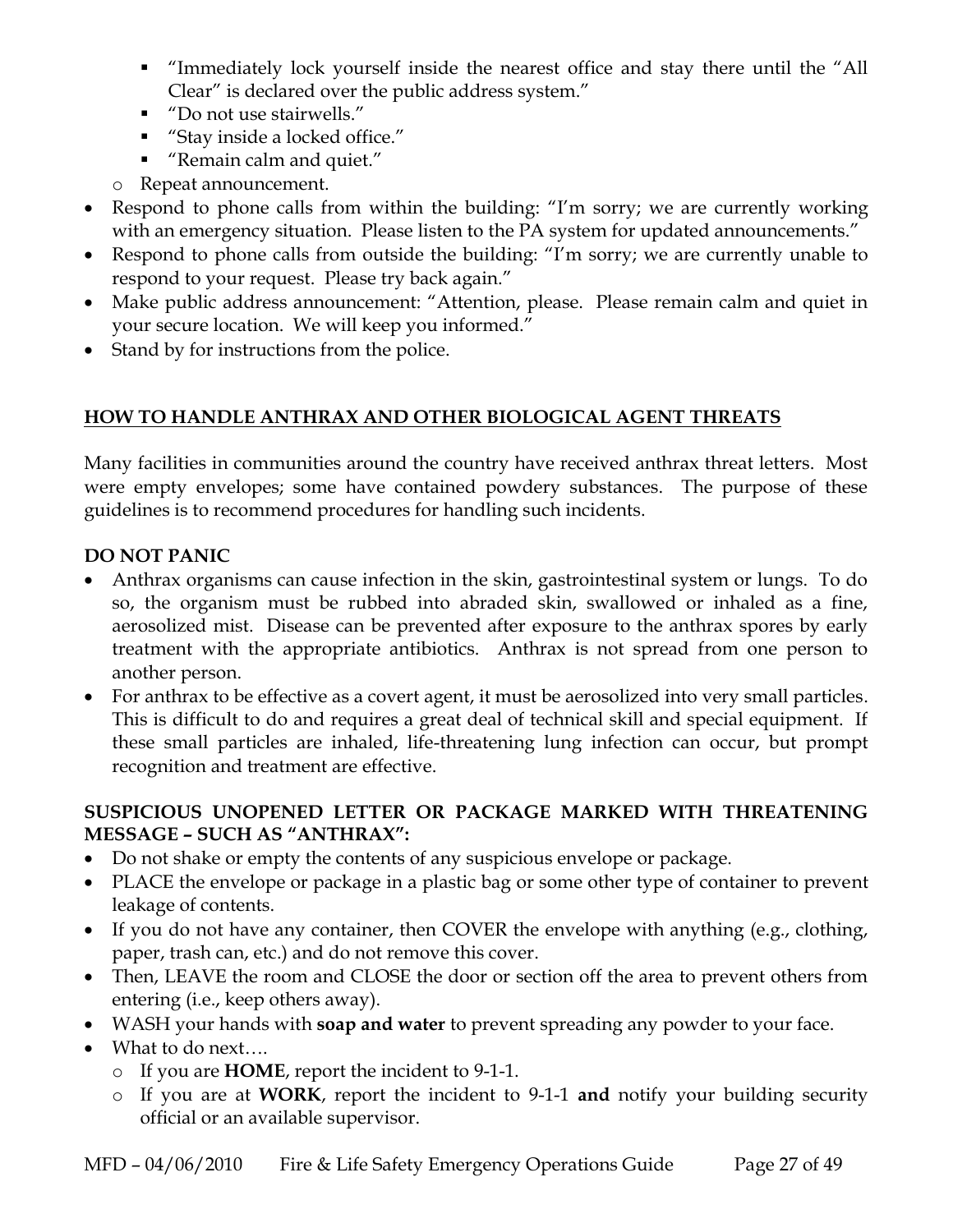LIST all people who were in the room or area when this suspicious letter or package was recognized. Give this list to both the local public health authorities, and law enforcement officials for follow-up investigations and advice.

## **ENVELOPE WITH POWDER AND POWDER SPILLS OUT ONTO SURFACE**

- DO NOT try to CLEAN UP the powder. COVER the spilled contents immediately with anything (e.g., clothing, paper, trash can, etc.) and do not remove the cover.
- Then LEAVE the room and CLOSE the door or section off the area to prevent others from entering (i.e., keep others away).
- WASH your hands with **soap and water** to prevent spreading any powder to your face.
- What to do next....
	- o If you are **HOME**, report the incident to 9-1-1.
	- o If you are at **WORK**, report the incident to 9-1-1 **and** notify your building security official or an available supervisor.
- REMOVE heavily contaminated clothing as soon as possible and place in a plastic bag or some other container. Place these items in a plastic bag or some other container that can be sealed. This clothing bag should be given to the emergency responders for proper handling.
- SHOWER with **soap and water** as soon as possible. Do Not Use Bleach or Other Disinfectant On Your Skin.
- If possible, list all people who were in the room or area, especially those who had actual contact with the powder. Give this list to both the local public health authorities so that proper instructions can be given for medical follow-up and to law enforcement officials for further investigation.

## **POSSIBLE ROOM CONTAMINATION BY AEROSOLIZATION:**

## **For example: small device triggered, warning that air handling system is contaminated or warning that a biological agent is released in a public space.**

- Turn off local fans or ventilation units in the area.
- LEAVE area immediately.
- CLOSE the door or section off the area to prevent others from entering (i.e. keep others away).
- What to do next....
	- o If you are **HOME**, dial 9-1-1 to report the incident to local police and the local FBI field office.
	- o If you are at **WORK**, dial 9-1-1 to report the incident to local police and the local FBI field office **and** notify your building security official or an available supervisor.
- SHUT down air handling system in the building, if possible.
- If possible, list all people who were in the room or area. Give this list to both the local public health authorities so that proper instructions can be given for medical follow-up and to law enforcement officials for further investigation.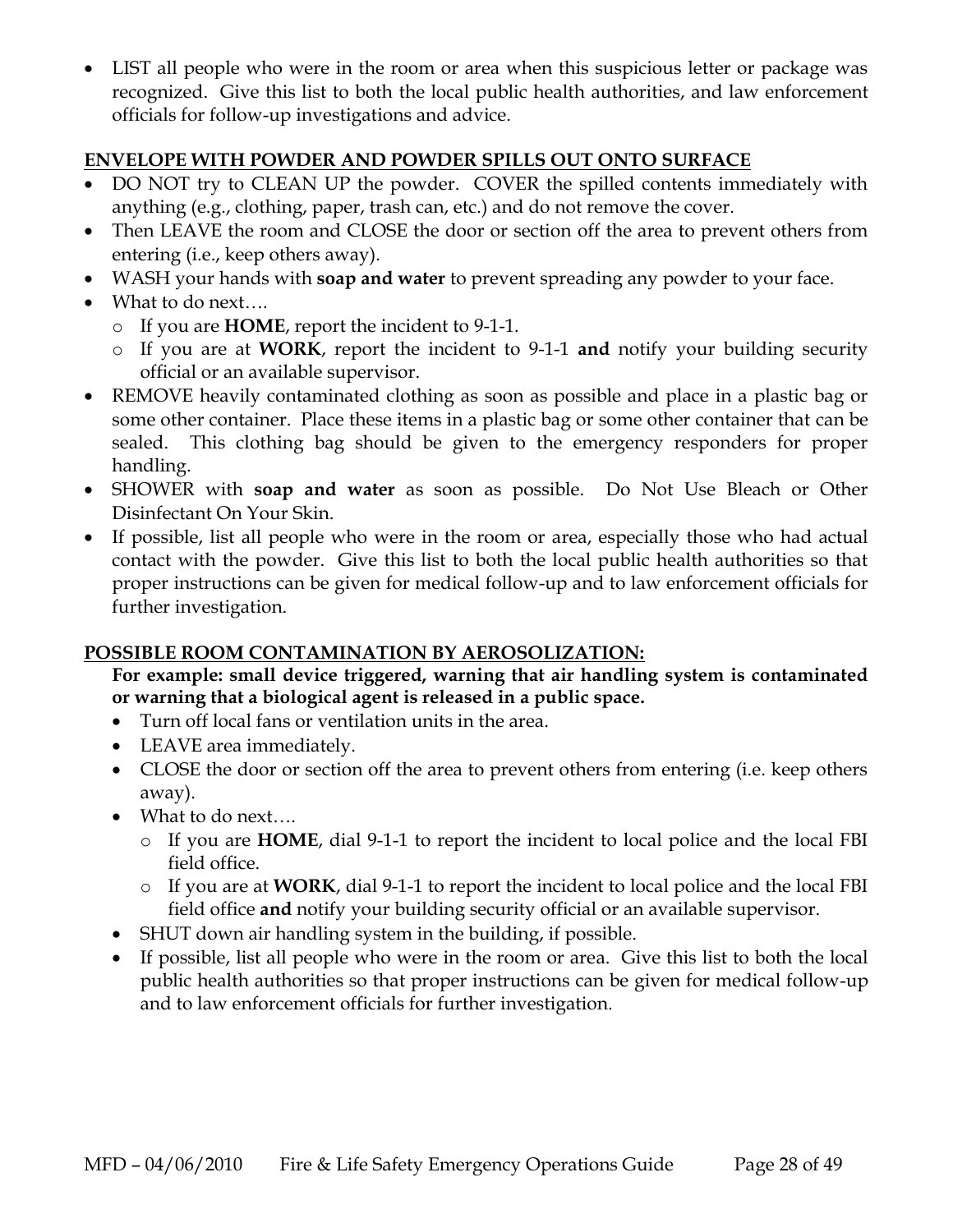## **HOW TO IDENTIFY SUSPICIOUS PACKAGES AND LETTERS:**

Some characteristics of suspicious packages and letters to include the following:

- Excessive postage
- Handwritten or poorly typed addresses
- Incorrect titles
- Title, but no name
- Misspellings of common words
- Oily stains, discolorations or odor
- No return address
- Excessive weight lopsided or uneven envelope
- Protruding wires or aluminum foil
- Excessive security material, such as masking tape, string, etc.
- Visual distractions
- Ticking sound
- Marked with restrictive endorsements, such as "Personal" or "Confidential".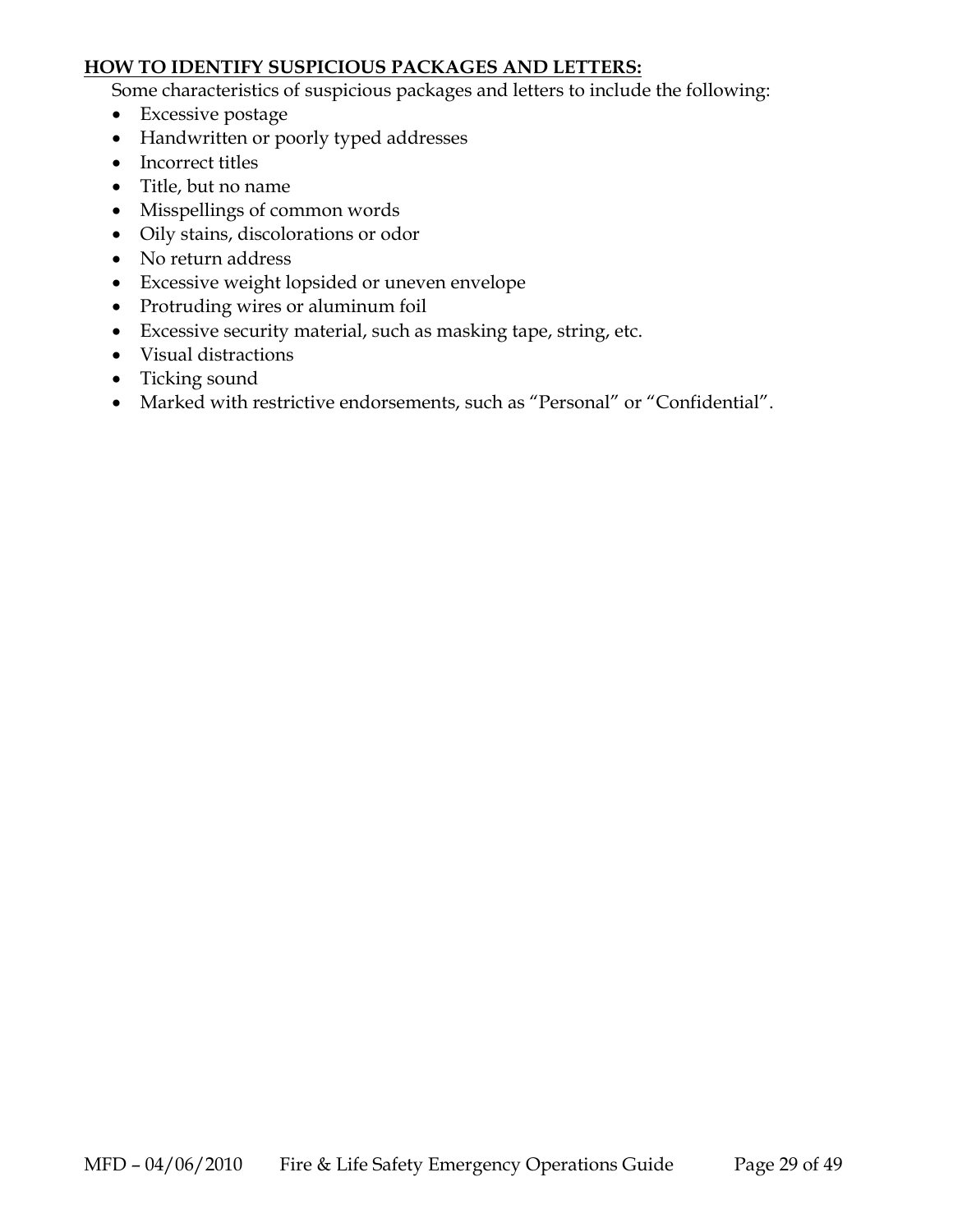## **EMERGENCY INSTRUCTIONS TO TENANTS/OCCUPANTS**

Be prepared:

- Always assume an alarm is real.
- Participate in all drills and training.
- Know at least two safe exit routes.

## **IF YOU DISCOVER A FIRE**:

- Get people out of the area.
- Close the door to room or area to confine the spread of the fire.
- Activate the fire alarm pull station.
- Call 9-1-1 and inform them of a fire condition. If it is unsafe to use a phone on your floor, use a phone from another floor – below your floor or from a neighboring building.
- Vacate the floor via the exit stairwells. DO NOT USE THE ELEVATORS.
- Listen and follow directions of the Floor Wardens, building staff, or fire department.

## **AT THE SOUND OF A FIRE ALARM:**

- Follow the instructions of the Floor Warden. If no Floor Warden is present, and no instructions have been heard, proceed to the nearest exit and evacuate down the stairwells.
- Walk. Do not run. Shut all doors behind you and proceed along the corridors and down stairways in a quiet, orderly manner. Do not push or jostle. If you encounter heavy smoke, keep low (crawl). Use the wall to guide you to the nearest exit. If smoke is heavily concentrated in the exit, do not attempt to exit by that means of egress. Proceed to an alternate exit. When you have reached the outside of the building, move away from the doorway to allow others behind you to emerge from the exit.
- **DO NOT GO BACK INTO THE BUILDING FOR ANY REASON** UNTIL THE FIRE DEPARTMENT HAS GIVEN PERMISSION TO DO SO.

If you are in an enclosed office or room when an alarm has sounded, first feel the door.

If the door is warm:

- Do not open the door.
- Call 9-1-1, and/or building management office, notifying them of your exact location.
- Place a cloth along the bottom of the door to keep out smoke. Close as many doors as possible between you and the fire or smoke.
- Stay calm and wait to be rescued you will be found.
- Do not break the window.

## If the door is cool:

- Open cautiously. Be prepared to close it, if there is excessive smoke.
- Proceed to exit, stay low and keep eyes closed as much as possible, if smoke is present.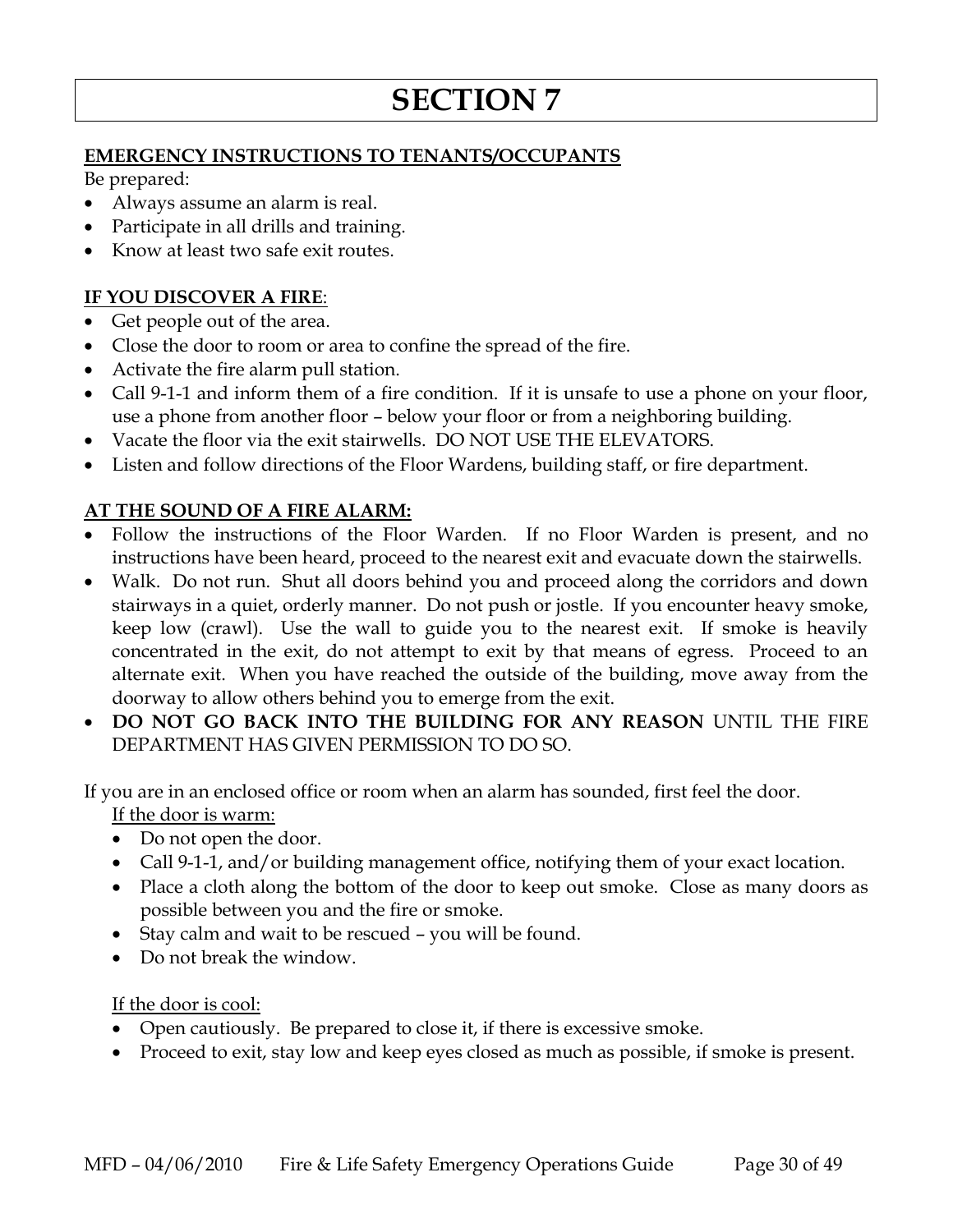## **EVACUATION OF THE PHYSICALLY IMPAIRED; CHOICE NOT TO EVACUATE**

## **PLANNING EVACUATION FOR PHYSICALLY IMPAIRED PERSONS:**

- 1. For the purpose of this guide "physically impaired" refers to anyone, who in an emergency situation cannot leave their work place quickly and easily, due to permanent or temporary physical limitations.
- 2. All persons in the building requiring assistance for evacuation will be listed on a special roster. It will include the floor, room, type of disability, and the names of the two assistance monitors assigned to them. The Fire/Life Safety Director will keep this list current and post copies in the ECC.
- 3. At least two capable people will be assigned to each physically impaired person by the Floor Warden. One of these will be strong enough to carry the physically impaired person, if necessary. Floor Wardens will supply the Fire/Life Safety Director and maintain a current list of physically impaired persons including those employees or tenants who may be temporary physically impaired.

## **EVACUATION:**

- 1. All assigned assistance monitors will accompany their physically impaired companions to a "safe area" and remain together until any danger is passed. A *SAFE AREA* IS: AN ENCLOSED STAIRWELL LANDING, OR DESIGNATED AREA OF REFUGE. AN *AREA OF REFUGE* IS AN ENCLOSED ROOM WITH A DOOR, WINDOW, AND PREFERABLY, A TELEPHONE.
- 2. The assistance monitors will help the physically impaired individual to the stairwell and, if necessary, carry him/her down the stairs to the designated safe area. **NOTE:** Carrying physically impaired persons down the stairs should be done ONLY when conditions in the stairwells become threatening.
- 3. At no time will the physically impaired person be left alone. If the person requires additional help, only one companion will go for help while the other remains. **NOTE:** During fire alarms, refuge areas will be below the floor in alarm. If the building must be evacuated completely, use the exit stairwells. Once on the ground floor, exit out to an assembly area away from the building.

**CAUTION: IF YOU CHOOSE NOT TO EVACUATE**, observe the following survival rules,

and protect yourself inside your apartment/office.

- 1. Use towels or clothing to block openings around doors or vents where smoke might enter. Close as many doors as possible between you and the fire or smoke.
- 2. If smoke or fire enters your unit, call 9-1-1 to report your location, or place a signal in the window. The signal can be anything that will call attention to your location. 3. Put a wet cloth over your mouth and nose. Stay low to the floor to breathe the best air.
- 4. It is advisable not to open or break windows often smoke from the outside of the building can enter through the open windows. Breaking windows will put you at greater risk of smoke entering from the outside, and will hamper rescue efforts below.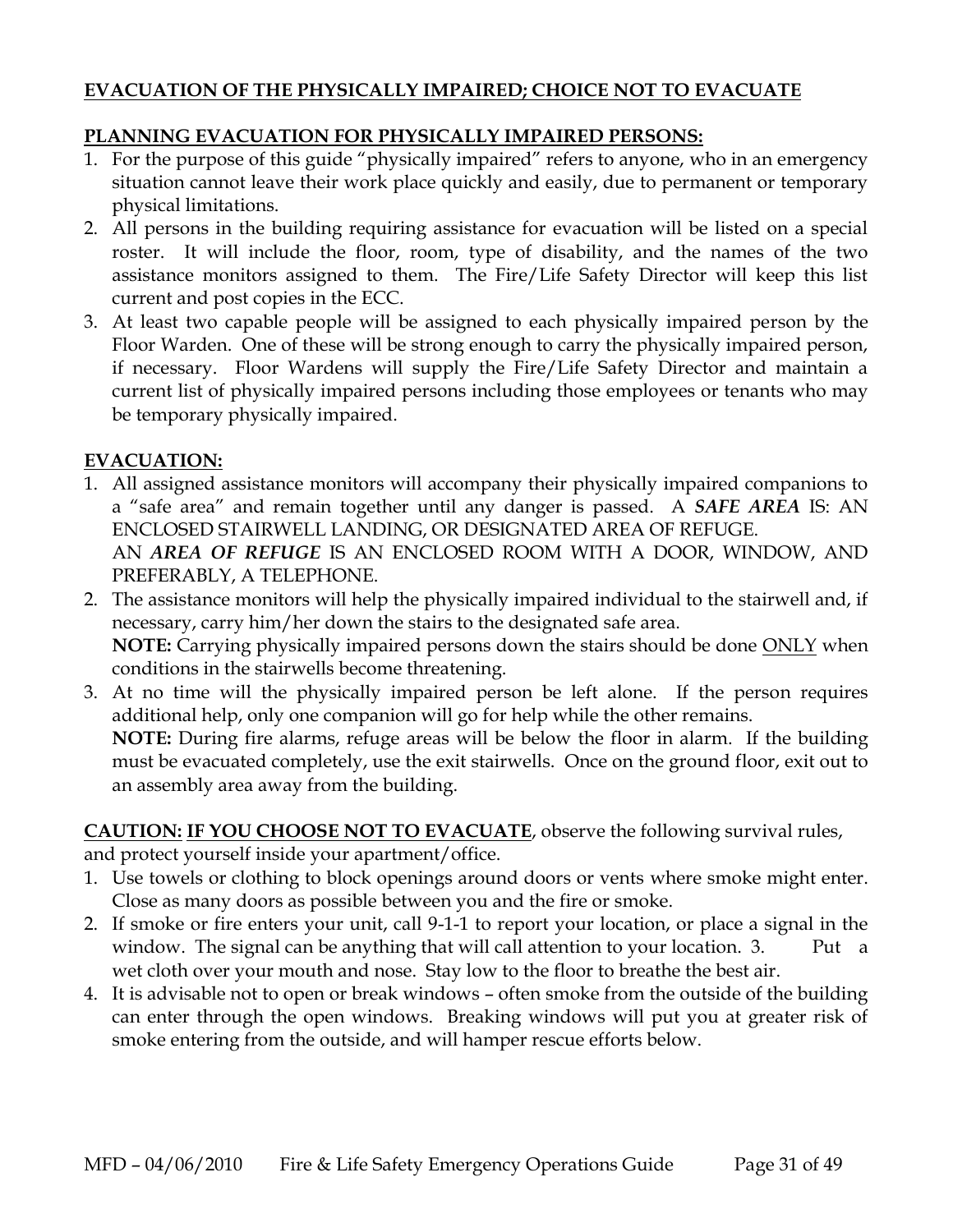## **IN THE EVENT OF AN EARTHQUAKE:**

- 1. Take immediate cover under tables or desks, or crouch against an interior wall. Do not stand in a doorway, because you become a silhouette for shrapnel. Keep away from windows to avoid flying glass. Do not stand under light fixtures, or near objects that could fall on you.
- 2. Do not leave cover until the shaking completely stops.
- 3. After a major shock, evacuate the building if so directed by Floor Wardens, or if a dangerous condition exists, such as a fire. Remember, additional shocks or tremors may occur.
- 4. Keep calm. Do not run outdoors watch for falling debris or electrical wires when leaving the building.
- 5. Proceed to the designated assembly area if it is safe to do so. If you are disabled or non-ambulatory, remain where you are and wait for your assigned assistance monitor.
- 6. If fire occurs, activate the nearest fire alarm pull station (as the system may still be functional) and follow procedures outlined in the previous "If you discover a fire" section.
- 7. If qualified, render first-aid. If not qualified, assist those rendering or requiring first-aid.
- 8. Report any missing persons to Floor Wardens, as they will relay information to the fire department.
- 9. Telephones are to be reserved for emergency use only.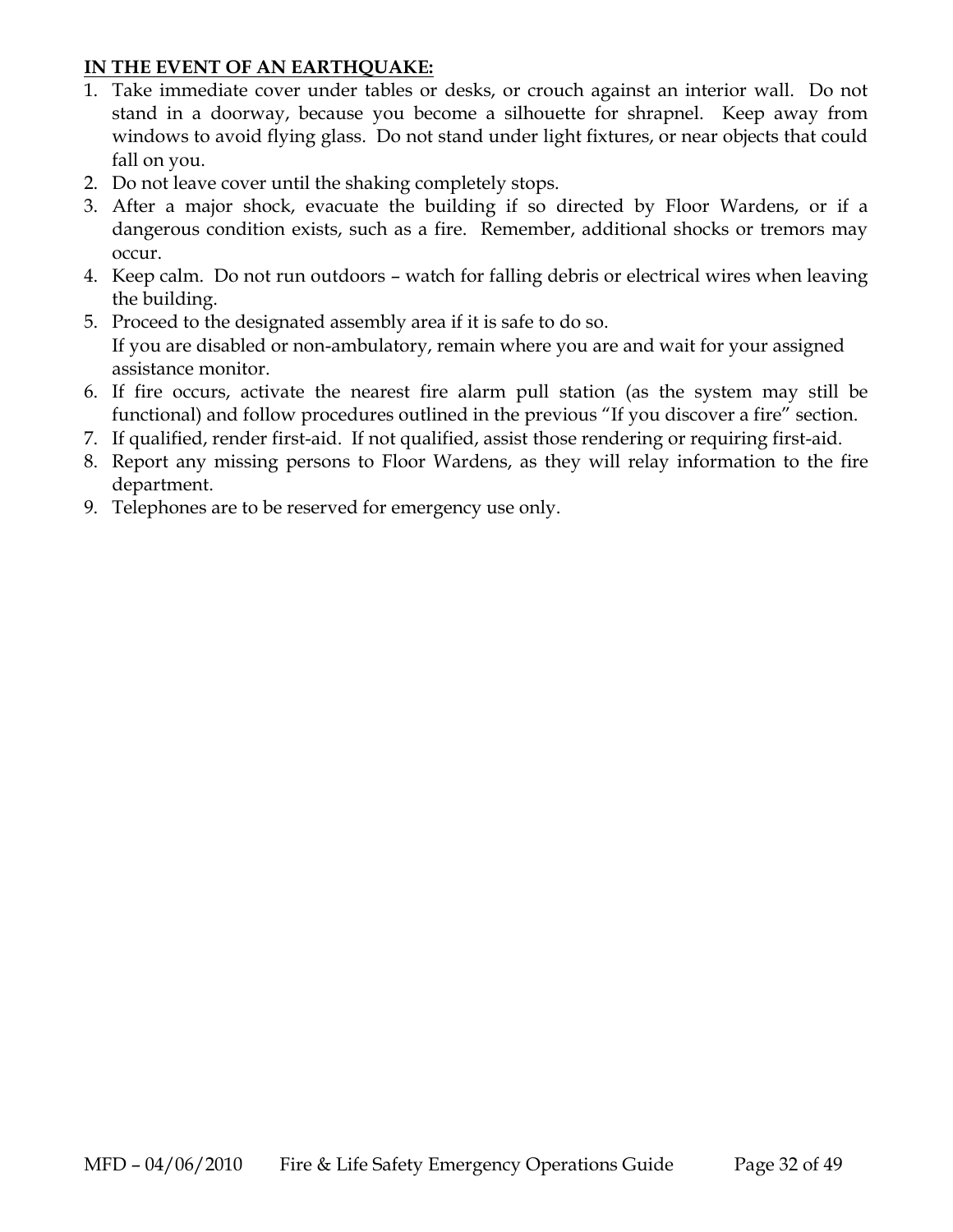#### **POST FIRE OPERATIONS**

## 1. GENERAL

- A. The Fire & Life Safety Team will be responsible to help the injured, treat superficial wounds, and await help from the fire department.
- B. The fire department may cordon off the area to prevent any further damage to the building and to restrict entry to unauthorized personnel.
- C. The Fire & Life Safety Director will ensure the building's fire and life safety systems are restored to working order by an authorized technician.
- 2. CLEAN-UP: Once the scene is released by the fire department:
	- A. Clean-up crews will cooperate with property management and the tenant, and determine the extent of the damage and what will be salvaged or discarded.
	- B. Carry all debris out of the building in covered metal containers and put in a metal "dumpster."
	- C. The property manager will inspect and photograph the tenant spaces surrounding the fire damaged area and do whatever is necessary to prevent further property damage.
	- D. Remove all standing water with mops, sponges, vacuums and buckets.

## 3. UTILITIES

A. Electrical

- 1. Thoroughly check the condition of all electrical panels serving the involved space.
- 2. Switch off any "tripped" circuits until checked for safety by a qualified electrician.
- 3. Provide temporary electric lighting as needed.
- B. Mechanical
	- 1. Stop all water by turning off sprinklers or domestic sources as required.
	- 2. Visually inspect the ceilings, ductwork, fans and HVAC systems in the affected area.
	- 3. Provide temporary heaters for drying carpets and walls as required

#### 4. CONTRACTORS: Date last revised:

| A.        | Electrical                 |        |
|-----------|----------------------------|--------|
|           | Company Name:              |        |
|           | <b>Contact Person:</b>     |        |
|           | Phone - Day:               | Night: |
|           |                            |        |
| <b>B.</b> | Elevators                  |        |
|           | Company Name:              |        |
|           | <b>Contact Person:</b>     |        |
|           | Phone - Day:               | Night: |
|           |                            |        |
| $C$ .     | <b>Clean-Up Contractor</b> |        |
|           | Company Name:              |        |
|           | <b>Contact Person:</b>     |        |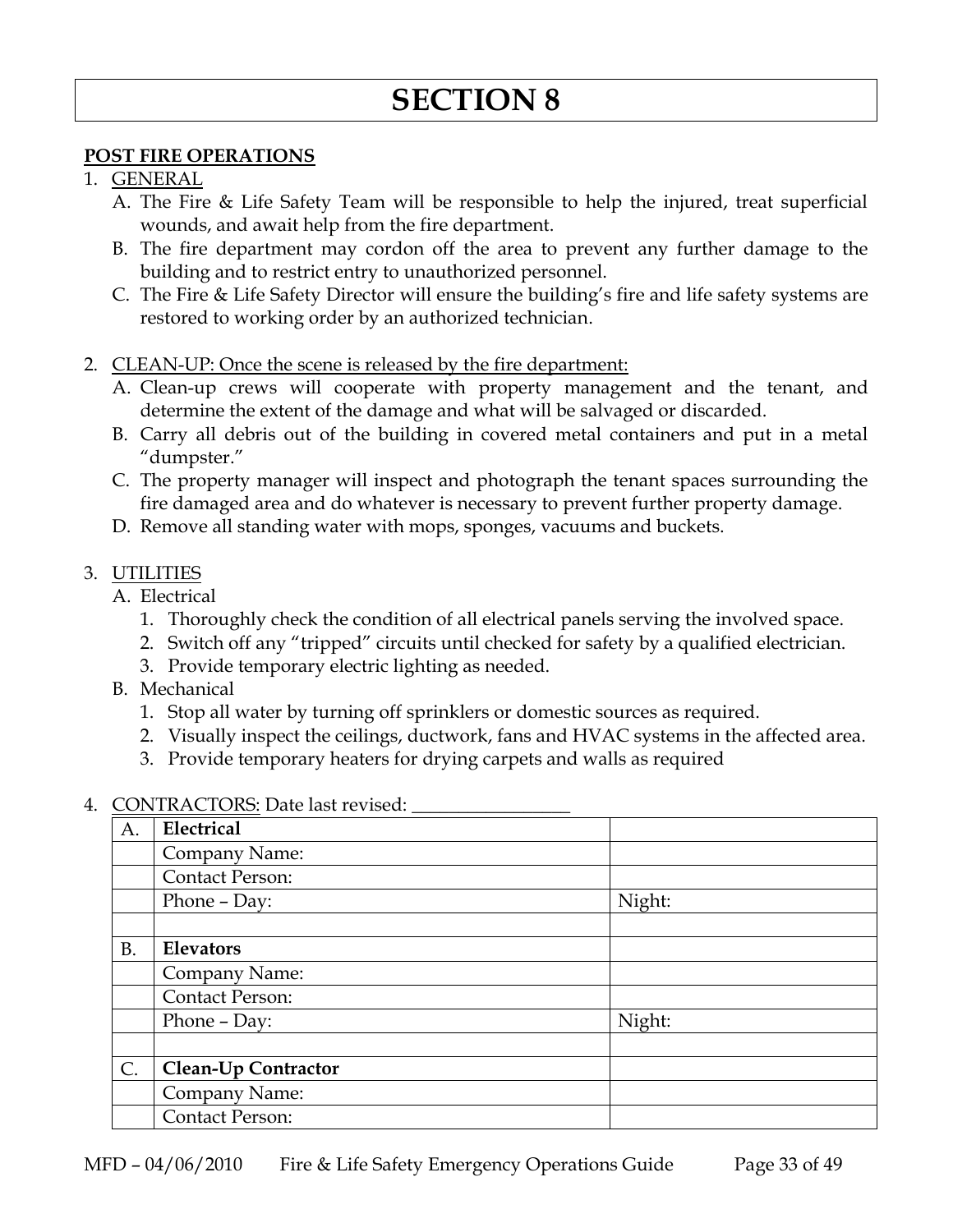|    | Phone - Day:                     | Night: |
|----|----------------------------------|--------|
|    |                                  |        |
| D. | <b>Debris Removal Contractor</b> |        |
|    | Company Name:                    |        |
|    | <b>Contact Person:</b>           |        |
|    | Phone - Day:                     | Night: |
|    |                                  |        |
| Ε. | <b>Alarm System</b>              |        |
|    | Company Name:                    |        |
|    | <b>Contact Person:</b>           |        |
|    | Phone - Day:                     | Night: |
|    |                                  |        |
| F. | <b>Sprinkler System</b>          |        |
|    | Company Name:                    |        |
|    | <b>Contact Person:</b>           |        |
|    | Phone - Day:                     | Night: |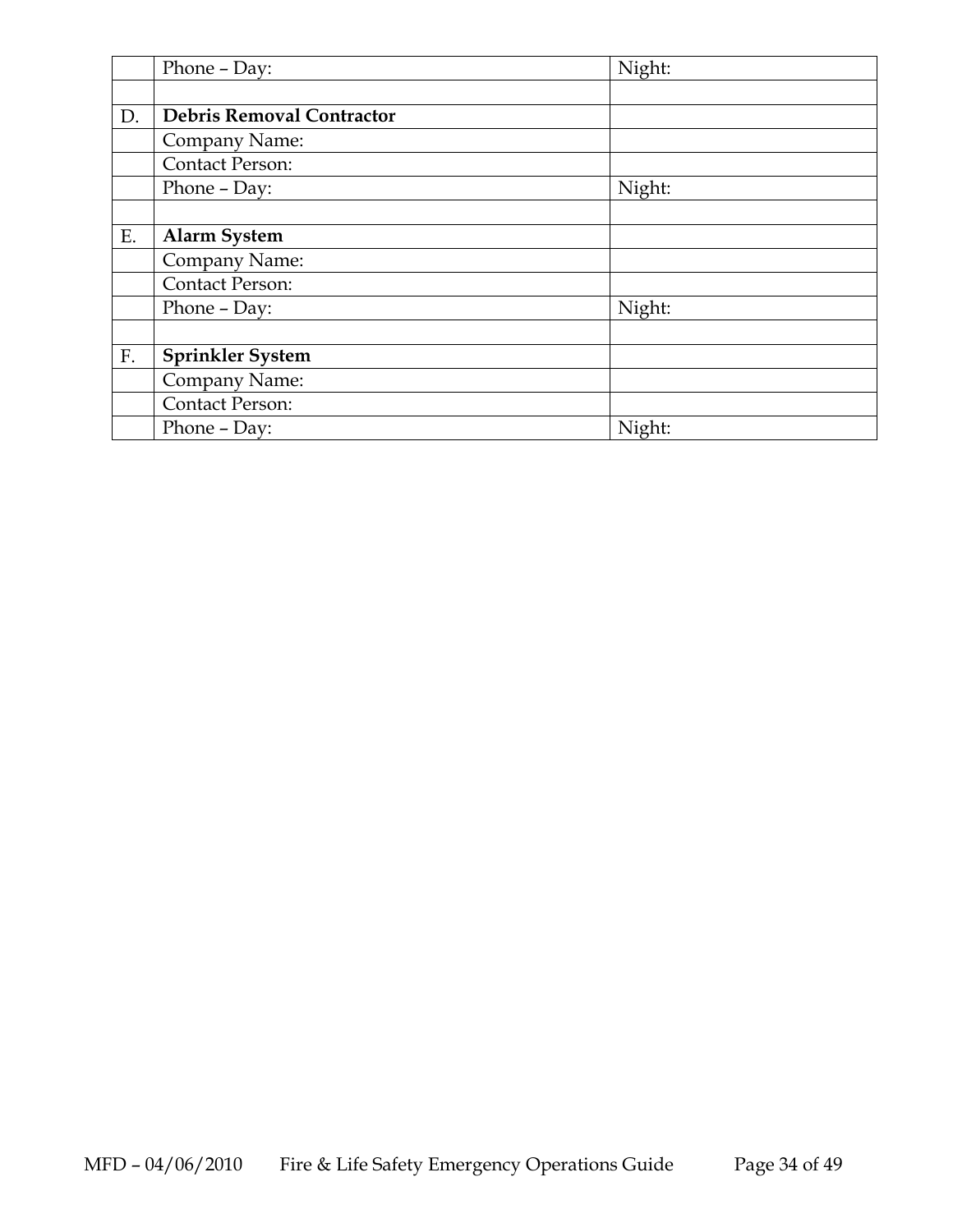## **RESPONSIBILITY ASSIGNMENTS:**

I. Building Owner and Property Management Numbers: Date last revised:

| A.             | <u>۔ ص</u><br><b>Building Owner/Contact Name:</b> | Phone:   |
|----------------|---------------------------------------------------|----------|
|                |                                                   | Evening: |
|                |                                                   |          |
| <b>B.</b>      | <b>Building Manager Name:</b>                     | Phone:   |
|                |                                                   | Evening: |
|                |                                                   |          |
| $\mathsf{C}$ . | <b>Chief Engineer Name:</b>                       | Phone:   |
|                |                                                   | Evening: |
|                |                                                   |          |
| D.             | Fire & Life Safety Director Name:                 | Phone:   |
|                |                                                   | Evening: |
|                |                                                   |          |
| E.             | Alternate Fire & Life Safety Director Name:       | Phone:   |
|                |                                                   | Evening: |

## II. Emergency Training Program

- A. The Fire & Life Safety Director will conduct yearly fire, life safety, and emergency procedure training, including:
	- 1. Fire reporting
	- 2. Evacuation
	- 3. Fire alarm system operation
	- 4. Fire department procedures
- B. Fire & Life Safety Training will be provided for:
	- 1. Property management staff
	- 2. Building Response Team: (Engineers, security, and maintenance staff)
	- 3. Floor Wardens
- C. All training will be documented and kept with fire drill reports.
- D. Fire Drills: The Fire & Life Safety Director will coordinate fire drills at frequent intervals to familiarize employees or tenants in the building with proper evacuation procedures.

## III. Tenant Responsibilities

- A. Know the established procedures detailed in the Emergency Procedures Brochure and promulgate emergency information to all its employees.
- B. Provide Floor Wardens as requested by the Fire & Life Safety Director.
- C. Release Floor Wardens from daily responsibilities to participate in emergency training sessions.
- D. Provide fire & life safety equipment and emergency supplies.
- E. Know escape routes, and begin evacuation immediately at the sound of alarm.
- F. Follow Floor Warden or emergency evacuation procedures in the event of an emergency.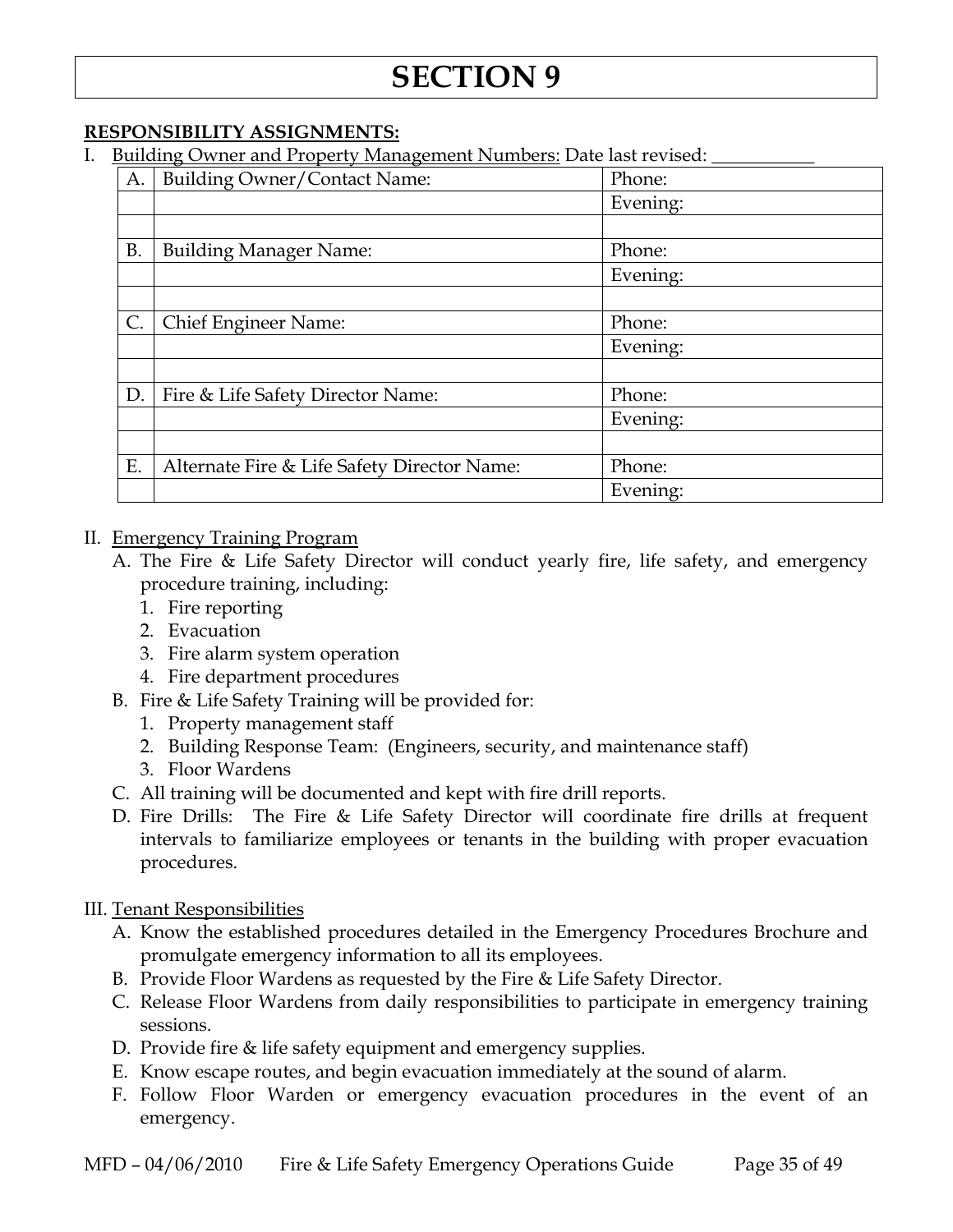## IV. Plan Update Procedure

## A. Occupancy

- 1. Review floor plans and tenant areas quarterly.
- 2. Incorporate any changes.
- 3. Insert updated floor plans or material into this guide.
- B. Review and Revise Quarterly
	- 1. Equipment inventory.
	- 2. Evaluation and communication procedures.
- C. Forward any revisions to the Fire & Life Safety Director and the ECC.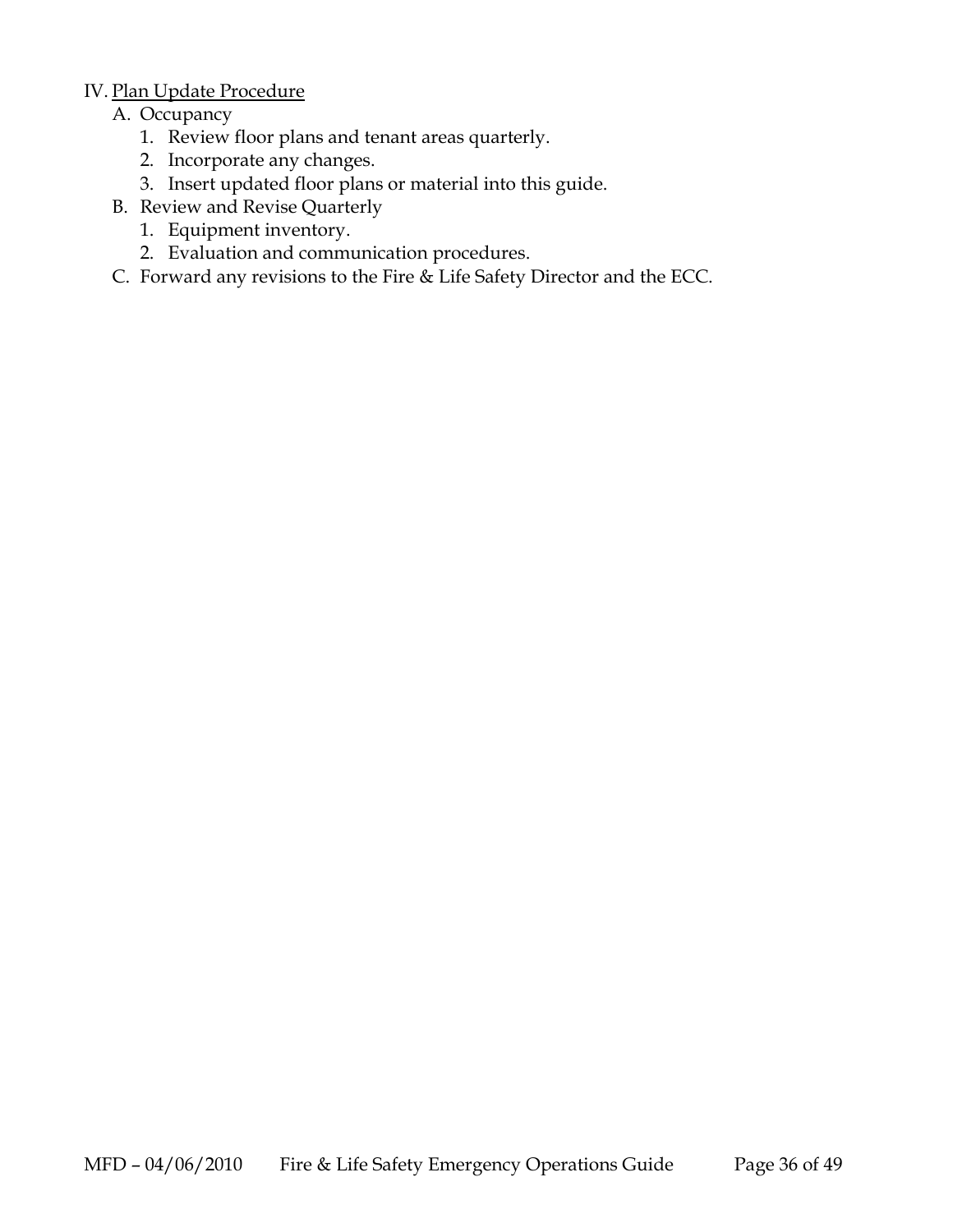## **GUIDELINES FOR AN EFFECTIVE FIRE DRILL**

#### **Preplan**

An effective fire drill requires one essential ingredient for success: preplanning. Strategies and plans need to be made prior to the fire drill to ensure a smooth drill of fire emergency procedures.

#### **Select Leaders**

Leaders need to be chosen from among the building occupants. In a high rise building, individuals must be selected to fill the job of Fire & Life Safety Director, Floor Wardens, and Building Response Team(s).

The Fire & Life Safety Director oversees the fire safety practices and equipment for the entire building.

Floor Wardens are assigned the primary responsibility of evacuating building occupants. They also should try to close doors throughout the floor to which they are assigned. This will prevent the spread of smoke and fire. It is recommended that a minimum of two floor wardens are selected for each floor; a primary warden and an alternate. If your building is not a high rise, it is still recommended to assign certain individuals as "floor wardens."

High rise and low rise building floor wardens are given the responsibility to make sure their co-workers safely evacuate the building. The persons assigned these positions must have management's full support and cooperation. They should have authority and this authority should be clearly defined and understood by their associates. No one should be allowed to remain at their work station, for any reason, when a floor warden sounds the alarm to evacuate.

The responsibility of floor warden is not always popular among building occupants. To encourage participation in this position, try and acknowledge the contribution these individuals are making to their co-worker's safety. Acknowledgement can take the form of special privileges, mention in the Company newsletter or another form of recognition.

#### **Building Response Team**

The Building Response Team is responsible for investigating the alarm or emergency call to determine if it is real or false.

#### **Select a Meeting Place**

The only way to be certain all building occupants have evacuated the building is to choose a safe meeting area outside the building where a count can be taken. If your building has several floors, you may need to decide on more than one meeting place. All occupants should know this location and remain there until otherwise directed.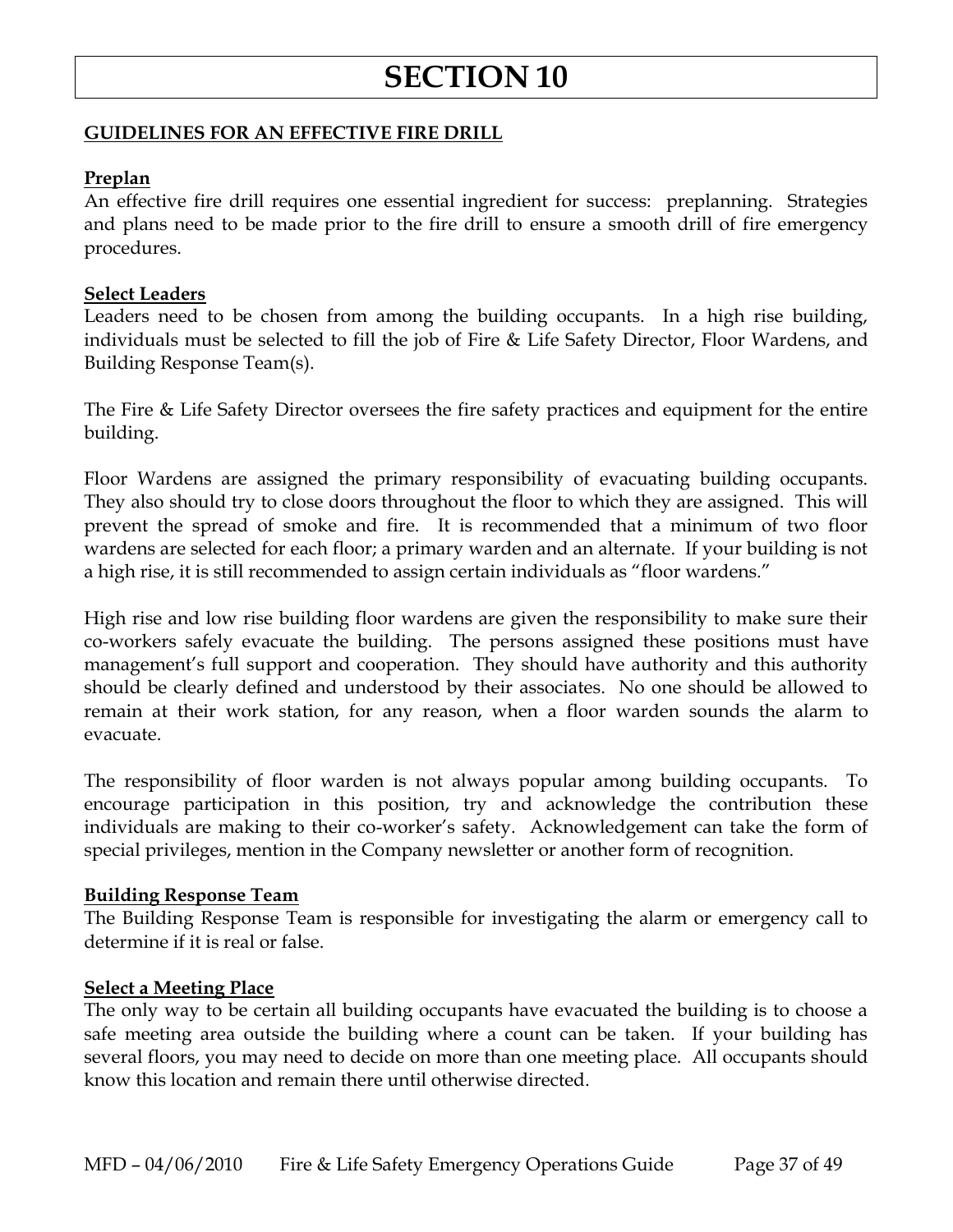The meeting place should be safe from the fire threat. The location should not hamper fire fighting activities or block incoming aid into the building.

If your building is a high rise, it may not be necessary or desirable to have all building occupants leave. The exact evacuation plan is determined by the specific type of fire alarm system that has been installed in your building. A general alarm, in which the fire alarm sounds on all floors at once, requires the entire building to be evacuated. A zoned alarm, which sounds only on a few floors in the vicinity of the fire area, requires that only those floors in which the alarm is sounding be initially evacuated. Modern buildings are constructed to ensure that occupants can safely sit out a small fire burning several floors below. In addition, opening all stairwell doors to evacuate occupants can allow large quantities of smoke to travel up the stairwells. Your Fire & Life Safety Director can provide you with more information regarding your evacuation plan. If you have any remaining questions, call the Missoula Fire Department at (406) 552-6210.

## **Floor Warden Training**

Floor Wardens should receive special training in building evacuation and fire protection equipment. They should know the exit pathways (excluding the elevator), understand your alarm system, and any unique fire safety features of your building. It is helpful to give Floor Wardens a brief session on building smoke detectors, the fire alarm system, public address system, fire sprinklers, central alarm monitoring, and fire extinguishing equipment. If you give your Floor Wardens a little understanding of the overall fire protection picture, they can more effectively perform their part in a fire emergency. The Missoula Fire Department's Fire Prevention Bureau can help you train Floor Wardens.

## **Announced vs. Unannounced**

Fire drills may be pre-announced to building staff or occupants, or they may be unannounced. Consideration of the building occupants and the use of the building may determine which type of drill is most appropriate. It may be appropriate to conduct an unannounced drill for only certain portions of the building.

## **Be Creative**

Use a flashing colored ball or a piece of red paper to symbolize a fire and start the drill. Notify floor wardens and occupants that they should treat this fire symbol as if it was a real fire.

After occupants become familiar with a standard fire drill, you may wish to prepare occupants for more realistic fire conditions. Establish a fire scenario which would alter basic evacuation procedures. For instance, post signs in one exit stairwell to indicate it is blocked by smoke or flame. Use a cardboard box covered with paper flames to simulate that a corridor is blocked by fire and an alternate exit must be used.

Making the drill more interesting by using a fire scenario or checking to make sure the drill will be held at a convenient time, may yield better participation as well.

## **Fire Drill Critique**

The Fire & Life Safety Director and Floor Wardens should go through a verbal and written critique after each fire drill. Points which should be covered: not hearing the alarm, fire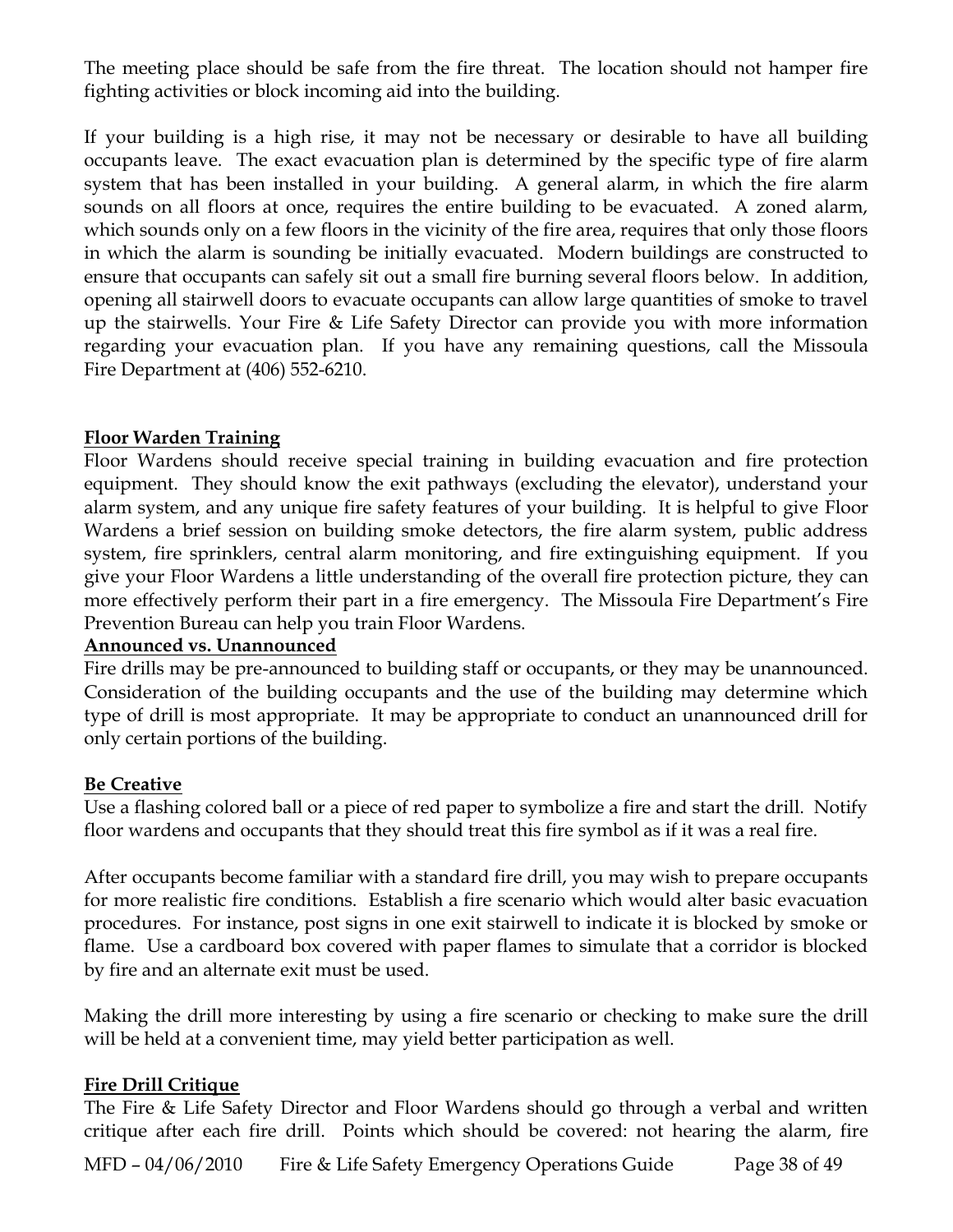equipment blocked or unusable, exits and hallways blocked, operations hindered, duties not understood or carried out, and the amount of time used to complete the evacuation. This critique should follow the drill as soon as possible. Group discussions at the employee/occupant level should also be encouraged. A written critique form is available in this section.

**QUESTIONS?????**The Missoula Fire Department's Fire Prevention Bureau is available to answer your questions regarding fire drill procedures. Assistance with Floor Warden training or general fire & life safety presentations for building occupants may also be available. Call the Missoula Fire Department at (406) 552-6210.

## **TIPS FOR CONDUCTING A SUCCESSFUL FIRE DRILL**

## **Notify Fire Department and Alarm Monitoring Companies**

In a high rise building, notify the fire department that your drill is about to begin. The fire department will then know you do not have a real emergency. In any buildings, if you subscribe to an alarm monitoring company, notify them of your drill prior to sounding the alarm.

## **Sound the Alarm**

Activate the fire alarm. If your building does not have a fire alarm another system should be established. Occupants can be notified by telephone or intercom.

## **Begin Evacuation**

Floor Wardens should begin their floor evacuation as soon as the alarm is sounded. Floor Wardens should direct occupants away from the elevators and toward the stairwells. Occupants should be reminded of their meeting place outside.

## **Provide Assistance to the Physically Impaired**

Each physically impaired individual should be assigned two assistance monitors before the fire drill. Physically impaired persons should be accompanied to the inside of the stairwell, unless the area is threatened by smoke or fire. If conditions require further evacuation, the physically impaired person's assistance monitors should carry the person to a safe area, at least a few floors below the fire area.

## **Conduct a Head Count**

After occupants have assembled at the designated meeting place, a count should be taken to ensure all individuals have safely left the building.

## **All Clear**

In a real fire emergency, occupants should not be allowed to re-enter the building until an "all clear" signal is authorized by the fire department. This signal should be practiced during the fire drill before occupants are allowed back in the building.

## **Critique**

A fire drill critique (form attached) should be filled out and evaluated immediately following the fire drill.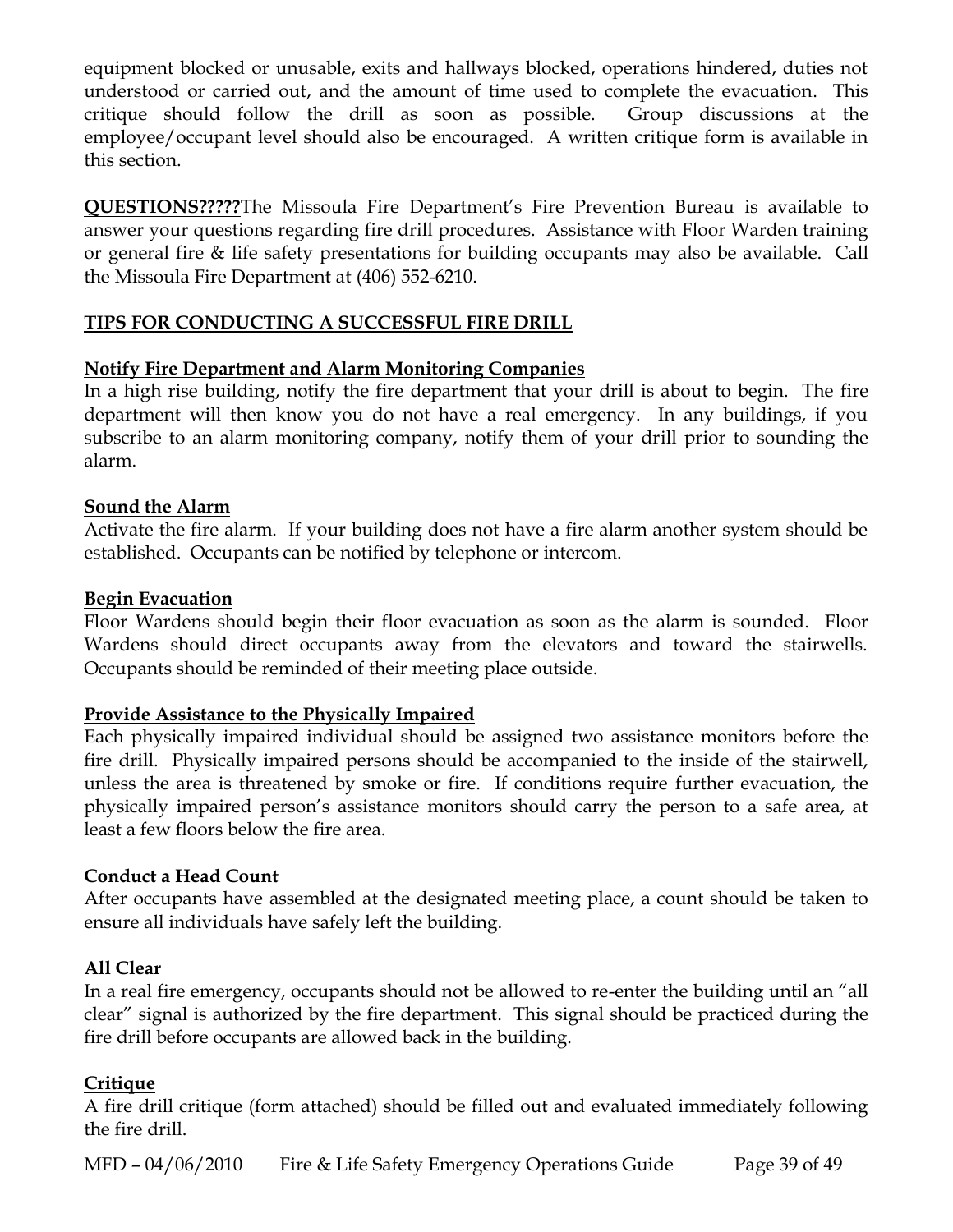## FIRE & LIFE SAFETY TEAM ROSTER

## FIRE & LIFE SAFETY DIRECTOR AND ALTERNATE

| Name                  | Suite # | Phone |
|-----------------------|---------|-------|
|                       |         |       |
| $-$ TD $-$<br>I TILI. |         |       |

#### BUILDING RESPONSE TEAM AND ALTERNATE

| Name  | Suite # | Phone |
|-------|---------|-------|
|       |         |       |
|       |         |       |
|       |         |       |
|       |         |       |
| (ALT) |         |       |
| (ALT) |         |       |

#### LOBBY CONTROL PERSONNEL

| Name                  | Suite # | Phone |
|-----------------------|---------|-------|
|                       |         |       |
| $\blacksquare$<br>AL) |         |       |

## EXIT CONTROL PERSONNEL

| Name           | Suite # | Phone |
|----------------|---------|-------|
|                |         |       |
| ∖ דידו<br>(ALT |         |       |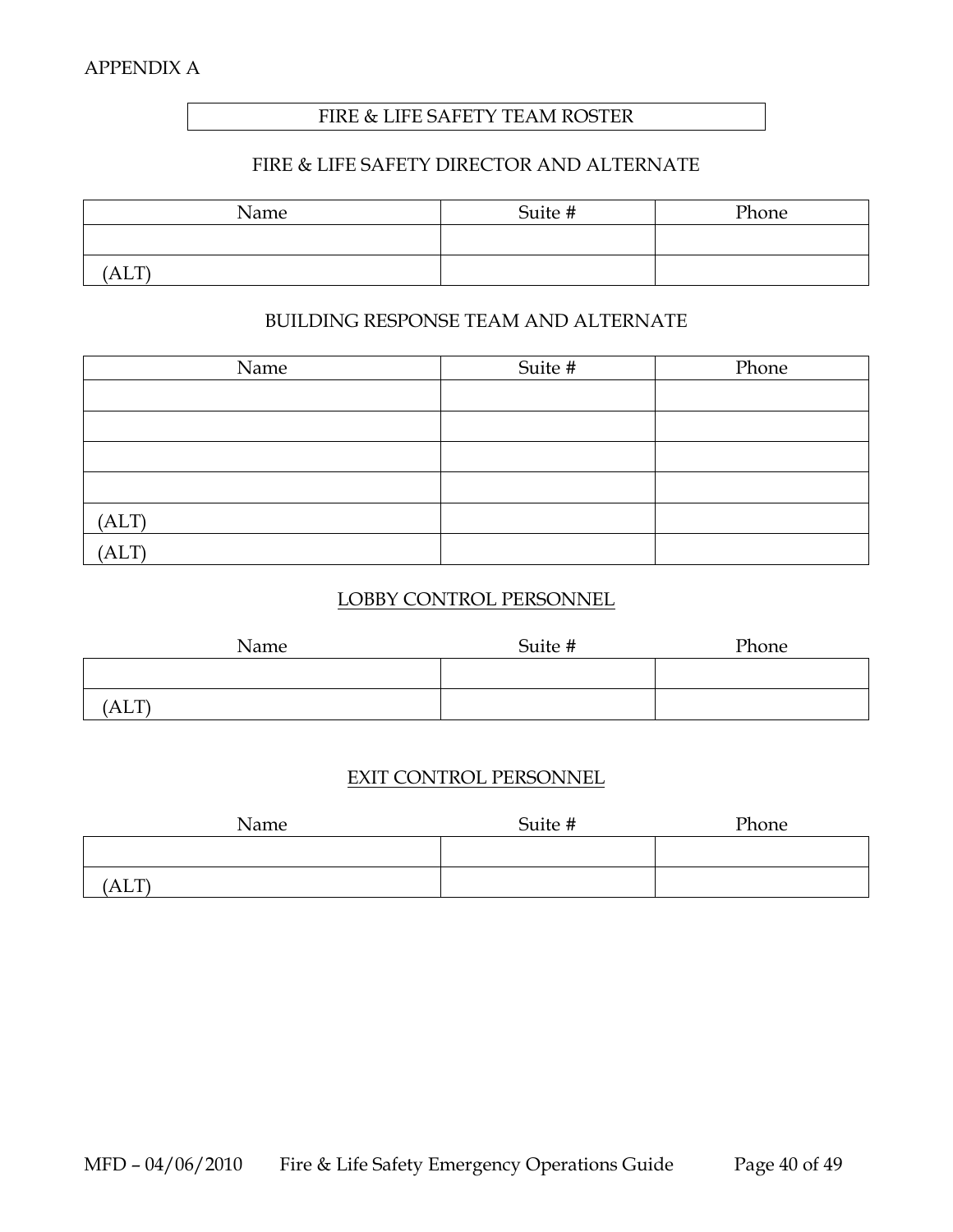| Floor $\#$     | Name  | Suite # | Phone |
|----------------|-------|---------|-------|
| $16th\,$       | (ALT) |         |       |
| 15th           | (ALT) |         |       |
| 14th           |       |         |       |
| $13th\,$       | (ALT) |         |       |
|                | (ALT) |         |       |
| 12th           | (ALT) |         |       |
| 11th           | (ALT) |         |       |
| $10th\,$       | (ALT) |         |       |
|                |       |         |       |
| 9th            | (ALT) |         |       |
| $8{\rm th}$    | (ALT) |         |       |
| 7th            |       |         |       |
|                | (ALT) |         |       |
| 6th            | (ALT) |         |       |
| 5th            | (ALT) |         |       |
| $4\mathrm{th}$ |       |         |       |
|                | (ALT) |         |       |
| 3rd            | (ALT) |         |       |
| 2nd            | (ALT) |         |       |
| $1st$          |       |         |       |
|                | (ALT) |         |       |

## FLOOR WARDENS AND ALTERNATES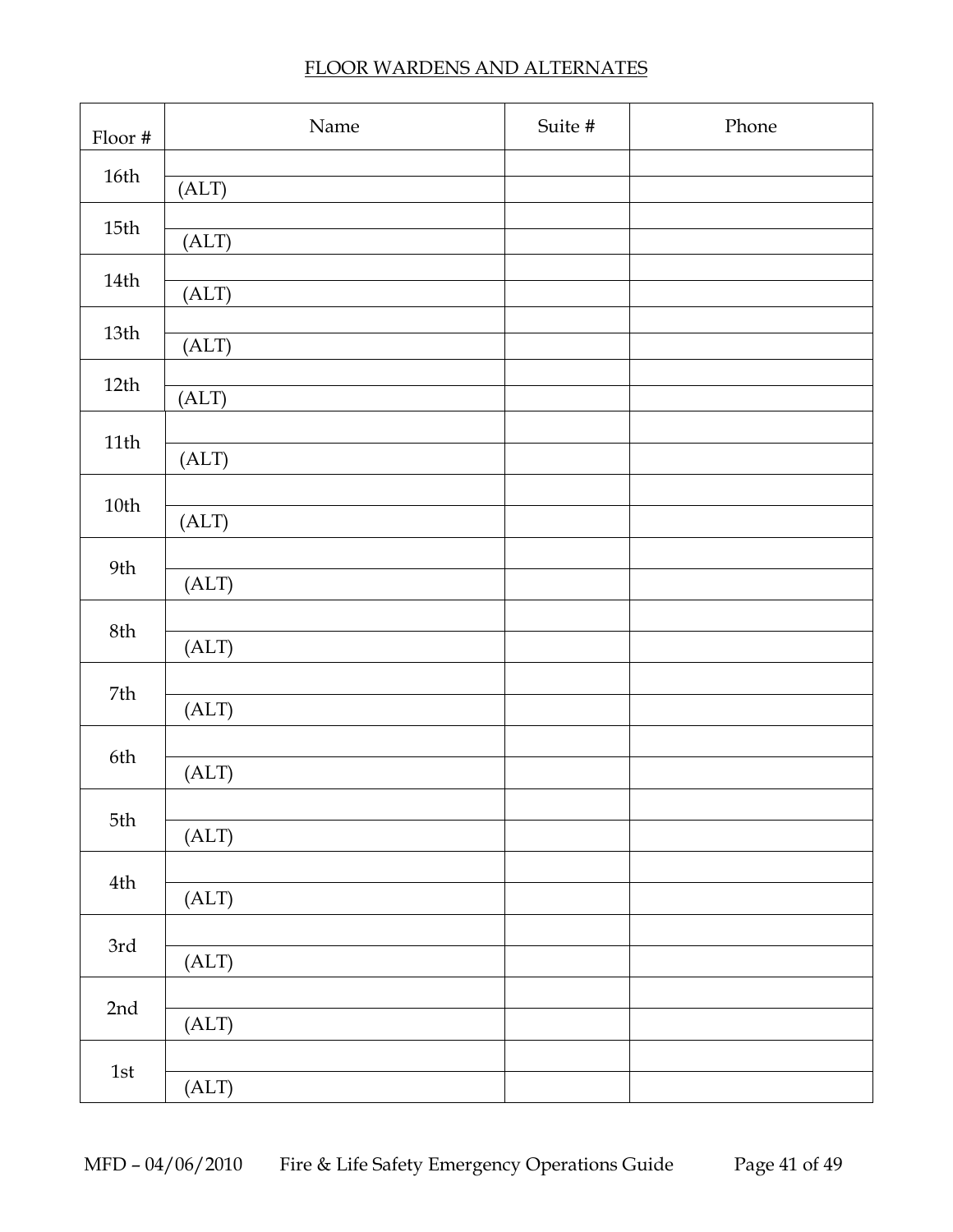## APPENDIX B

#### INCIDENT RECORD FORM

| Type of Incident:                |                                                      |
|----------------------------------|------------------------------------------------------|
| Drill                            |                                                      |
| False Alarm:                     |                                                      |
|                                  | Detector activation, no smoke or fire.               |
|                                  | Manual pull station, no smoke or fire.               |
|                                  | Sprinkler water flow switch, no sprinklers activated |
| <b>Confirmed Fire Condition:</b> |                                                      |
|                                  | Detector activation                                  |
|                                  | Manual pull station                                  |
|                                  | Sprinkler water flow switch                          |

Alarm Zone:

Equipment Used:

|  | Senior Fire Dept. Officer's Name: |
|--|-----------------------------------|
|--|-----------------------------------|

Evacuation Control Officer:

Building Response Team:

Floor Wardens:

Casualties:

Disabled Persons:

Extent of Damage:

Time:

Date:

Comments:

Signed: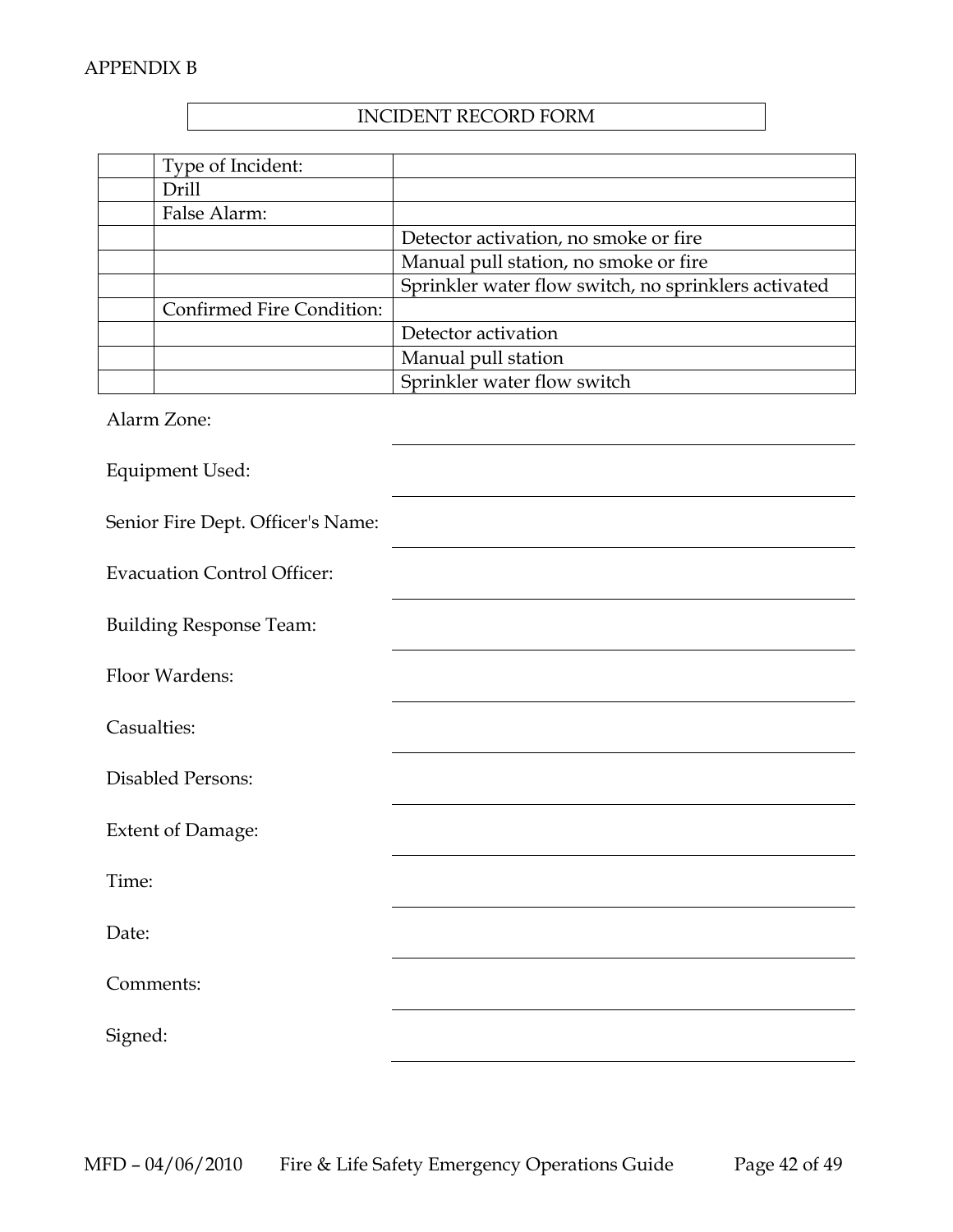## APPENDIX C

## PHYSICALLY IMPAIRED PERSONNEL

| NAMF | <b>FLOOR AND ROOM</b> | <b>TYPE OF DISABILITY</b> |
|------|-----------------------|---------------------------|
|      |                       |                           |

| <b>ASSISTANCE MONITOR #1</b> | <b>ASSISTANCE MONITOR #2</b> |
|------------------------------|------------------------------|
|                              |                              |

| NAME | FLOOR AND ROOM | <b>TYPE OF DISABILITY</b> |
|------|----------------|---------------------------|
|      |                |                           |

| <b>ASSISTANCE MONITOR #1</b> | ANCE MONITOR #2<br>ASSIS' |
|------------------------------|---------------------------|
|                              |                           |

| 'AME | <b>FLOOR AND ROOM</b> | <b>TYPE OF DISABILITY</b> |
|------|-----------------------|---------------------------|
|      |                       |                           |

| <b>ASSISTANCE MONITOR #1</b> | <b>ASSISTANCE MONITOR #2</b> |
|------------------------------|------------------------------|
|                              |                              |

| A M F | <b>FLOOR AND ROOM</b> | <b>TYPE OF DISABIL</b><br>.ITY |
|-------|-----------------------|--------------------------------|
|       |                       |                                |

| <b>ASSISTANCE MONITOR #1</b> | <b>ASSISTANCE MONITOR #2</b> |
|------------------------------|------------------------------|
|                              |                              |

| ™AME | <b>FLOOR AND ROOM</b> | <b>TYPE OF DISABILITY</b> |
|------|-----------------------|---------------------------|
|      |                       |                           |

| <b>ASSISTANCE MONITOR #1</b> | <b>ASSISTANCE MONITOR #2</b> |
|------------------------------|------------------------------|
|                              |                              |

| A M F | <b>FLOOR AND ROOM</b> | <b>TYPE OF DISABILITY</b><br>$\mathbf{m}$ |
|-------|-----------------------|-------------------------------------------|
|       |                       |                                           |

| <b>ASSISTANCE MONITOR #1</b> | <b>ASSISTANCE MONITOR #2</b> |
|------------------------------|------------------------------|
|                              |                              |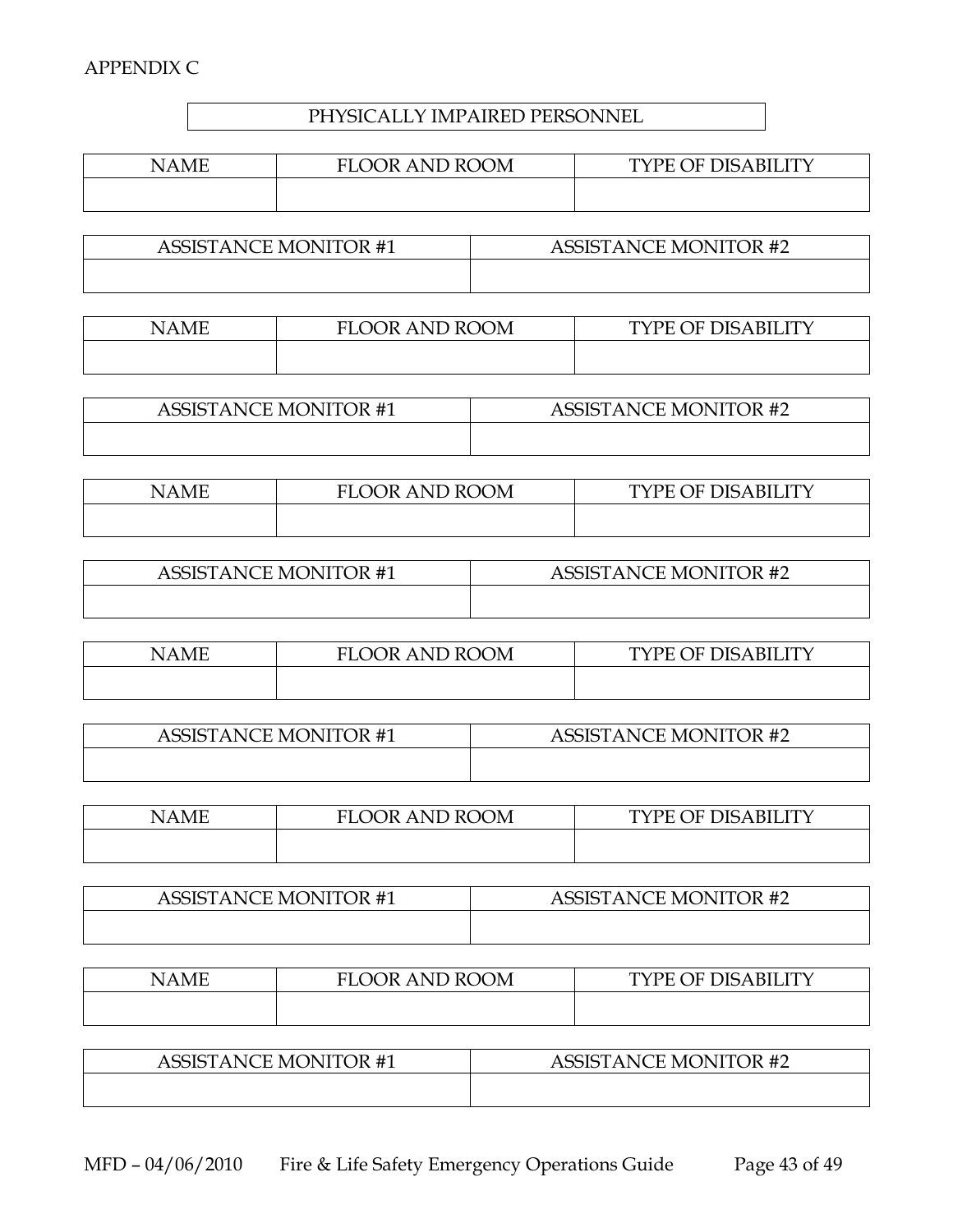## APPENDIX D

#### SAMPLE EMERGENCY MESSAGES

#### **ZONED ALARM – FLOORS IN ALARM**

"May I have your attention please? May I have your attention please? A fire alarm has activated on Floor 20. While this report is being investigated, the Fire & Life Safety Director would like occupants of Floor 20 and Floor 21 to proceed to the stairwells and walk down four floors and re-enter the building. Please do not use the elevators. They have been recalled to the Lobby. Occupants of Floor 20 and Floor 21 should proceed to the stairwells and walk down four floors and re-enter the building. Please wait there for further instructions."

#### **ZONED ALARM – FLOORS NOT IN ALARM**

"May I have your attention please? May I have your attention please? A fire alarm has activated on Floor 20. While this report is being investigated, the Fire & Life Safety Director would like occupants on all floors except Floor 20 and Floor 21 to remain on the floor where you are now located. Fire department officials will provide further information if required.

#### **GENERAL ALARM – ALL FLOORS**

(This announcement may only be made if done immediately after the alarm has sounded.)

"May I have your attention please? May I have your attention please? A fire alarm has activated on Floor 20. While this report is being investigated, the Fire & Life Safety Director would like occupants of Floor 20 and Floor 21 to proceed to the stairwells and walk down four floors and re-enter the building. Please do not use the elevators. They have been recalled to the Lobby. Occupants of Floor 20 and Floor 21 should proceed to the stairwells and walk down four floors and re-enter the building. Please wait there for further instructions."

"All other occupants of the building should remain on the floor where you are now located. Fire department officials will provide further information if required."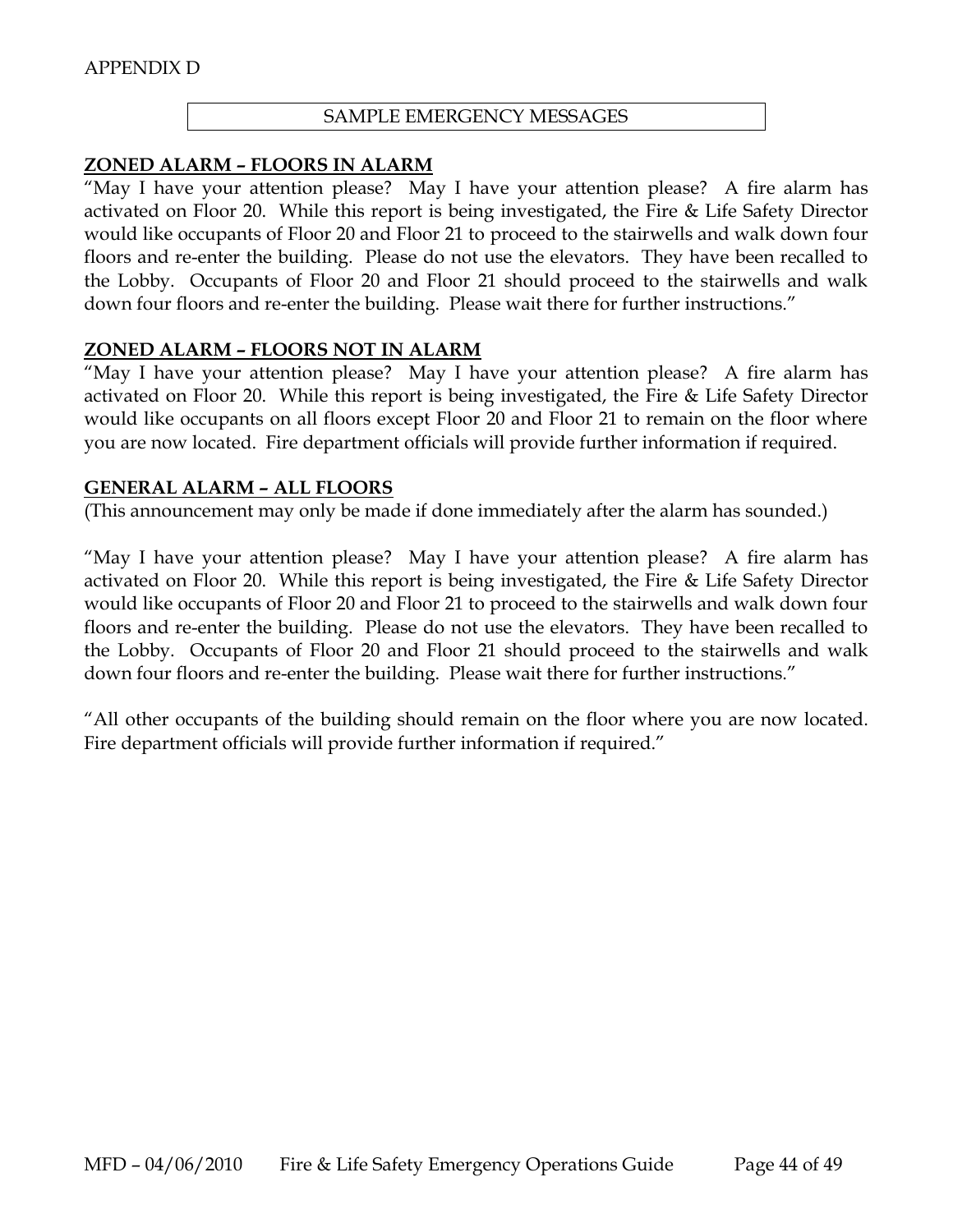## APPENDIX E

## THREATENING PHONE CALL/BOMB THREAT CHECKLIST

## POINTS TO REMEMBER:

- Ask the caller to speak louder and slower.
- Ask the caller to repeat themselves.
- Using non-verbal gestures, notify a co-worker that you are taking a threatening call.

| Name of person receiving call:                     |                        |                            |
|----------------------------------------------------|------------------------|----------------------------|
| Date:                                              |                        |                            |
| Time call was received:                            |                        |                            |
| Time call ended:                                   |                        |                            |
| Nature of threat:                                  |                        |                            |
| Exact words of caller:                             |                        |                            |
| <b>QUESTIONS TO ASK:</b>                           |                        |                            |
| Is this a bomb threat?                             |                        |                            |
| When will it explode?                              |                        |                            |
| Where is the bomb?                                 |                        |                            |
| What kind of bomb is it?                           |                        |                            |
| What does it look like?                            |                        |                            |
| Why are you doing this?                            |                        |                            |
| THE CALL:<br>Local<br>THE VOICE:<br>Female<br>Male | Long Distance<br>Child | Can't Tell<br>Adult<br>Age |
| <b>TONE</b>                                        | <b>SPEECH</b>          | <b>LANGUAGE</b>            |
| Loud                                               | Fast                   | Excellent                  |
| Soft                                               | Slow                   | Good                       |
| <b>High Pitch</b>                                  | Distinct               | Fair                       |
| Low Pitch                                          | Distorted              | Poor                       |
| Raspy                                              | Stutter                | Cursing                    |
| Pleasant                                           | <b>Nasal</b>           |                            |
|                                                    |                        |                            |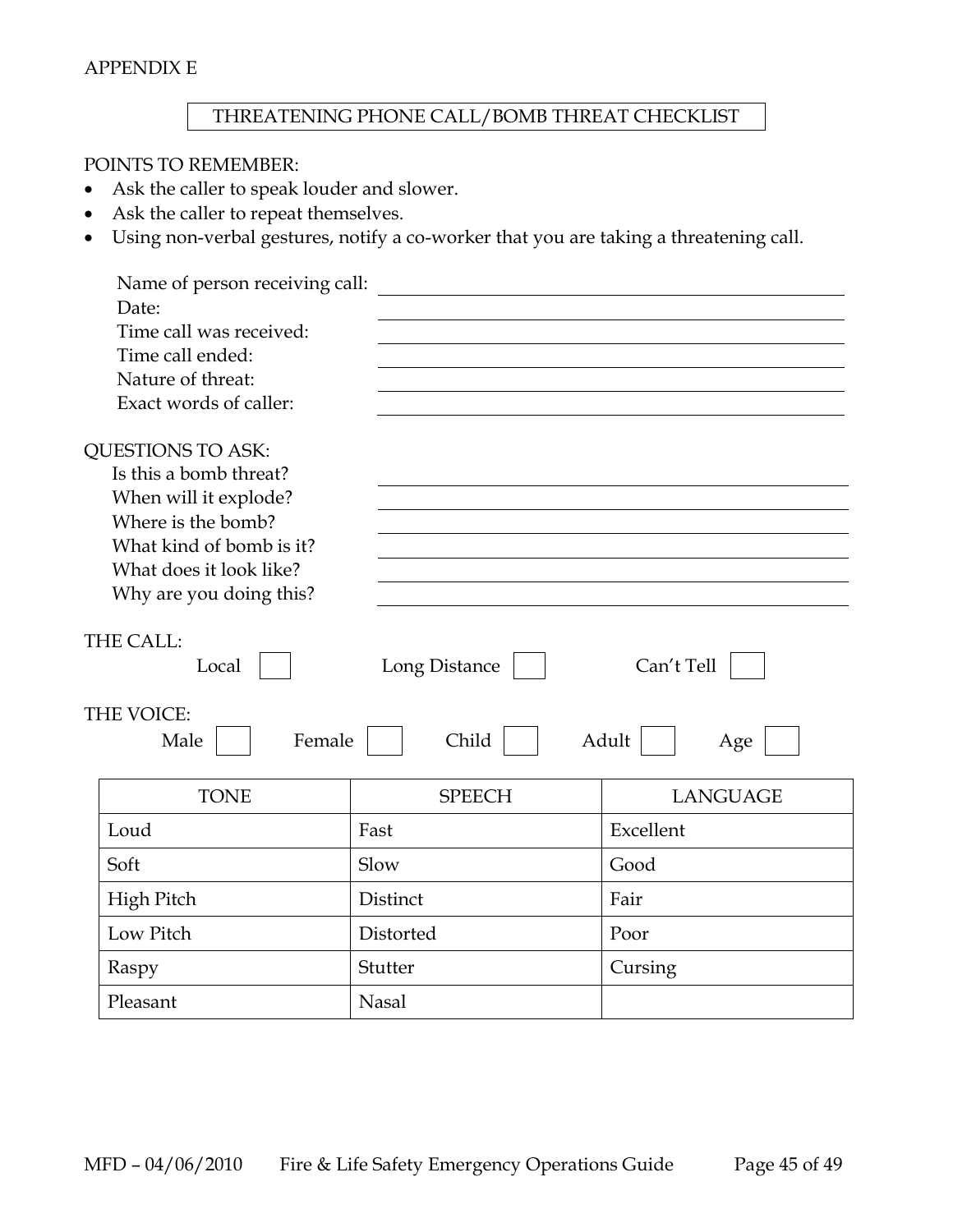| <b>ACCENT</b> | <b>MANNER</b> | <b>MANNER</b> |
|---------------|---------------|---------------|
| Local         | Calm          | Emotional     |
| Foreign       | Angry         | Rational      |
| Caucasian     | Coherent      | Irrational    |
| <b>Black</b>  | Incoherent    | Deliberate    |
| Spanish       | Intoxicated   | Laughing      |
| Asian         | Crying        | Moaning       |

| <b>BACKGROUND NOISES</b> |                         |               |  |
|--------------------------|-------------------------|---------------|--|
| <b>Street Traffic</b>    | <b>Voices</b>           | Airplanes     |  |
| <b>Office Machines</b>   | <b>Factory Machines</b> | Animals       |  |
| Quiet                    | Bedlam                  | Trains        |  |
| Children                 | Music                   | <b>Sirens</b> |  |

Additional Comments or remarks:

Forward this form to your department head when complete.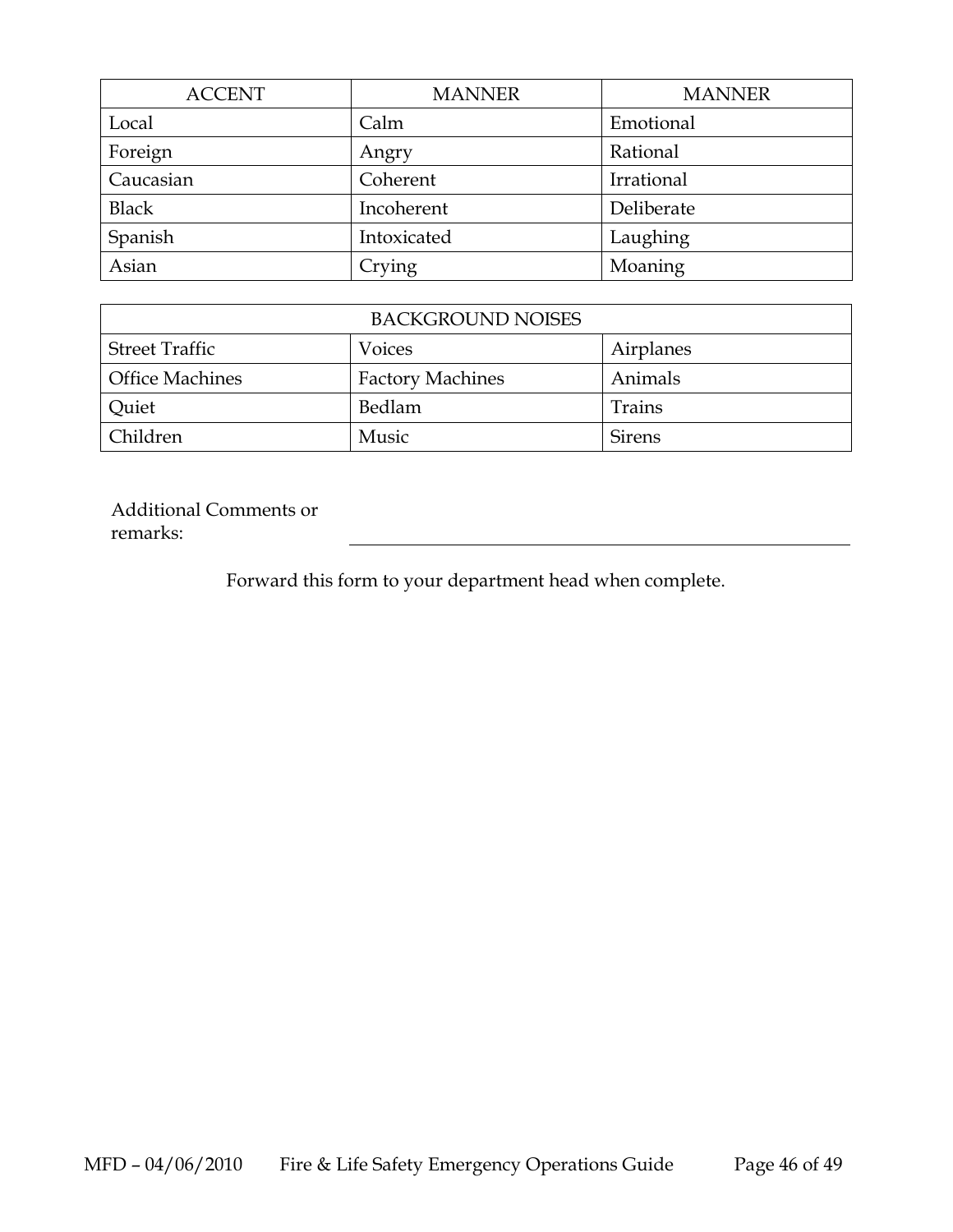## APPENDIX F

## BUILDING FIRE DRILL REPORT

| Date                    |  |
|-------------------------|--|
| Report By               |  |
| Title                   |  |
| <b>Building Name</b>    |  |
| <b>Building Address</b> |  |
| Time Drill Began        |  |
| Time Drill Completed    |  |

#### **SPECIFIC TIMING**

| Floor # or Area | Notification/Began | Clear/Finished | <b>Total Time Elapsed</b> |
|-----------------|--------------------|----------------|---------------------------|
|                 |                    |                |                           |
|                 |                    |                |                           |
|                 |                    |                |                           |
|                 |                    |                |                           |
|                 |                    |                |                           |
|                 |                    |                |                           |
|                 |                    |                |                           |

## **COMMUNICATIONS**

- Was the Fire Alarm clearly heard in all areas?
- Was the Public Address System clearly heard in all areas?
- Fire Department Notified? Time (simulation)
- Security notified?
- Alarm/Monitoring company notified?

## **EVACUATION TEAM PERSONNEL**

Floor Wardens followed correct fire drill procedures?

Floor Wardens carried out all assigned duties? (Floor search, head count)

## **CONTAINMENT OF FIRE**

Were all doors closed but not locked?

Was a fire extinguisher taken to the location of the fire?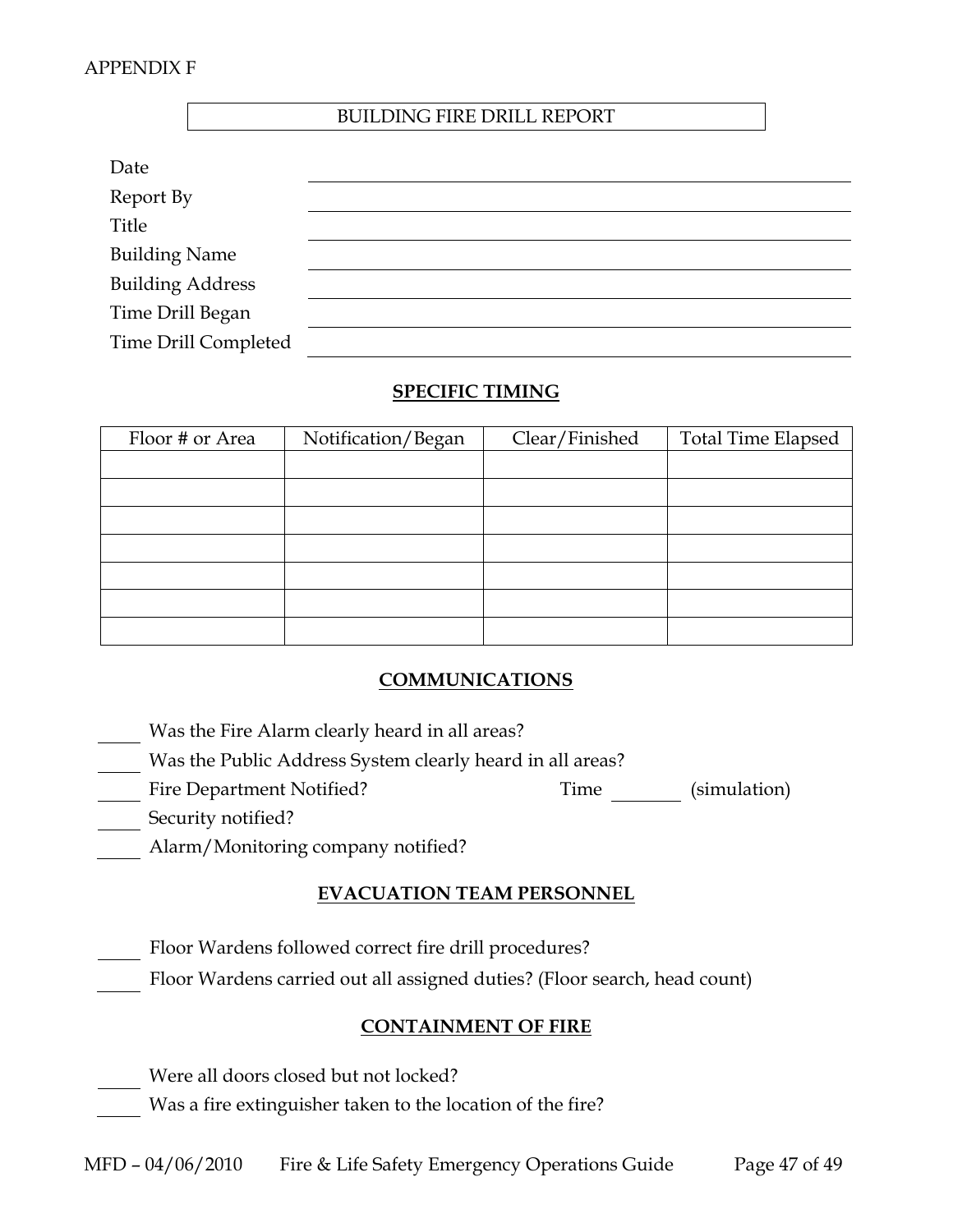## **EVACUATION**

Corridors and exits kept clear?

- Did the evacuation proceed in a smooth, swift and orderly manner?
- Did visitors to the building take part in the drill?
- Were all handicapped persons assisted by two "partners" to reach the inside of the stairwell?
- Did all building occupants assemble at the proper meeting place?
- Was a head count taken at the meeting place?

## **RECORDS**

Were important documents and cash secured or prepared for removal? (If relevant)

Remarks and Recommendations: Explain all "no" answers. Use reverse side for additional comments and/or problems encountered.

Signature \_\_\_\_\_\_\_\_\_\_\_\_\_\_\_\_\_\_\_\_\_\_\_\_\_\_\_

(Floor Warden/Observed)